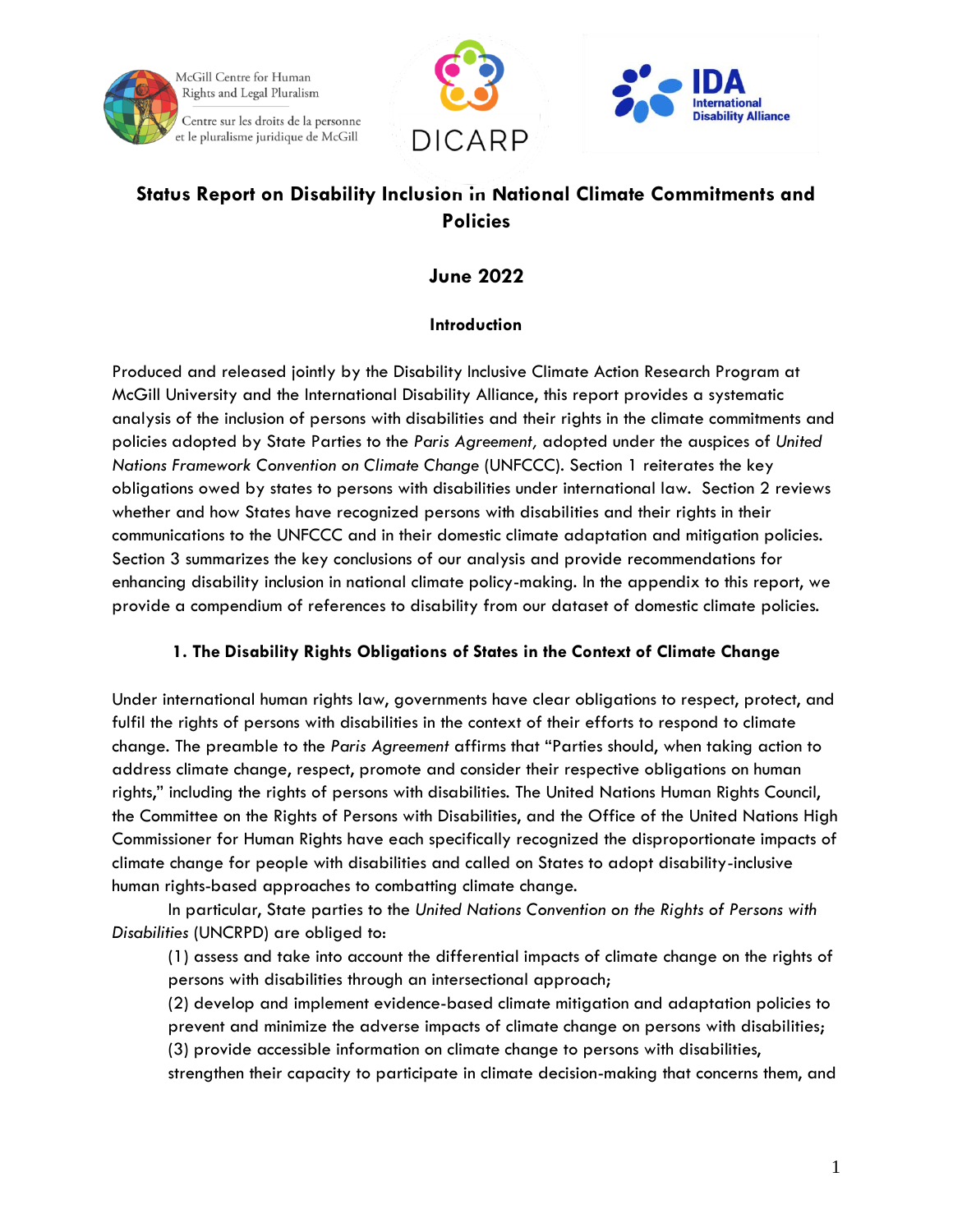ensure that they have access to judicial or administrative proceedings and effective remedies when they suffer harm from climate action and inaction; and (4) support international efforts to combat climate change and enhance the climate resilience of persons with disabilities in developing countries.

### **2. Analysis of Disability Inclusion in National Climate Commitments and Policies**

#### Nationally Determined Contributions submitted to the UNFCCC

Under the 2015 *Paris Agreement*, countries were called to outline the post-2020 climate actions they intended to take in the form of Intended Nationally Determined Contributions (INDCs). As countries formally join the *Paris Agreement*, these commitments are converted to Nationally Determined Contributions (NDCs) – efforts that each country will take to reduce emissions and adapt to the impacts of climate change. NDCs are to be submitted by State Parties every five years, with each successive NDC representing a progression in ambition compared to the previous NDC.

Our systematic analysis reveals that only 35 of 192 state parties to the *Paris Agreement* currently refer to persons with disabilities in their NDC (or INDC, if no updated NDC has been provided). For two other State Parties (Ethiopia and Uganda), references to persons with disabilities that were included in each country's INDC were subsequently removed in their updated NDCs, representing a step backwards with respect to the inclusion of persons with disabilities in climate action.

| List of State Parties to the UNFCC that Refer to Persons with |                  |                           |
|---------------------------------------------------------------|------------------|---------------------------|
| Disabilities in their NDC or INDC                             |                  |                           |
| Antigua and                                                   | Fiji             | Saint Lucia               |
| Barbuda                                                       |                  |                           |
| Argentina                                                     | Georgia          | Seychelles                |
| <b>Barbados</b>                                               | Jordan           | Sierra Leone              |
| Belize                                                        | Kiribati         | Sri Lanka                 |
| Cabo Verde                                                    | <b>Maldives</b>  | <b>State of Palestine</b> |
| Cambodia                                                      | Marshall Islands | Tanzania                  |
| Canada                                                        | <b>Mauritius</b> | Togo                      |
| Chad                                                          | Mexico           | Tunisia                   |
| Republic of the                                               | Moldova          | Uzbekistan                |
| Congo                                                         |                  |                           |
| Costa Rica                                                    | Myanmar          | Vietnam                   |
| Dominican Republic                                            | Panama           | Zimbabwe                  |
| Eswatini                                                      | Papua New        |                           |
|                                                               | Guinea           |                           |

Many of the references to disability in countries' INDCs and NDCs are relatively broad in nature. For example, a number of countries note the heightened vulnerability of disabled people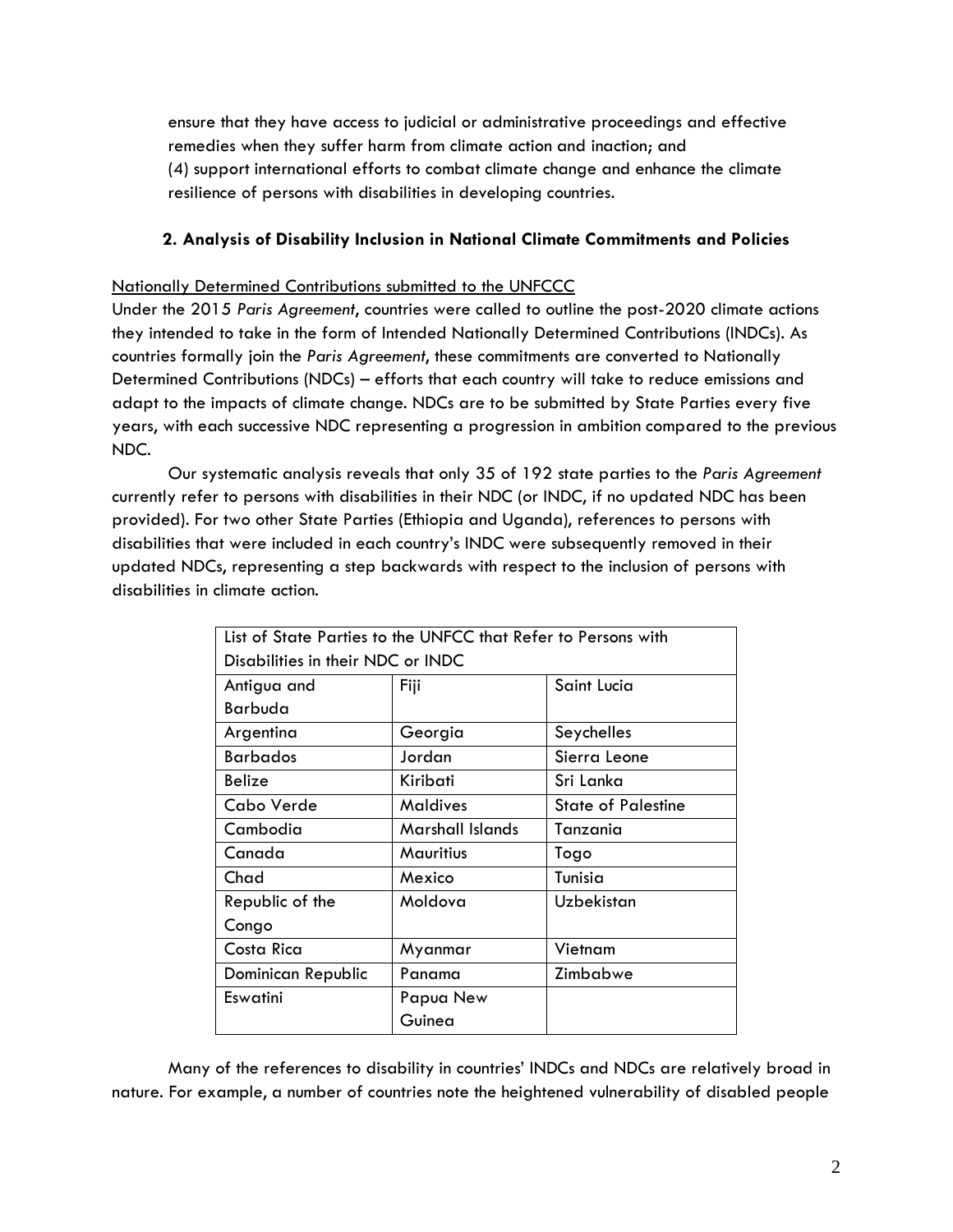to climate change impacts or identify disabled people as a segment of the population requiring specific adaptation measures. Other references to disability include more concrete, specific measures to be taken by State Parties. For example, several countries note the need for disaggregated data collection concerning the impacts of climate change and disasters on marginalized groups, including persons with disabilities. Other countries propose the inclusion of persons with disabilities in the transition to a green economy (see, for example, Canada and Jordan).

Overall, our analysis of NDCs demonstrates that states are neglecting their obligations to respect, protect, and fulfil the rights of persons with disabilities in their responses to the climate crisis.

#### Climate mitigation policies

Our systematic analysis of climate mitigation policies reveals that no State Parties to the *Paris Agreement* currently refer to people with disabilities in their climate mitigation policies. The failure to include persons with disabilities in climate mitigation actions may lead to outcomes that are inconsistent with rights of persons with disabilities. For example, while the development of sustainable transport systems is seen as a key component of the transition to greener societies, these systems are often inaccessible to persons with physical and visual impairments. Moreover, the exclusion of persons with disabilities from the planning, implementation, and monitoring of mitigation measures also means that the potential contributions of the disability community to reducing carbon emissions remain unrealized.

#### Climate adaptation policies

Our systematic analysis of climate adaptation policies reveals that only 45 State Parties to the *Paris Agreement* currently refer to people with disabilities, people with health conditions or those with chronic illnesses in their climate adaptation policies.

| List of State Parties that Refer to People with Disabilities, People with Health Conditions, or |                 |  |
|-------------------------------------------------------------------------------------------------|-----------------|--|
| Those with Chronic Illnesses in their Climate Adaptation Policies                               |                 |  |
| Austria                                                                                         | Moldova         |  |
| <b>Central African Republic</b>                                                                 | Namibia         |  |
| Chile                                                                                           | Nauru           |  |
| Cook Islands                                                                                    | Panama          |  |
| Czechia                                                                                         | Poland          |  |
| Ecuador                                                                                         | Saint Lucia     |  |
| Egypt                                                                                           | Slovakia        |  |
| Estonia                                                                                         | Slovenia        |  |
| Finland                                                                                         | Solomon Islands |  |
| Germany                                                                                         | South Africa    |  |
| Ghana                                                                                           | South Korea     |  |
| Greece                                                                                          | Spain           |  |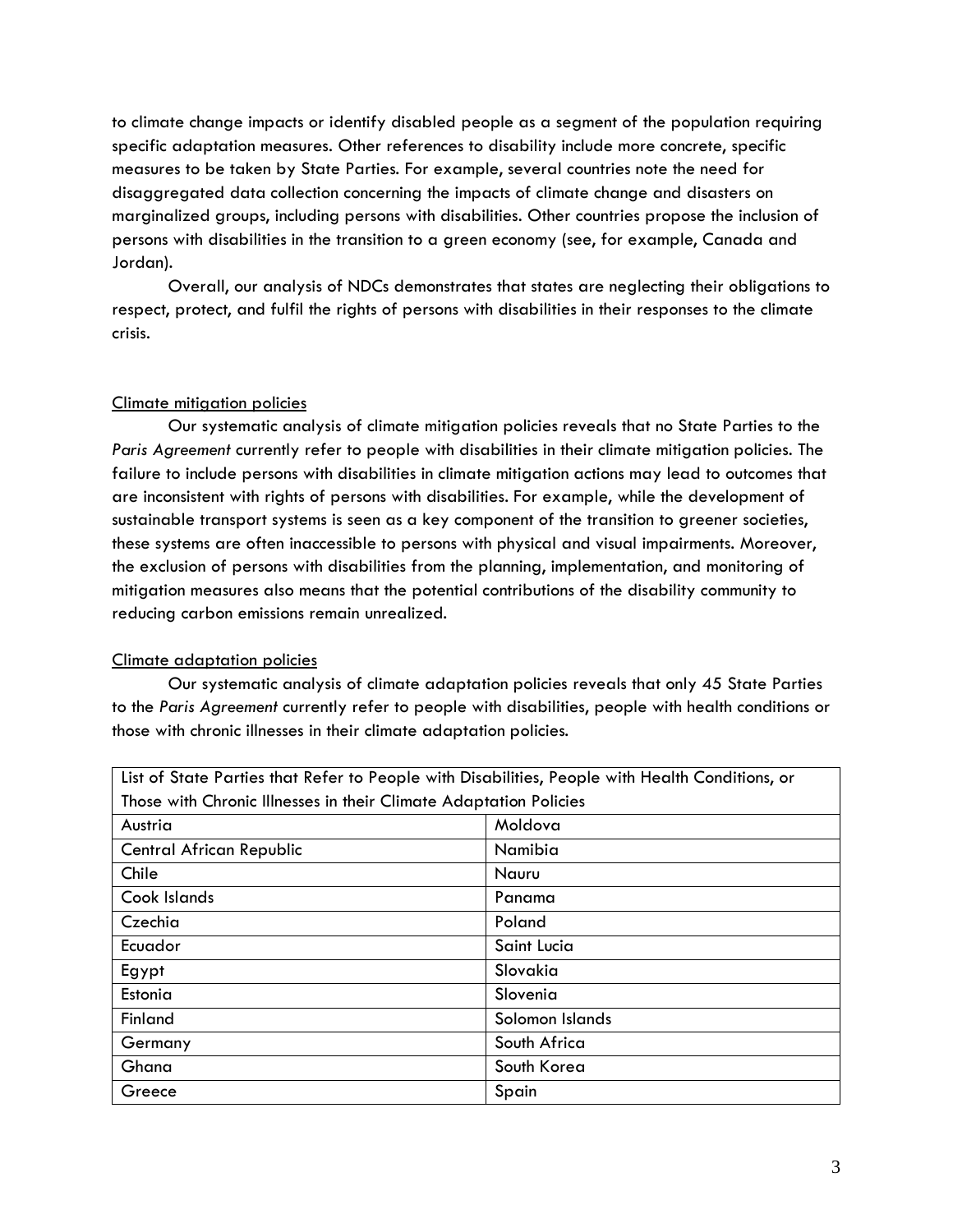| Guatemala        | Sudan           |
|------------------|-----------------|
| Hungary          | Tajikistan      |
| Ireland          | <b>Thailand</b> |
| Kenya            | Togo            |
| Kiribati         | Tonga           |
| Latvia           | Turkey          |
| Liechtenstein    | Uganda          |
| Luxembourg       | Uruguay         |
| Malawi           | Zambia          |
| Marshall Islands | Zimbabwe        |
| Mexico           |                 |

Most references to disability and people with health conditions or chronic illness in States' climate adaptation policies are cursory in nature. In many policies, persons with disabilities are listed amongst other groups especially vulnerable to climate change impacts, but without further detail as to the measures that should be taken to ensure the inclusivity of adaptation measures. There are certain exceptions. For example, Zimbabwe's *National Climate Policy* identifies specific ways in which persons with disabilities and those with chronic illnesses have been excluded from development initiatives and decision-making. It also identifies the need to build adaptive capacity in vulnerable groups; to mainstream these groups in all climate change responses; and to ensure equitable access to and ownership of resources for climate change adaptation by vulnerable groups. Zimbabwe's *National Adaptation Plan* also includes specific obligations with respect to disabled people and other vulnerable groups, such as the promotion of user-friendly, climate smart technologies, and support for the development and dissemination of simplified meteorological and agrometeorological information.

For persons with disabilities, their exclusion from climate adaptation planning can be a matter of life and death. The impacts of climate change disproportionately impact disabled people and undermine their rights, including the rights to food and nutrition, safe drinking water and sanitation, health-care services and medicines, education and training, adequate housing and access to decent work. For example, in emergencies involving environmental hazards, persons with disabilities are often among those most adversely affected, with disproportionately high rates of morbidity and mortality, and are amongst those least able to access emergency support.

The greater vulnerability of persons with disabilities to the impacts of climate change is due in large part to disabling environments, policies, and cultures, including the added vulnerabilities that accompany poverty, the inaccessibility of information about risk and hazard, and discriminatory attitudes towards disabled people. The challenges faced by persons with disabilities are further exacerbated when they also belong to another vulnerable group. As a result of these factors, persons with disabilities are neglected in the development of policies and programs for climate adaptation and face barriers in receiving services and information in a timely manner and accessible format.

#### **3. Conclusion: Key Findings & Recommendations for Moving Forward**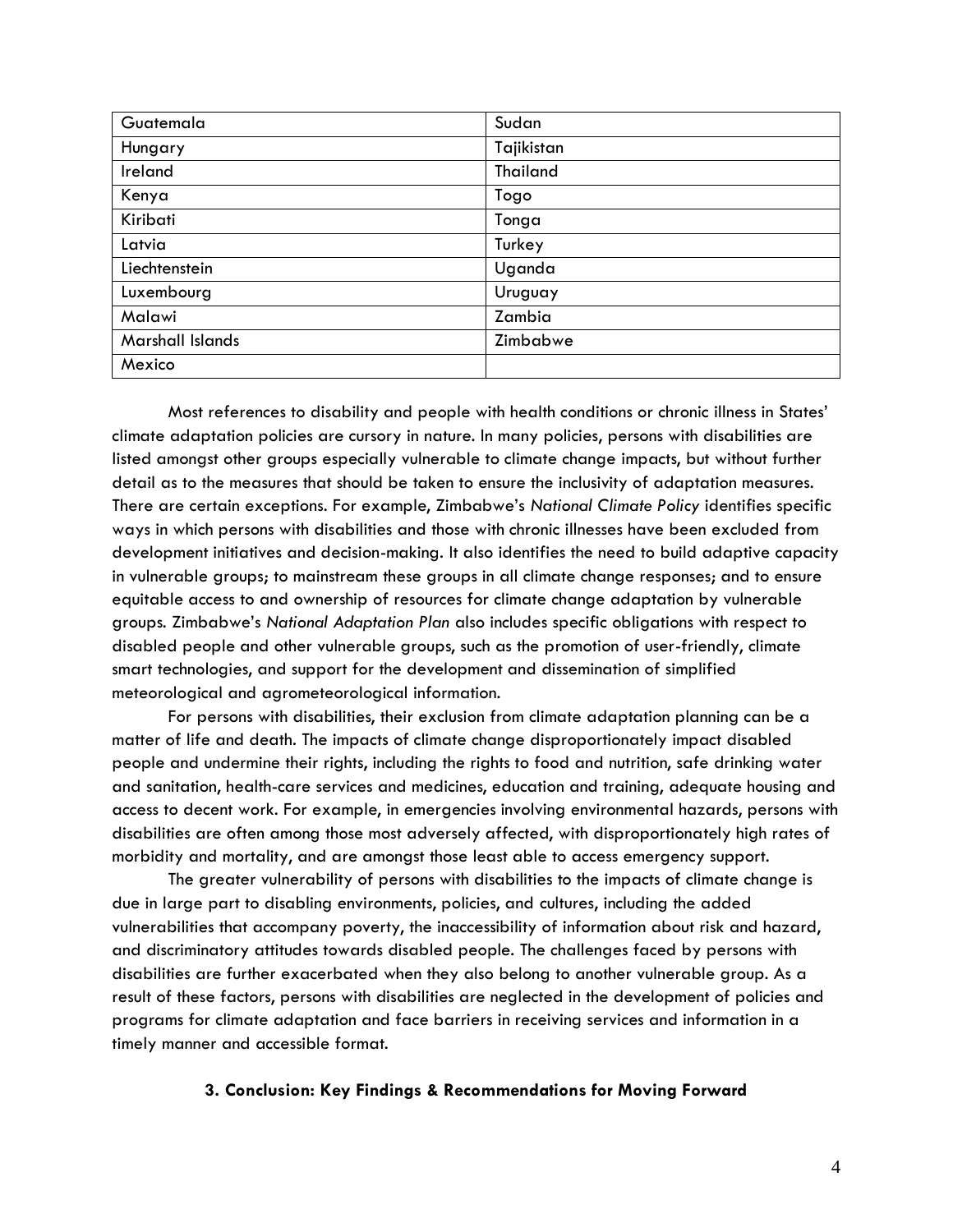A disability rights approach to climate governance stresses the importance of recognizing and protecting the substantive and procedural rights held by persons with disabilities in the development, implementation, monitoring, and evaluation of climate policies and programs. Such an approach also obliges States to adopt climate adaptation policies that can protect persons with disabilities from harm in climate-related emergencies and enhance their resilience to climate impacts. These obligations flow from the general obligations included in the UNCRPD to respect, protect, and fulfil the rights of persons with disabilities in a context in which they are threatened by the impacts of climate change.

Unfortunately, States are falling far short of their obligations in this regard. A minority of State Parties to the *Paris Agreement* include persons with disabilities in their NDCs and climate adaptation policies. In cases where disability has been included, it is largely to indicate the vulnerability of persons with disabilities to climate change impacts or to signal the need for their inclusion, without providing concrete measures to enhance their resilience and adaptive capacity. Moreover, there are no references to disability in any State Party's climate mitigation policy.

The exclusion of people with disabilities from most domestic climate policies is especially troubling given the evidence that they are disproportionally affected by climate impacts and are often adversely affected by measures adopted to reduce carbon emissions. The on-going failure of most States to take affirmative measures to prevent the harms caused by climate change and to effectively consider their rights and perspectives in the design of climate policies constitute clear breaches of their obligations under the UNCRPD and international human rights law.

Considering these findings, States should adopt the following measures to ensure that the rights of persons with disabilities are protected, respected and fulfilled in the context of the climate crisis:

- 1. Adopt and implement ambitious measures to reduce greenhouse gas emissions in a manner compatible with maintaining the global temperature increase below 1.5 degrees Celsius above pre-industrial levels in order to limit the detrimental impacts of climate change on persons with disabilities;
- 2. Ensure the meaningful, informed, and effective participation of persons with disabilities in climate policy-making and decision-making processes;
- 3. Ensure that the rights of persons with disabilities are respected, protected, and fulfilled in the design, development, implementation, monitoring, and evaluation of all climate policies;
- 4. Adopt and implement disability-inclusive climate change adaptation policies that enhance the resilience of persons with disabilities to different climate impacts;
- 5. Adopt and implement disability-inclusive climate change mitigation policies that enable persons with disabilities to contribute to, and benefit from, efforts to decarbonize societies;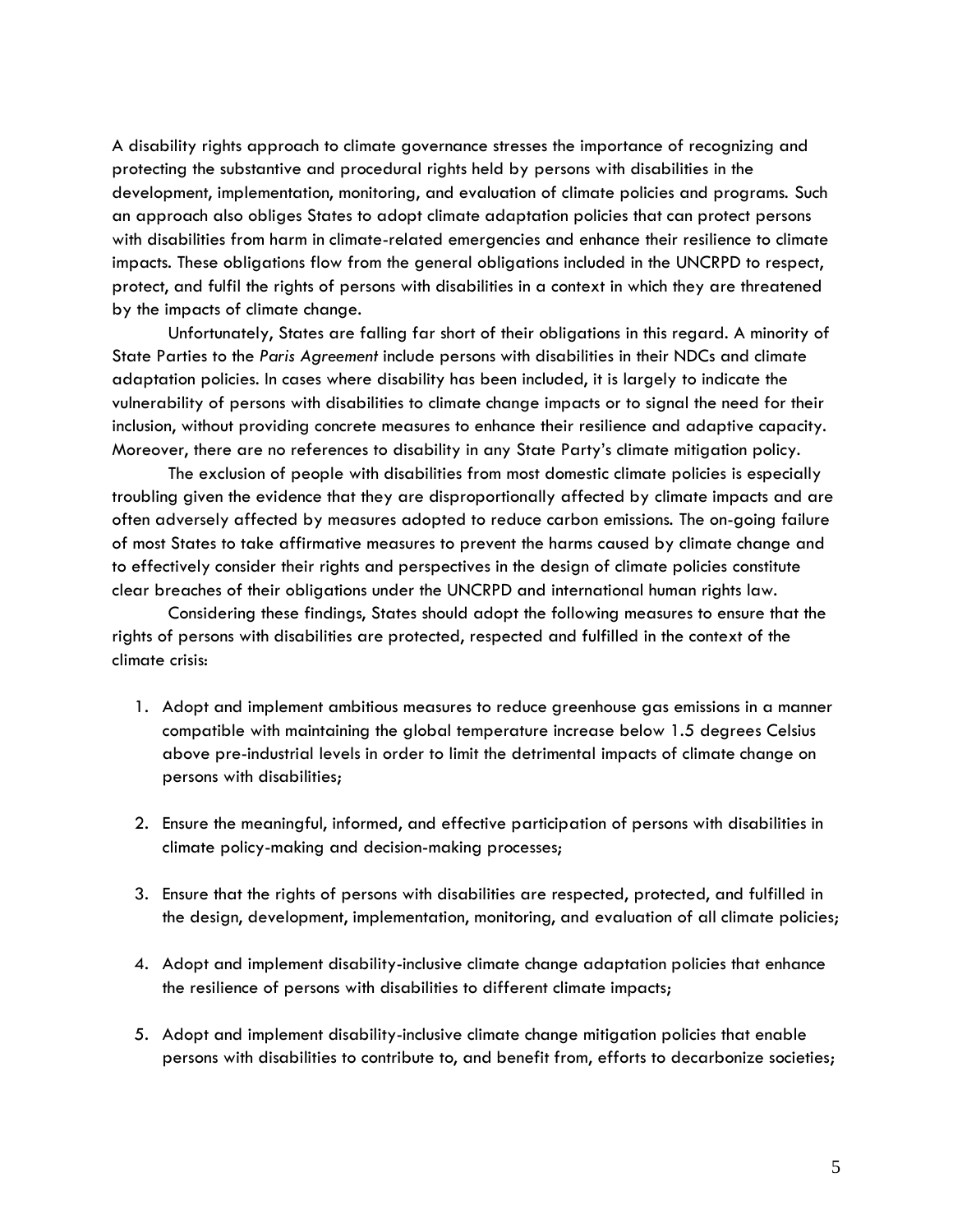- 6. Adopt an intersectional perspective towards disability-inclusive climate action that recognizes and addresses the multiple barriers faced by women with disabilities, children, Indigenous peoples, racialized individuals, and older adults; persons with disabilities living in poverty; and underrepresented groups of persons with disabilities, such as persons with intellectual disabilities, persons with psychosocial disabilities or persons with deaf blindness;
- 7. Adopt a disability-inclusive approach to international cooperation in the field of climate change;
- 8. Support measures to ensure the meaningful inclusion of persons with disabilities and their human rights under the UNFCCC, including in the context of climate-related education, capacity-building, training, and public participation and through a comprehensive set of measures to ensure that States adopt disability-inclusive solutions to the climate crisis.

## **List of References**

International Disability Alliance, *Towards COP26: Enhancing Disability Inclusion in Climate Action* (2022): [https://www.internationaldisabilityalliance.org/sites/default/files/cop26\\_advocacy\\_paper\\_0.pd](https://www.internationaldisabilityalliance.org/sites/default/files/cop26_advocacy_paper_0.pdf) [f](https://www.internationaldisabilityalliance.org/sites/default/files/cop26_advocacy_paper_0.pdf)

Sébastien Jodoin, Nilani Ananthamoorthy & Katherine Lofts, "A Disability Rights Approach to Climate Governance" (2020) 47(1) Ecology Law Quarterly 73-116: <https://lawcat.berkeley.edu/record/1188716?ln=en>

Office of the High Commissioner for Human Rights, *Analytical Study on the Promotion and Protection of the Rights of Persons with Disabilities in the Context of Climate Change* (2020): [https://documents-dds](https://documents-dds-ny.un.org/doc/UNDOC/GEN/G20/097/56/PDF/G2009756.pdf?OpenElement)[ny.un.org/doc/UNDOC/GEN/G20/097/56/PDF/G2009756.pdf?OpenElement](https://documents-dds-ny.un.org/doc/UNDOC/GEN/G20/097/56/PDF/G2009756.pdf?OpenElement)

Additional references on disability and climate change can be found here: <https://www.disabilityinclusiveclimate.org/resources>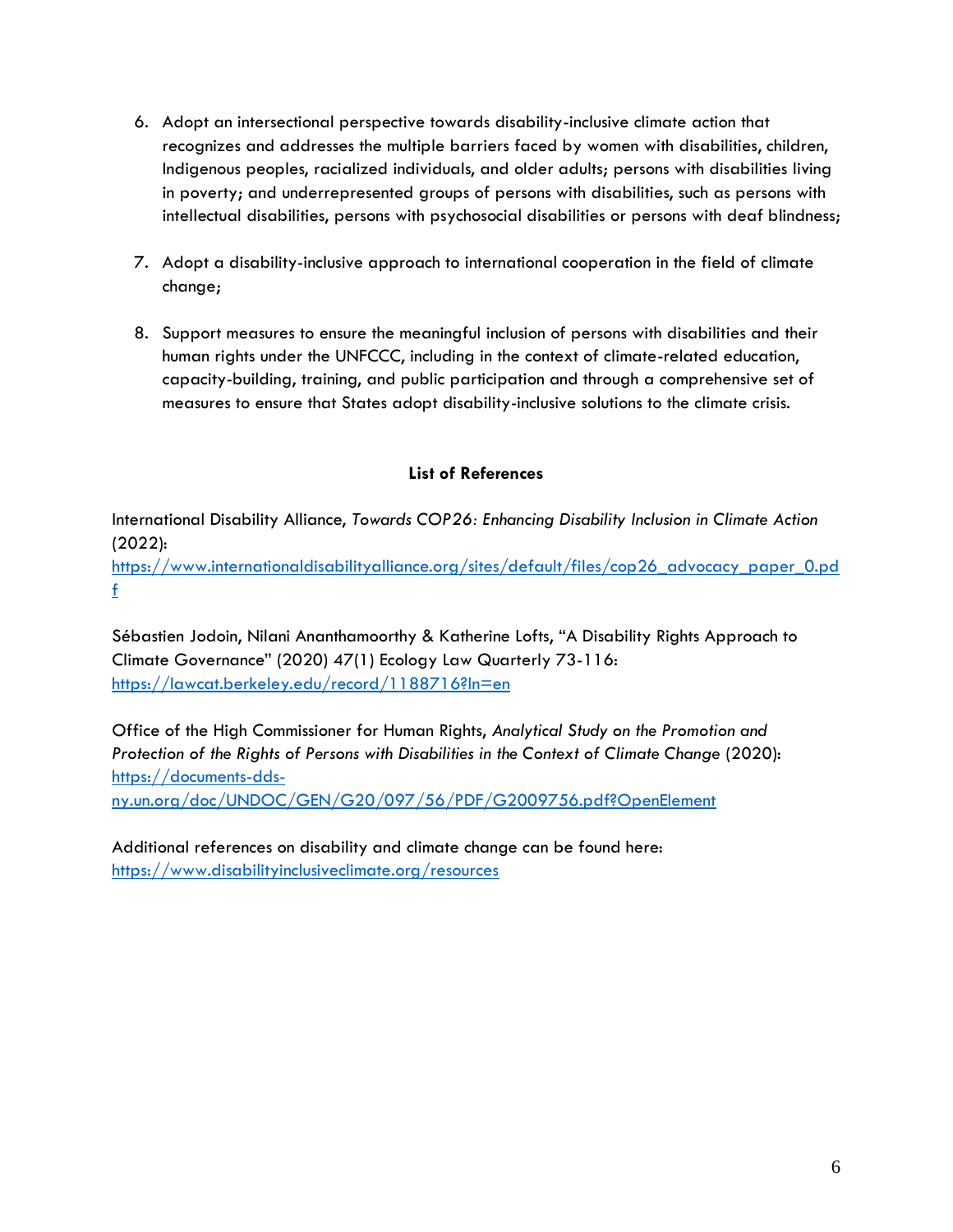## **Annex 1 – Compendium of References to Disability in National Climate Commitments & Policies**

These policies were compiled in the summer of 2021 by drawing on the communications of state parties submitted to the UNFCCC secretariat. Anyone with suggestions of errors, omissions, or updates are encouraged to write to: [dicarp.law@mcgill.ca](mailto:dicarp.law@mcgill.ca)

| <b>State</b>           | Document & Date                                                                                   | <b>References to Disability</b>                                                                                                                                                                                                                                                                                                                                                                                                       |
|------------------------|---------------------------------------------------------------------------------------------------|---------------------------------------------------------------------------------------------------------------------------------------------------------------------------------------------------------------------------------------------------------------------------------------------------------------------------------------------------------------------------------------------------------------------------------------|
| Antigua and<br>Barbuda | Antigua and<br><b>Barbuda's Updated</b><br>Nationally<br>Determined<br>Contribution, 2021.        | This NDC will cover the period 2020 to 2030 and it<br>includes targets for mitigation and adaptation as well<br>as targets that are designed to [] support vulnerable<br>groups, including women, the elderly and people living<br>with disabilities" (p. 11)                                                                                                                                                                         |
|                        |                                                                                                   | "Antigua and Barbuda is also committed to ensuring<br>that ACE becomes, as per Article 12 of the Paris<br>Agreement, a key cross-cutting instrument to involve all<br>levels of society in climate action, in particular children<br>and youth (as well as other vulnerable groups including<br>women, the elderly and people living with disabilities)<br>in support of all elements of mitigation and<br>adaptation" (p. 16)        |
|                        |                                                                                                   | "The aim is to integrate international and regional<br>standards for equitable investment opportunities for its<br>citizens of different gender, people with disabilities,<br>and youth, as well as those households in economic<br>hardship, and MSMEs" (p. 32)                                                                                                                                                                      |
|                        |                                                                                                   | "The MRV system for Antigua and Barbuda when in<br>place will enable it to meet the Paris Agreement<br>requirements on transparency and reporting [] the<br>system will promote the collection of sex and age<br>disaggregated data and focus on ensuring that there is<br>sufficient information available for all social/gender<br>groups (including women, children, men, people with<br>disabilities" (p. 34)                     |
| Argentina              | Segunda<br>Contribución<br>Determinada a Nivel<br>Nacional de la<br>República Argentina,<br>2020. | "Asimismo, se prestará especial atención a los efectos<br>sobre poblaciones en situación de vulnerabilidad, tales<br>como mujeres y diversidades, jóvenes, pueblos<br>originarios y personas con discapacidades,<br>considerando que estos grupos tienen una participación<br>limitada en la toma de decisiones y en el acceso a los<br>recursos, y que se ven sobrerrepresentadas en la<br>economía informal y el desempleo" (p. 23) |

### **1. References to disability in Nationally Determined Contributions**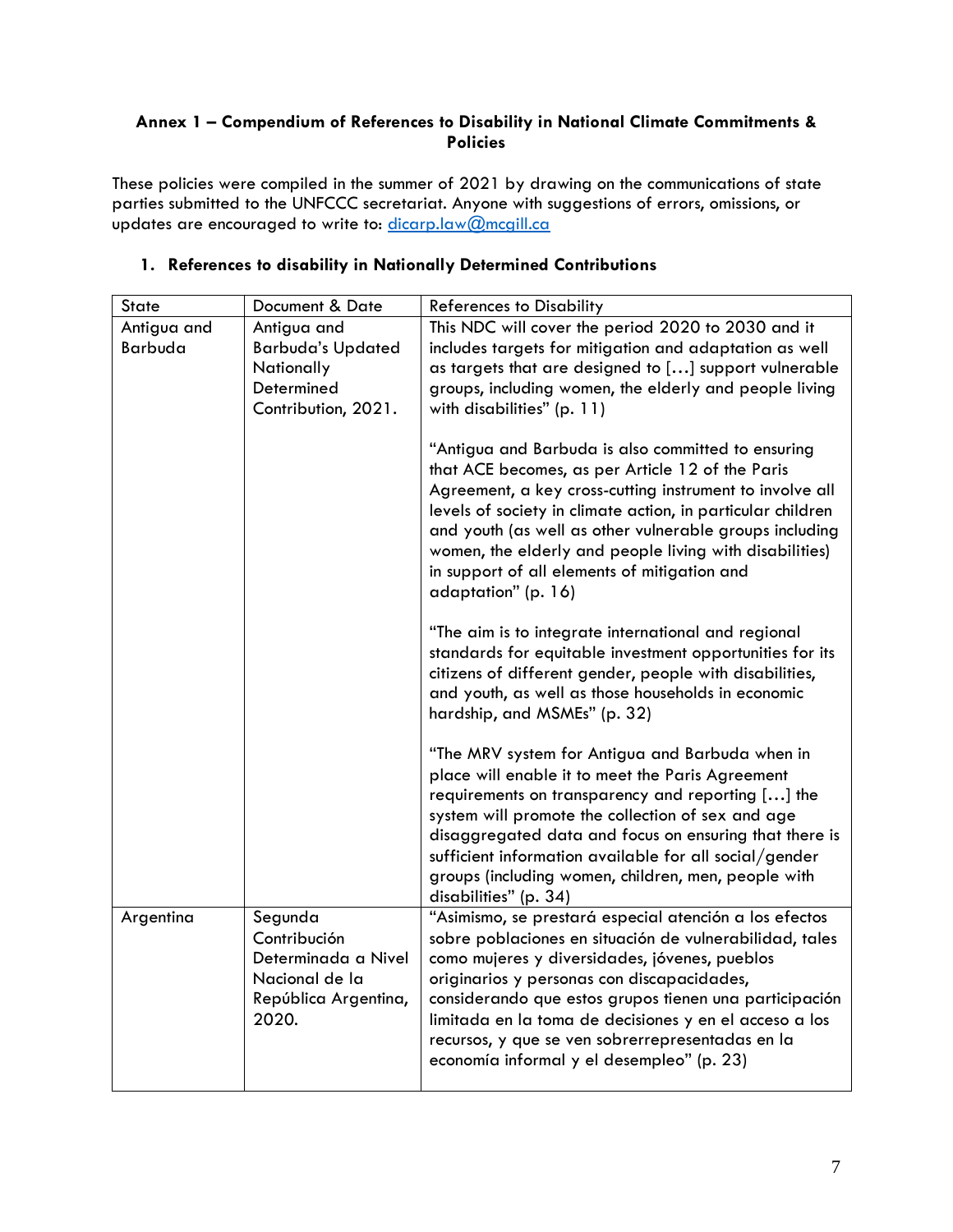|                 |                            | El proceso de institucionalización de la educación y la   |
|-----------------|----------------------------|-----------------------------------------------------------|
|                 |                            | cultura ambiental como política pública propiciará        |
|                 |                            | [] la focalización de políticas y programas culturales    |
|                 |                            | para con las poblaciones en situación de                  |
|                 |                            | vulnerabilidad, tales como niñas y niños, personas        |
|                 |                            | adultas, adultos mayores, y personas con                  |
|                 |                            | discapacidad" (p.24)                                      |
| <b>Barbados</b> | <b>Barbados 2021</b>       | "Barbados uses targeted policy formation and a            |
|                 | <b>Update of the First</b> | monitoring mechanism on progress that identifies the      |
|                 | Nationally                 | achievement of its national development goals and         |
|                 | Determined                 | their ability to ensure that actual development leaves    |
|                 | Contribution, 2021.        | no one behind; and that different groups of people;       |
|                 |                            | inclusive of women, youth, persons with disabilities,     |
|                 |                            | older persons and rural dwellers, are all engaged in      |
|                 |                            | and benefit from national development efforts" (p. 5)     |
| <b>Belize</b>   | <b>Belize Updated</b>      | "Respecting the global sustainable development            |
|                 | Nationally                 | principle of "no-one left behind", the climate finance    |
|                 | Determined                 | must ensure the inclusion of all groups in the process.   |
|                 | Contribution, 2021.        | Aspects such as gender, indigenous communities, people    |
|                 |                            | with disabilities, youth must be represented in a         |
|                 |                            | balanced way in the climate finance strategy" (p. 34)     |
| Cabo Verde      | Cabo Verde 2020            | "Climate vulnerable groups considers groups and           |
|                 | Update to the first        | communities that have adversely been affected by          |
|                 | Nationally                 | climate hazards, and having limited ability and income    |
|                 | Determined                 | to recover by themselves. This would include women,       |
|                 | Contribution, 2021.        | the elderly and the youth or persons with disabilities"   |
|                 |                            | (p. 12)                                                   |
|                 |                            |                                                           |
|                 |                            | "By 2023, provide risk data and information: set up       |
|                 |                            | early warning systems with recognition of the             |
|                 |                            | differentiated impacts most vulnerable groups (women,     |
|                 |                            | the youth, disabled people)" (p. 43)                      |
|                 |                            |                                                           |
|                 |                            | "Cabo Verde is also committed to ensuring that Action     |
|                 |                            | for Climate Empowerment (ACE) becomes, as per             |
|                 |                            | Articles 6 and 12 of the Paris Agreement, a key           |
|                 |                            | horizontal instrument to involve all levels of society in |
|                 |                            | climate action, in particular vulnerable groups           |
|                 |                            | (including children, the youth, the elderly and people    |
|                 |                            | living with disabilities) in support of all elements of   |
|                 |                            | mitigation and adaptation." (p. 49)                       |
| Cambodia        | Cambodia's                 | "Different social groups experience climate               |
|                 | <b>Updated Nationally</b>  | vulnerability differently, and women, children, the       |
|                 | Determined                 | disabled, the elderly and other socially marginalised     |
|                 | Contribution, 2020.        | groups are often hit harder. (p. 4 and p. 30).            |
|                 |                            |                                                           |
|                 |                            | "Enhance coordination and implementing accountability     |
|                 |                            |                                                           |
|                 |                            | mechanisms to reduce climate change vulnerabilities of    |
|                 |                            | disadvantaged women and other marginalized groups         |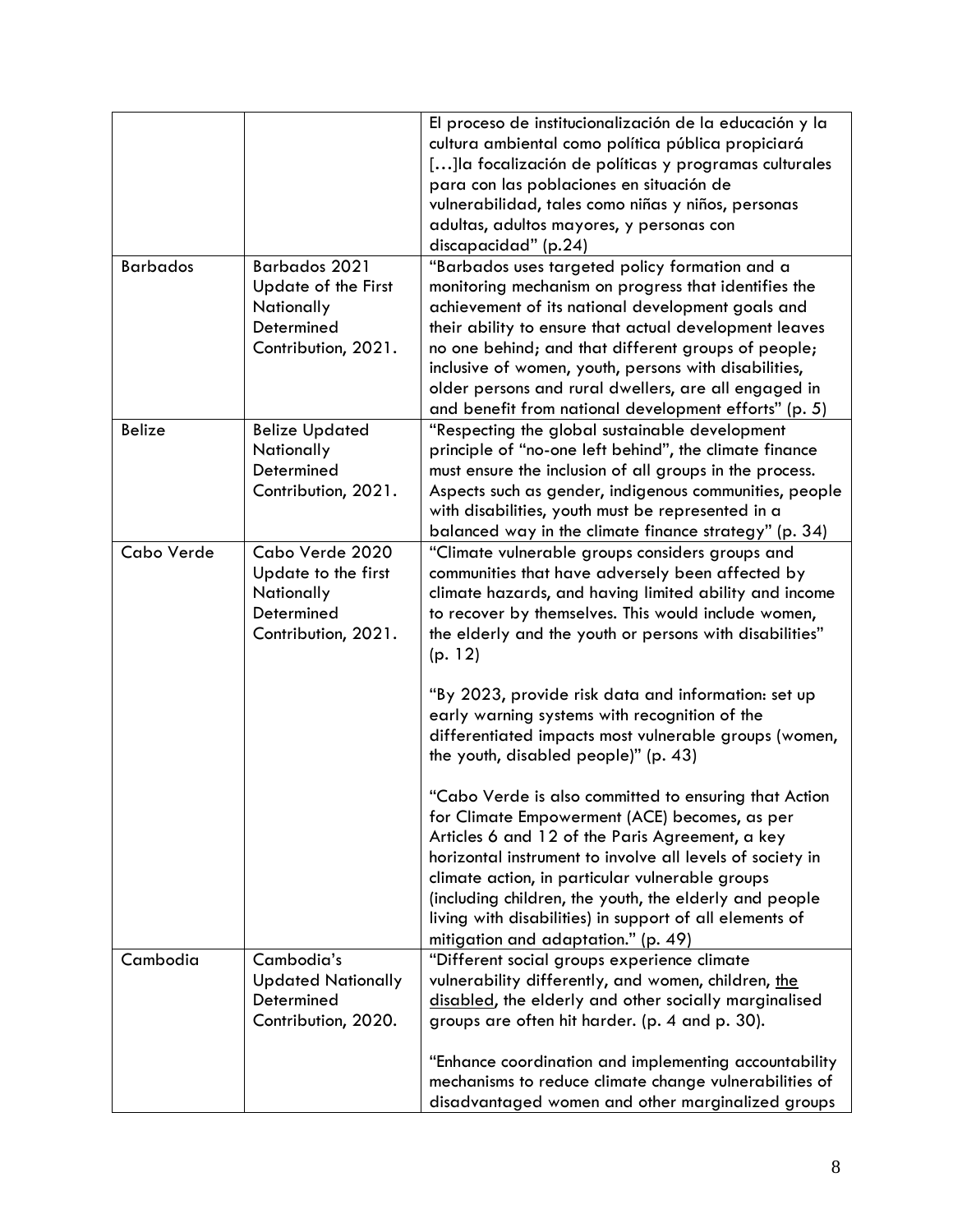|        |                                                                                                  | such as ethnic minority women and men, People with<br>Disabilities (PWD), youth, and the elderly." (p. 38)                                                                                                                                                                                                                                                                                                                                                                                                                                                                                                                   |
|--------|--------------------------------------------------------------------------------------------------|------------------------------------------------------------------------------------------------------------------------------------------------------------------------------------------------------------------------------------------------------------------------------------------------------------------------------------------------------------------------------------------------------------------------------------------------------------------------------------------------------------------------------------------------------------------------------------------------------------------------------|
|        |                                                                                                  | "In Disaster Risk Management (DRM), little gender-<br>disaggregated data collection exists, therefore<br>information on the differentiated impacts of disasters<br>on women, the elderly, children, disabled people, and<br>other socially marginalised groups is largely anecdotal.<br>Data collection needs to be prioritised and the role of<br>women in DRM strengthened, particularly in the<br>potential role women and children can play a key role<br>in developing and monitoring emergency response<br>plans." (p. 43)                                                                                             |
|        |                                                                                                  | "Integrated groundwater management in Cambodia<br>$\left(\ldots\right)$<br>The component of project output to be aligned with<br>Policy on Promotion of Gender Equality for Sub-<br>national Democratic Development of NCDD 50% of<br>stakeholders consulted are women, and people from<br>socially marginalised groups (people with disabilities,<br>the elderly, ethnic minorities)." (p. 133)                                                                                                                                                                                                                             |
| Canada | Canada's 2021<br>Nationally<br>Determined<br>Contribution under<br>the Paris Agreement,<br>2021. | "With a diversity of unique experiences and<br>knowledge related to the environment and climate<br>change, the voices of Indigenous women, youth, Elders,<br>2SLGBTQQIA, and persons with disabilities are an<br>essential part of climate leadership and action" (p. 7)                                                                                                                                                                                                                                                                                                                                                     |
|        |                                                                                                  | "As the global market continues to demand cleaner<br>products and services, the Government will help<br>Canada's workforce take advantage of this<br>opportunity. This includes supporting Canadians as they<br>build new skills in growing sectors, helping workers<br>receive the education and accreditation they need,<br>strengthening workers' futures by connecting them to<br>employers and good jobs, and ensuring that<br>underrepresented Canadians, including women,<br>racialized Canadians, persons with disabilities,<br>Indigenous Peoples and youth have equitable access to<br>those opportunities" (p. 9) |
|        |                                                                                                  | "The Government of Canada will conduct additional<br>GBA+ for each climate policy and programs to<br>maximize positive benefits for those most impacted by<br>the negative effects of climate change, including low-<br>income Canadians, women, racialized Canadians,<br>persons with disabilities, Indigenous communities and                                                                                                                                                                                                                                                                                              |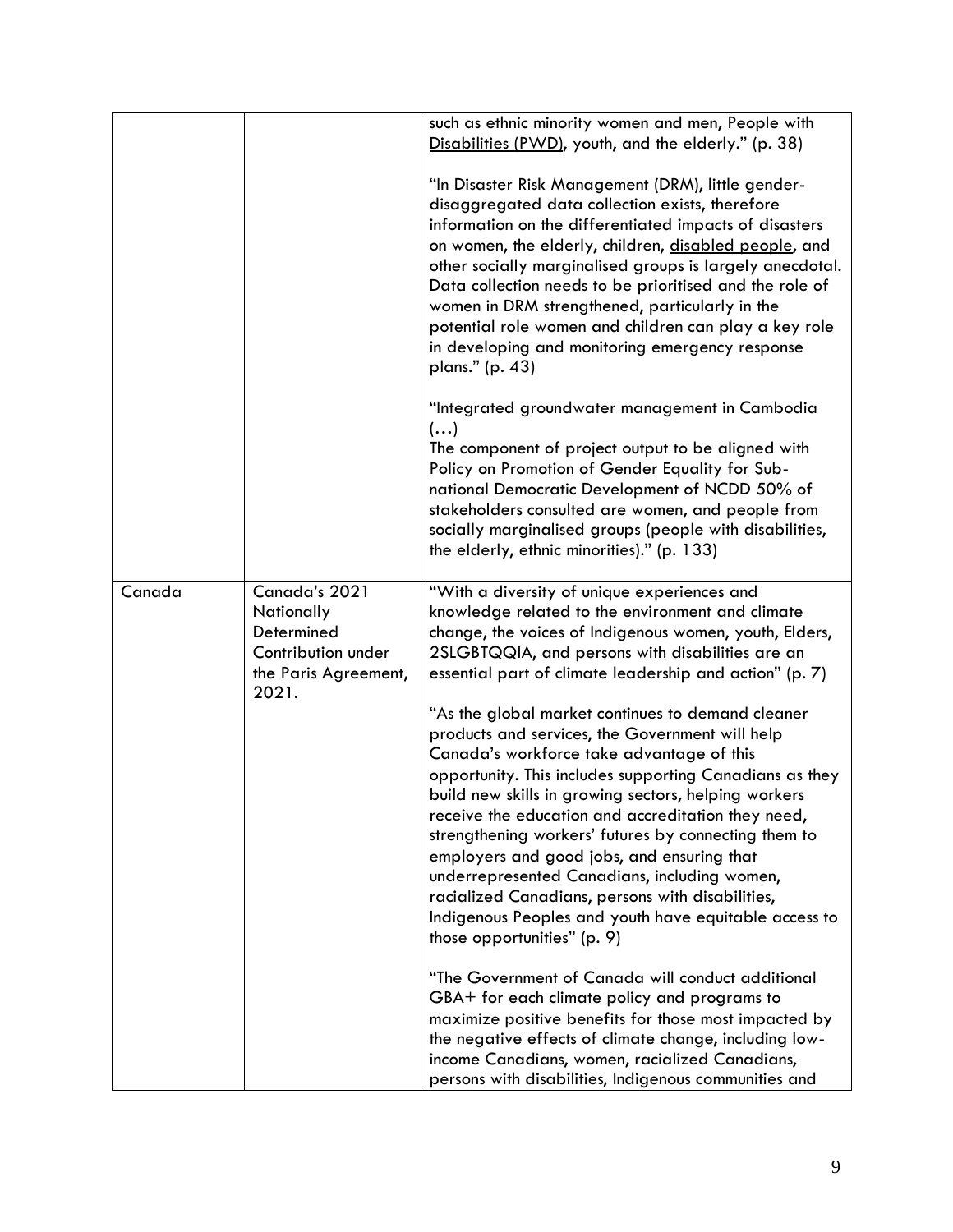|                      |                                                                                                            | people living in rural and remote communities" (p. 22-                                                                                                                                                                                                                                                                                                                                                                                                                                                                                                                                                                                                                                                                                                                                                                                                                                                                                                                                                                                                                                                                                                                                                                                                                                                                                                                                                                                                                                                                                                              |
|----------------------|------------------------------------------------------------------------------------------------------------|---------------------------------------------------------------------------------------------------------------------------------------------------------------------------------------------------------------------------------------------------------------------------------------------------------------------------------------------------------------------------------------------------------------------------------------------------------------------------------------------------------------------------------------------------------------------------------------------------------------------------------------------------------------------------------------------------------------------------------------------------------------------------------------------------------------------------------------------------------------------------------------------------------------------------------------------------------------------------------------------------------------------------------------------------------------------------------------------------------------------------------------------------------------------------------------------------------------------------------------------------------------------------------------------------------------------------------------------------------------------------------------------------------------------------------------------------------------------------------------------------------------------------------------------------------------------|
|                      |                                                                                                            | 23)                                                                                                                                                                                                                                                                                                                                                                                                                                                                                                                                                                                                                                                                                                                                                                                                                                                                                                                                                                                                                                                                                                                                                                                                                                                                                                                                                                                                                                                                                                                                                                 |
| Chad                 | <b>Intended Nationally</b><br>Determined<br><b>Contribution (INDC</b><br>for the Republic of<br>Chad, 2015 | Depending on the geographic zone, climate change<br>exposes certain sectors and social groups to a medium<br>to high level of vulnerability $[1 = \text{very high}, 6 = \text{lower}]$<br>[] 5) disabled heads of family (p. 4)                                                                                                                                                                                                                                                                                                                                                                                                                                                                                                                                                                                                                                                                                                                                                                                                                                                                                                                                                                                                                                                                                                                                                                                                                                                                                                                                     |
| Republic of<br>Congo | Contribution<br>determinée au<br>niveau national<br>(CDN) de la<br>République du<br>Congo                  | "Le ministère en charge de l'Environnement qui<br>coordonne la politique du gouvernement en matière de<br>changements climatiques, assure la Coordination<br>Technique du processus CDN avec les parties prenantes<br>institutionnelles, la société civile et les Partenaires<br>Techniques et Financiers. L'intérêt porté sur la dimension<br>genre justifie la place du Conseil consultatif des<br>femmes, du Conseil consultatif des personnes vivant<br>avec handicap et du Conseil consultatif de la jeunesse"<br>(p. 35)                                                                                                                                                                                                                                                                                                                                                                                                                                                                                                                                                                                                                                                                                                                                                                                                                                                                                                                                                                                                                                      |
| Costa Rica           | Contribución<br>Nacionalmente<br>Determinada, 2020.                                                        | "Costa Rica está comprometida a desarrollar un<br>sistema de movilidad basado en la movilidad activa y<br>un sistema de transporte público seguro, eficiente,<br>impulsado con energía renovable y accesible para<br>todas las personas, incluyendo aquellas con<br>discapacidades; con una flota de vehículos ligeros cero<br>emisiones y un transporte de carga eficiente" (p. 17)<br>"A partir del 2021, el país desarrollará espacios de<br>diálogo y participación, tanto virtuales como<br>presenciales para grupos particularmente<br>vulnerabilizados ante el cambio climático, incluyendo a<br>la comunidad Afrodescendiente, grupos organizados<br>de mujeres, juventudes, comunidad transexual, Pueblos<br>Indígenas, personas con discapacidad y personas<br>adultas mayores de manera apropiada y accesible a<br>las realidades, cosmovisiones y tradiciones de las<br>distintas comunidades y poblaciónes" (p. 50)<br>"Para el año 2030, el país dará seguimiento a los<br>indicadores requeridos para garantizar la igualdad<br>de género y el empoderamiento de la comunidad<br>Afrodescendiente, los grupos organizados de mujeres,<br>las juventudes, la comunidad transexual, los Pueblos<br>Indígenas, las personas con discapacidad y las<br>personas adultas mayores en la agenda climática en<br>los sectores de acción" (p. 52)<br>"Para el año 2030 el país contará con datos<br>diferenciados sobre la realidad de los grupos<br>históricamente excluidos y más vulnerabilizados ante<br>los efectos del cambio climático incluyendo como |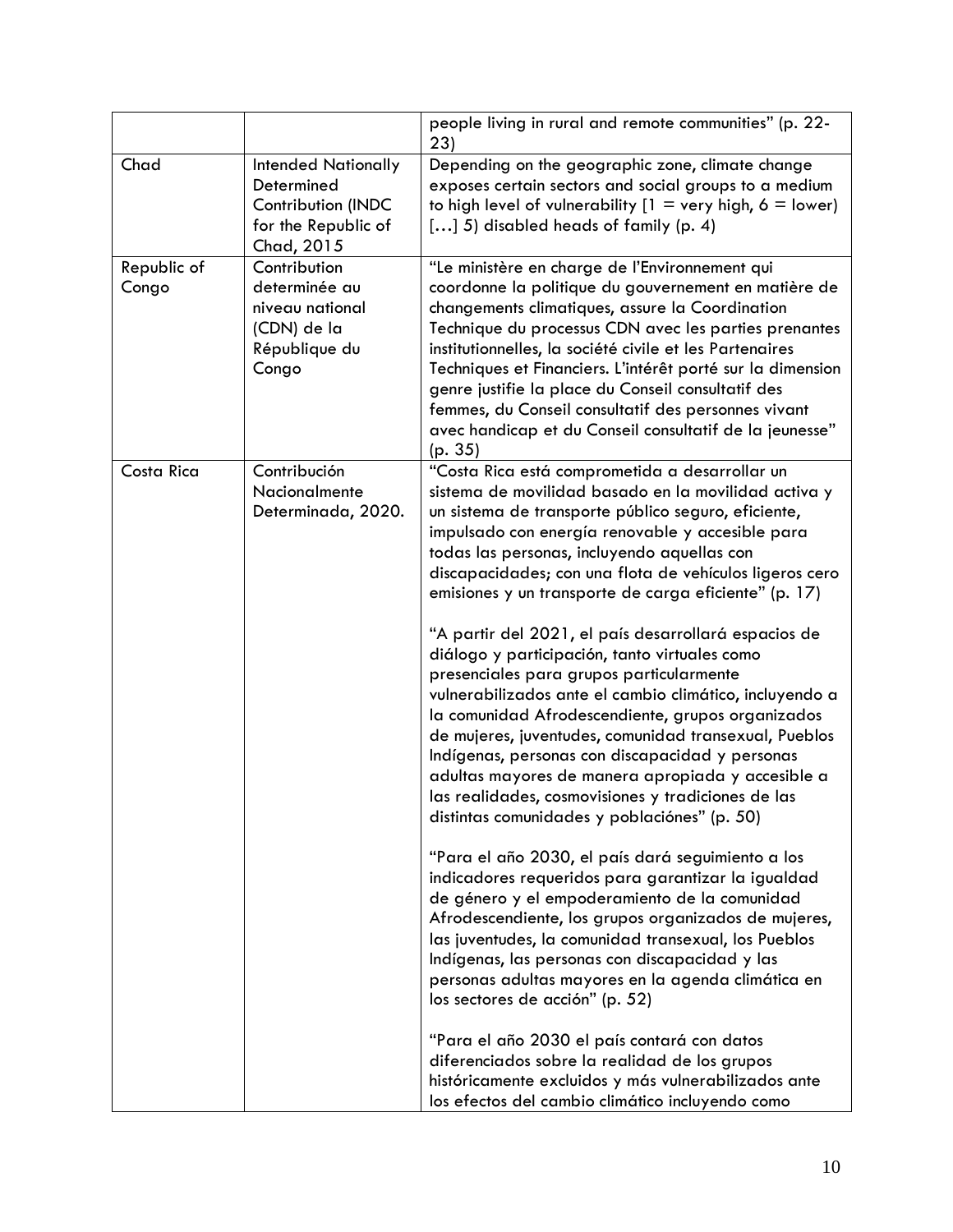|           |                            | mínimo a la comunidad Afrodescendiente, grupos           |
|-----------|----------------------------|----------------------------------------------------------|
|           |                            | organizados de mujeres, juventudes, comunidad            |
|           |                            | transexual, Pueblos Indígenas, personas con              |
|           |                            | discapacidad y personas adultas mayores" (p. 53)         |
| Dominican | <b>Intended Nationally</b> | "While there are several sectors and issues identified   |
| Republic  | Determined                 | by national stakeholders as being important to address   |
|           | Contribution (INDC)        | climate change risks in Dominica, there are a few that   |
|           | of the                     | require priority attention if building of climate        |
|           | Commonwealth of            | resilience is to be achieved [] (g) Creating the         |
|           | Dominica, 2015.            | supportive enabling framework whereby communities        |
|           |                            | and vulnerable segments of society (women, youth,        |
|           |                            | elderly, people with disabilities) can manage their own  |
|           |                            | climate change risks, thereby addressing climate         |
|           |                            | change impacts on vulnerable sectors (particularly       |
|           |                            | agriculture, fisheries and water resources) and threats  |
|           |                            | to food security, human health, poverty alleviation,     |
|           |                            | sustainable livelihoods and economic growth" (p. 16).    |
| Eswatini  | Kindom of Eswatini,        | "Eswatini has recognized several such vulnerable         |
|           | Update of the              | groups such as women, LGBTQI, rural population,          |
|           | Nationally                 | elderly, disabled and youth to name a few. The           |
|           | Determined                 | interests of these vulnerable groups are protected       |
|           | Contributions, 2021.       | through a series of cross cutting actions" (p. 8)        |
| Fiji      | <b>Fiji's Updated</b>      | "Fiji will take appropriate steps to protect its social  |
|           | Nationally                 | infrastructure against climate change and prioritise     |
|           | Determined                 | gender, disability, and the needs of the children and    |
|           | Contribution, 2020.        | elderly in disaster management and in climate action"    |
|           |                            | (p. 20)                                                  |
| Georgia   | Georgia's Updated          | "The observation of the impacts of extreme weather       |
|           | Nationally                 | events on Georgia's population, induced by the climate   |
|           | Determined                 | change during the last decades, reveals the following    |
|           | Contribution (NDC),        | vulnerable groups requiring urgent adaptation            |
|           | 2021.                      | measures: children and adolescents, women, elderly       |
|           |                            | persons, persons with disabilities, persons with chronic |
|           |                            | diseases, and eco-migrants displaced as a result of      |
|           |                            | disasters caused by climate change or those, who are     |
|           |                            | threatened to be eco migrated due to the climate         |
|           |                            | change" $(p. 11)$                                        |
|           |                            |                                                          |
|           |                            | "Georgia's updated NDC acknowledges the needs of         |
|           |                            | particular knowledge, resources, and services for the    |
|           |                            | persons with a disability to effectively respond to      |
|           |                            | climate change" (p. 19)                                  |
|           |                            |                                                          |
|           |                            | "Georgia's updated NDC calls on stakeholders on          |
|           |                            | national and international level to design educational   |
|           |                            | programmes for the persons with a disability with        |
|           |                            | consideration of country-specific peculiarities" (p. 19) |
| Jordan    | <b>Updated Submission</b>  | "Implementation of NDC and climate plans should take     |
|           | of Jordan's First          | into consideration the need to create adequate spaces,   |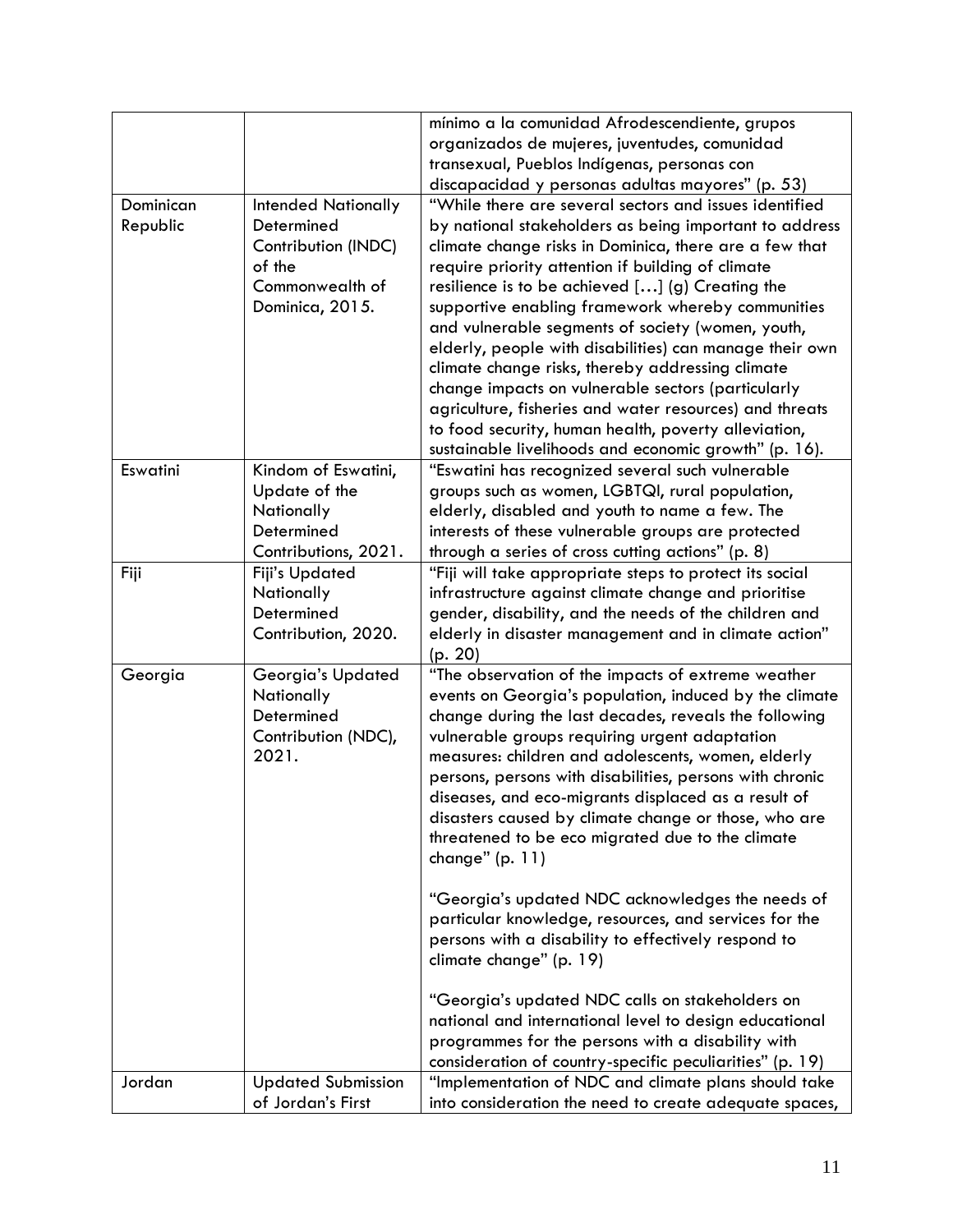|                            | Nationally<br>Determined<br>Contribution (NDC),<br>2021.                                   | tools and empowerment opportunities for the increasing<br>percentage of disabled people in Jordan.<br>Development of green infrastructure at urban areas<br>should include disabled friendly options, while creating<br>new green skilled labor opportunities could integrate<br>the disabled through learning, awareness, education<br>and management career paths that are based on<br>possibilities of disabled people to enter the market by<br>taking chance of opportunities created by virtual<br>working environments. Adaptation and mitigation<br>measures that are disabled friendly should be<br>considered as social priorities in addition to their<br>climate friendly nature" (p. 25) |
|----------------------------|--------------------------------------------------------------------------------------------|-------------------------------------------------------------------------------------------------------------------------------------------------------------------------------------------------------------------------------------------------------------------------------------------------------------------------------------------------------------------------------------------------------------------------------------------------------------------------------------------------------------------------------------------------------------------------------------------------------------------------------------------------------------------------------------------------------|
|                            |                                                                                            | "Identification through science-based evidence and in-<br>depth social and environmental analysis of the current<br>and potential impacts of climate change on most<br>vulnerable groups in Jordan including women, children,<br>poor, disabled and the unemployed" (p. 55)                                                                                                                                                                                                                                                                                                                                                                                                                           |
| Kiribati                   | Republic of Kiribati<br><b>Intended Nationally</b><br>Determined<br>Contribution, 2016.    | "The effects of climate change are felt first and most<br>acutely by vulnerable and marginalised populations,<br>including women, children, youth, people with<br>disabilities, minorities, the elderly and the urban poor"<br>(p. 15)                                                                                                                                                                                                                                                                                                                                                                                                                                                                |
|                            |                                                                                            | "All strategies and actions in the KJIP are inclusive of<br>vulnerable groups, considering gender, youth and<br>children, the elderly and people with disabilities" (p.<br>20)                                                                                                                                                                                                                                                                                                                                                                                                                                                                                                                        |
| <b>Maldives</b>            | Update of<br>Nationally<br>Determined<br>Contribution of<br>Maldives, 2020.                | "Extreme weather such as storm surges and flooding<br>cause significant damage to health care facilities and<br>the delivery of health services during emergencies.<br>These impacts are not limited to physical diseases, but<br>also affects mental and social wellbeing. This often has<br>a disproportionate burden on women, elderly persons,<br>persons with disabilities and children" (p. 14)                                                                                                                                                                                                                                                                                                 |
| Marshall<br><b>Islands</b> | The Republic of the<br>Marshall Islands<br>Nationally<br>Determined<br>Contribution, 2018. | "Climate change will affect everyone, but the impacts<br>of climate change, and the response initiatives, will be<br>differentiated among women, men and youth. Women<br>and children, disabled and impoverished groups are<br>often the most vulnerable and disproportionately<br>affected by the impacts of climate change due to their<br>marginalization in global society" (p. 58)                                                                                                                                                                                                                                                                                                               |
|                            |                                                                                            | "In early 2015, the RMI Government adopted its<br>National Gender Mainstreaming Policy [] the policy<br>also identifies vulnerable groups of women including<br>those living in the outer islands (rural areas) and those<br>with disabilities" (p. 59)                                                                                                                                                                                                                                                                                                                                                                                                                                               |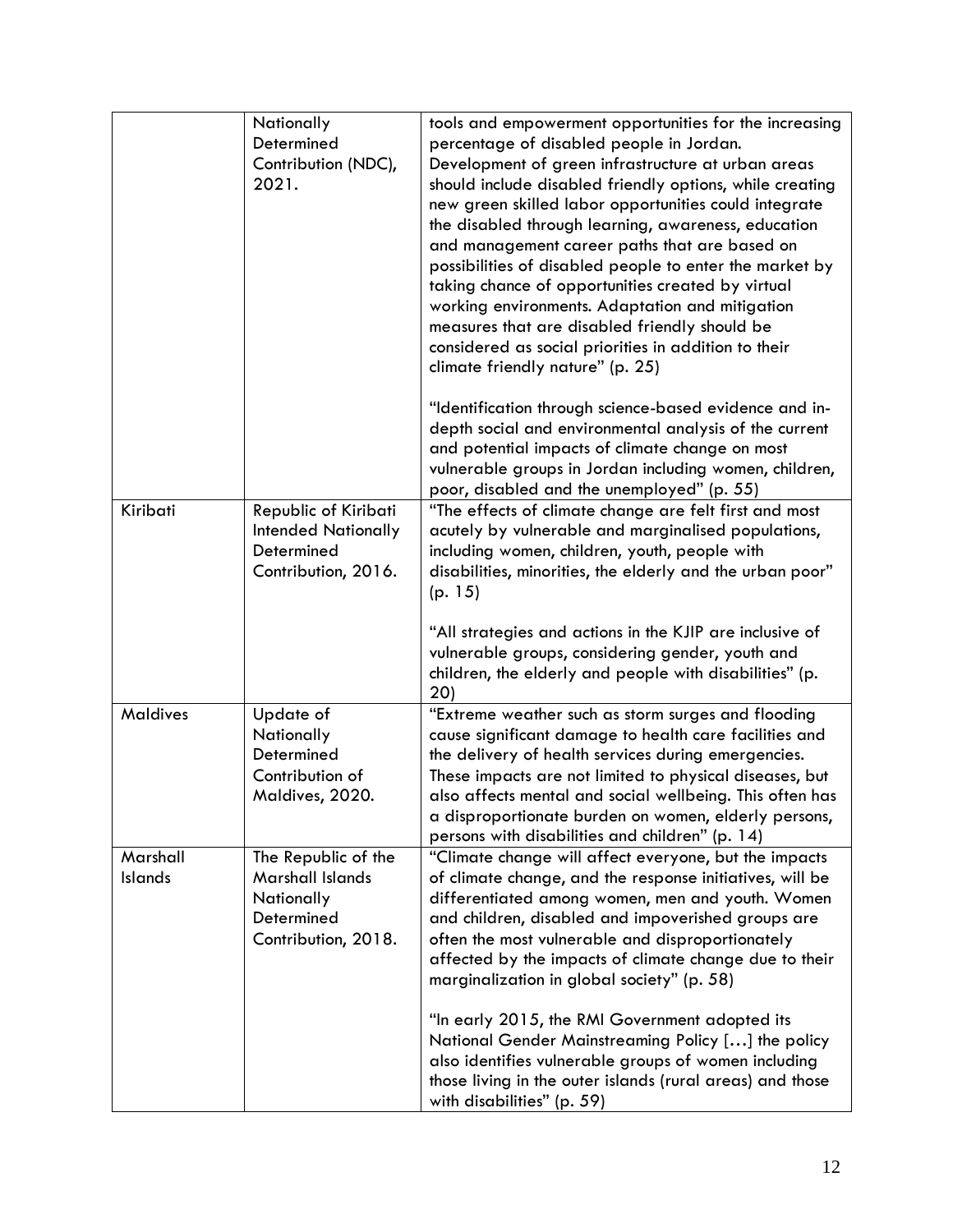| Mauritius | Update of the<br>Nationally<br>Determined<br>Contribution of the<br>Republic of<br>Mauritius, 2021. | "In terms of institutional arrangements, the distribution<br>of responsibilities among key institutions on areas<br>pertaining to climate change adaptation are<br>presented hereafter [] Minister of Social Security<br>and National Solidarity: Empowerment of persons with<br>disabilities, elderly persons and local communities to<br>enhance their quality of life" (p. 20)                                                                                                                                                                                                                                                                                                             |
|-----------|-----------------------------------------------------------------------------------------------------|-----------------------------------------------------------------------------------------------------------------------------------------------------------------------------------------------------------------------------------------------------------------------------------------------------------------------------------------------------------------------------------------------------------------------------------------------------------------------------------------------------------------------------------------------------------------------------------------------------------------------------------------------------------------------------------------------|
| Mexico    | Nationally<br>Determined<br><b>Contributions 2020</b><br>Update, 2020.                              | "The consequences of the adverse effects of this global<br>phenomenon are even more serious for individuals and<br>groups in vulnerable social, economic and<br>environmental situations, including women, indigenous<br>and Afro-Mexican communities, children, youth,<br>migrants, people with disabilities, sexual minorities,<br>low-income groups, and the elderly" (p. 9)                                                                                                                                                                                                                                                                                                               |
| Moldova   | Republic of<br>Moldova's Updated<br>Nationally<br>Determined<br>Contribution, 2020                  | "According to the Climate Change Adaptation Strategy<br>(2014) and studies undertaken during the NAP-1,<br>considerable investments are needed to provide<br>healthcare in isolated communities to populations<br>particularly vulnerable to the effects of climate change<br>(the elderly and disabled people)" (p. 55)                                                                                                                                                                                                                                                                                                                                                                      |
| Myanmar   | Nationally<br>Determined<br>Contributions, 2021.                                                    | "Recent probabilistic risk modeling study estimates that<br>on an average more than 1 million people are<br>exposed to riverine (fluvial) floods, cyclone and storm<br>surges in Myanmar. A large proportion of which are<br>women, children, the elderly, and disabled" (p. 77)                                                                                                                                                                                                                                                                                                                                                                                                              |
|           |                                                                                                     | "Representative Concentration Pathway (RCP) 4.5 and<br>8.5. MUDRA platform provides insights into the level of<br>risk for various return period and its distribution across<br>Myanmar through six risk indicators [] (iv) population<br>(children, women, disabled, elderly, female headed<br>households) []. The portal is intended to act as a<br>common platform across agencies in Myanmar for<br>developing, collaborating and sharing disaster risk<br>information to promote risk-informed development and<br>thereby contributing to the objectives of the Sendai<br>Framework for Disaster Risk Reduction, the Paris<br>Agreement and the Sustainable Development Goals"<br>(p.78) |
| Panama    | Contribución<br>Determinada a Nivel<br>National de Panama:<br>Primera<br>Actualización, 2020.       | "Como parte de esta visión, Panamá reconoce que al<br>adoptar medidas para hacer frente al cambio<br>climático, se deberá respetar, promover y tomar en<br>consideración sus respectivas obligaciones con respecto<br>a los derechos humanos, el derecho a la salud, los<br>derechos de los pueblos indígenas, las comunidades<br>locales, los migrantes, los niños, las personas con                                                                                                                                                                                                                                                                                                         |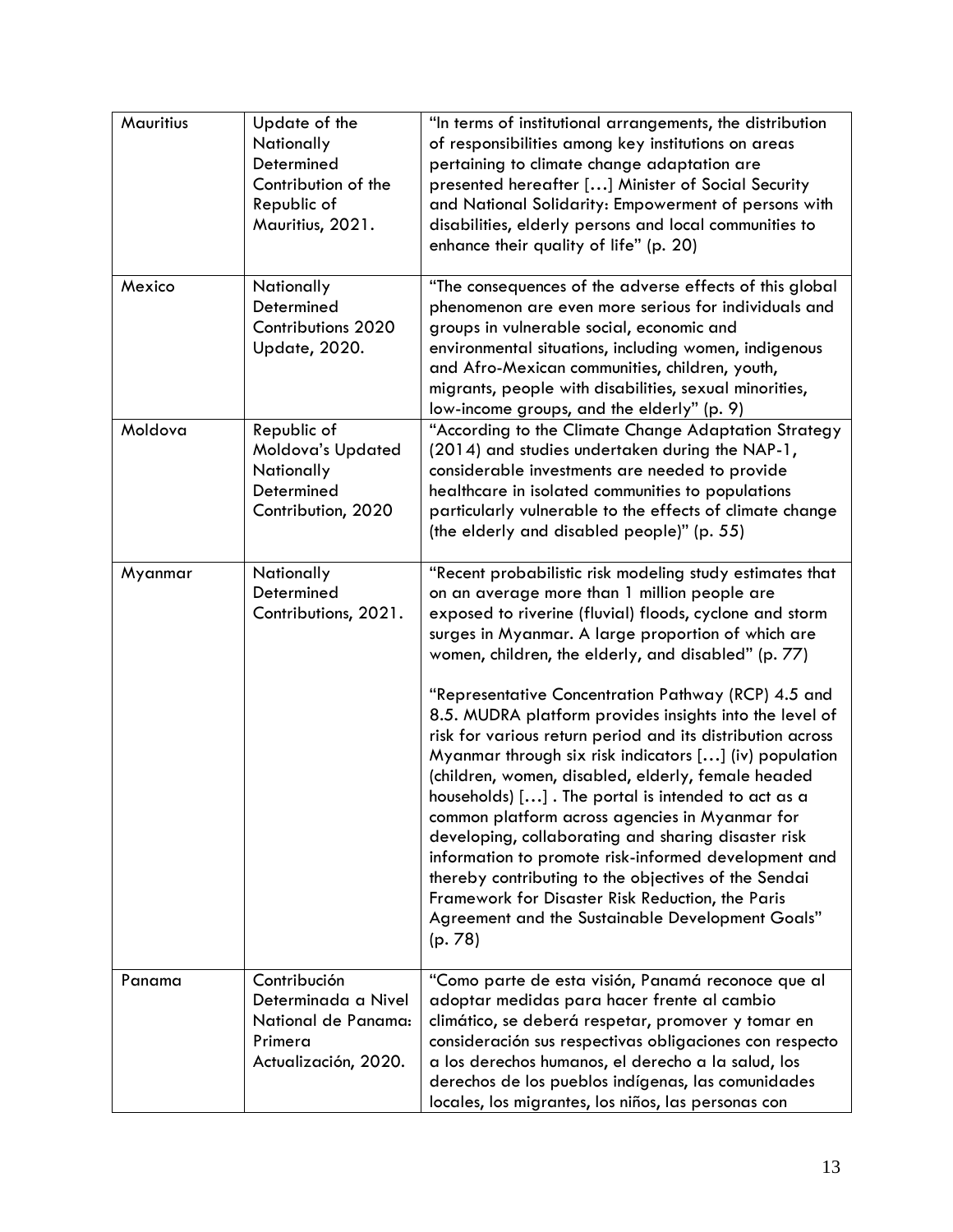|                     |                                                                                               | discapacidad y las personas en situaciones de<br>vulnerabilidad y el derecho al desarrollo, así como la<br>igualdad de género, el empoderamiento de la mujer y<br>la equidad intergeneraciona" (p. 6)                                                                                                                                                                                                                                                                                                                                                                                                                                                           |
|---------------------|-----------------------------------------------------------------------------------------------|-----------------------------------------------------------------------------------------------------------------------------------------------------------------------------------------------------------------------------------------------------------------------------------------------------------------------------------------------------------------------------------------------------------------------------------------------------------------------------------------------------------------------------------------------------------------------------------------------------------------------------------------------------------------|
|                     |                                                                                               | "Esta desigualdad se traduce en vulnerabilidad, siendo<br>las mujeres, las personas con discapacidad y los<br>indígenas las poblaciones en condiciones más<br>vulnerables" (p. 21)                                                                                                                                                                                                                                                                                                                                                                                                                                                                              |
|                     |                                                                                               | "De acuerdo con registros estadísticos y<br>meteorológicos, desde el año 2004 se ha observado<br>un incremento en la frecuencia de eventos extremos en<br>el país, siendo los hidro-meteorológicos los que han<br>afectado más ecosistemas diferentes, así como a la<br>población más vulnerable, incluyendo mujeres, niños y<br>niñas, personas con discapacidad, personas en<br>situación de pobreza y hombres y las mujeres, y falta<br>de presupuesto para la ejecución de programas de<br>investigación y planifi cación de los recursos hídricos a<br>nivel de cuencas hidrográfi cas. En materia de género,<br>el Plan Nacional de Seguridad" (p. 49-50) |
| Papua New<br>Guinea | Papua New Guinea's<br><b>Enhanced Nationally</b><br>Determined<br>Contribution 2020,<br>2020. | "Papua New Guinea's adaptation actions comprise<br>tangible and intangible activities that aim to benefit<br>targeted populations. These include smallholder<br>farmers, micro, small and medium-enterprises in<br>business, community-based organizations, clans, and<br>villages, with particular focus on the most vulnerable<br>groups, including women, children, young persons, the<br>elderly, and people living with disabilities, members of<br>underprivileged or less advanced groups, or residents<br>of less advanced areas" (p. 24)                                                                                                               |
| Saint Lucia         | Saint Lucia's<br><b>Updated Nationally</b><br>Determined<br>Contribution, 2021.               | "Saint Lucia is also committed to ensuring that Action for<br>Climate Empowerment (ACE) becomes, as per Article<br>12 of the Paris Agreement, a key cross-cutting<br>instrument to involve all levels of society in climate<br>action, in particular most vulnerable groups (including<br>children, youth, the elderly and people living with<br>disabilities) in support of all elements of mitigation and<br>adaptation" (p. 5)                                                                                                                                                                                                                               |
|                     |                                                                                               | "Saint Lucia sees the importance of preparing all<br>children and youth, including those with disabilities, to<br>participate in future planning/decision making<br>processes by providing equal access to education []<br>Efforts are underway to pilot a project which will be<br>expanded to provide reading support for students with<br>print disabilities" (p. 9)                                                                                                                                                                                                                                                                                         |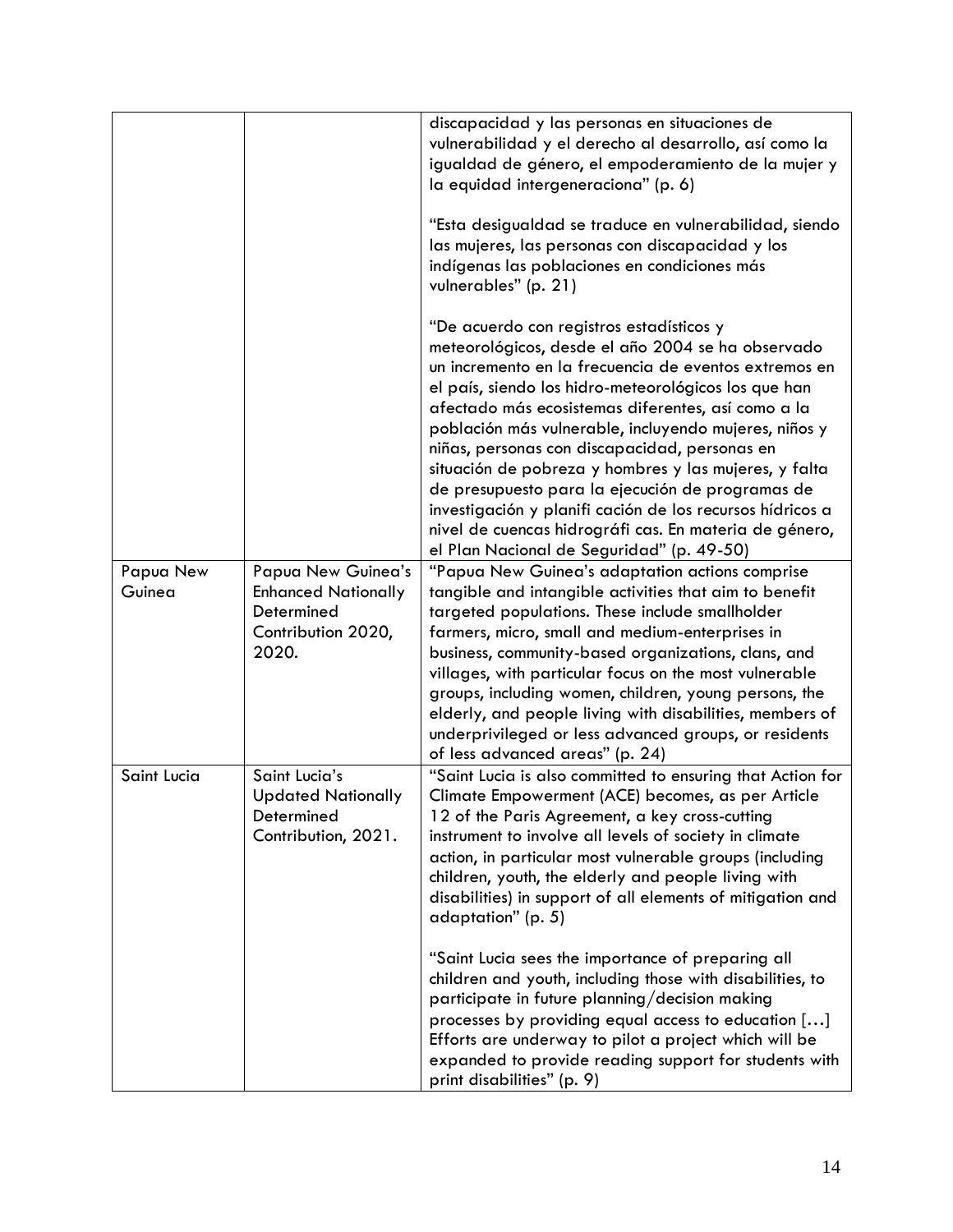| Seychelles   | Seychelles' Updated<br>Nationally<br>Determined<br>Contribution, 2021   | "Seychelles plans to: [] Fulfil the rights and<br>aspirations of key populations, vulnerable groups<br>(women, youth children and others) indigenous peoples,<br>disabled persons and other marginalized groups<br>through investments in climate adaptation with<br>particular focus on those left behind" (p. 18-19)                                                                                                                                                                                                                                                                                                                                                                                                                                  |
|--------------|-------------------------------------------------------------------------|---------------------------------------------------------------------------------------------------------------------------------------------------------------------------------------------------------------------------------------------------------------------------------------------------------------------------------------------------------------------------------------------------------------------------------------------------------------------------------------------------------------------------------------------------------------------------------------------------------------------------------------------------------------------------------------------------------------------------------------------------------|
| Sierra Leone | <b>Updated Nationally</b><br>Determined<br>Contribution (NDC),<br>2021. | "The priority sectors for the NDC are identified based<br>on an analysis of national priorities contained in various<br>climate change documents, as well as prescriptions by<br>the UNFCCC for NDC development. For mitigation, the<br>priority sectors include [] gender and Social Inclusion<br>(focusing on youth, women, elderly, persons with<br>disabilities)" (p. 19)                                                                                                                                                                                                                                                                                                                                                                           |
|              |                                                                         | "Risks during and following natural disasters are often<br>higher for women, girls, and persons with disability due<br>to social norms, breakdowns in law and order, and<br>disrupted livelihoods. Women, girls and persons with<br>disability also bear the brunt of risks and vulnerabilities<br>brought on by droughts, floods, and other extreme<br>weather events, which places them at the front lines of<br>adaptation as important and necessary stakeholders in<br>effective adaptation to climate change. The NDC<br>considers gender transformative and socially inclusive<br>strategies that will empower women, girls and persons<br>with disability, reduce gender inequality, and improve<br>adaptation and resilience outcomes" (p. 21) |
|              |                                                                         | "The governance and coordination mechanism for the<br>NDC will foster the empowerment of women and<br>marginalised people by ensuring meaningful<br>participation in NDC implementation activities. Activities<br>that create an enabling environment for women, youth,<br>children, and persons with disability have been<br>proposed, which will help to institutionalize GESI-<br>sensitive approaches delivered at the technical and<br>operational levels" (p. 48)                                                                                                                                                                                                                                                                                 |
| Sri Lanka    | <b>Updated Nationally</b><br>Determined<br>Contributions, 2021.         | "It is recommended that down-scaled risk assessments<br>and sectoral plans integrate specific needs,<br>vulnerabilities and capacities of women, young<br>children, disabled and elderly populations" (p. 27)                                                                                                                                                                                                                                                                                                                                                                                                                                                                                                                                           |
|              |                                                                         | "Social welfare systems strengthened to cover<br>vulnerable groups including families below the poverty<br>line, elderly, disabled people, nursing mothers and<br>young children in Medical Officer of Health (MOH)<br>areas identified as vulnerable to food insecurity" (p.<br>44)                                                                                                                                                                                                                                                                                                                                                                                                                                                                    |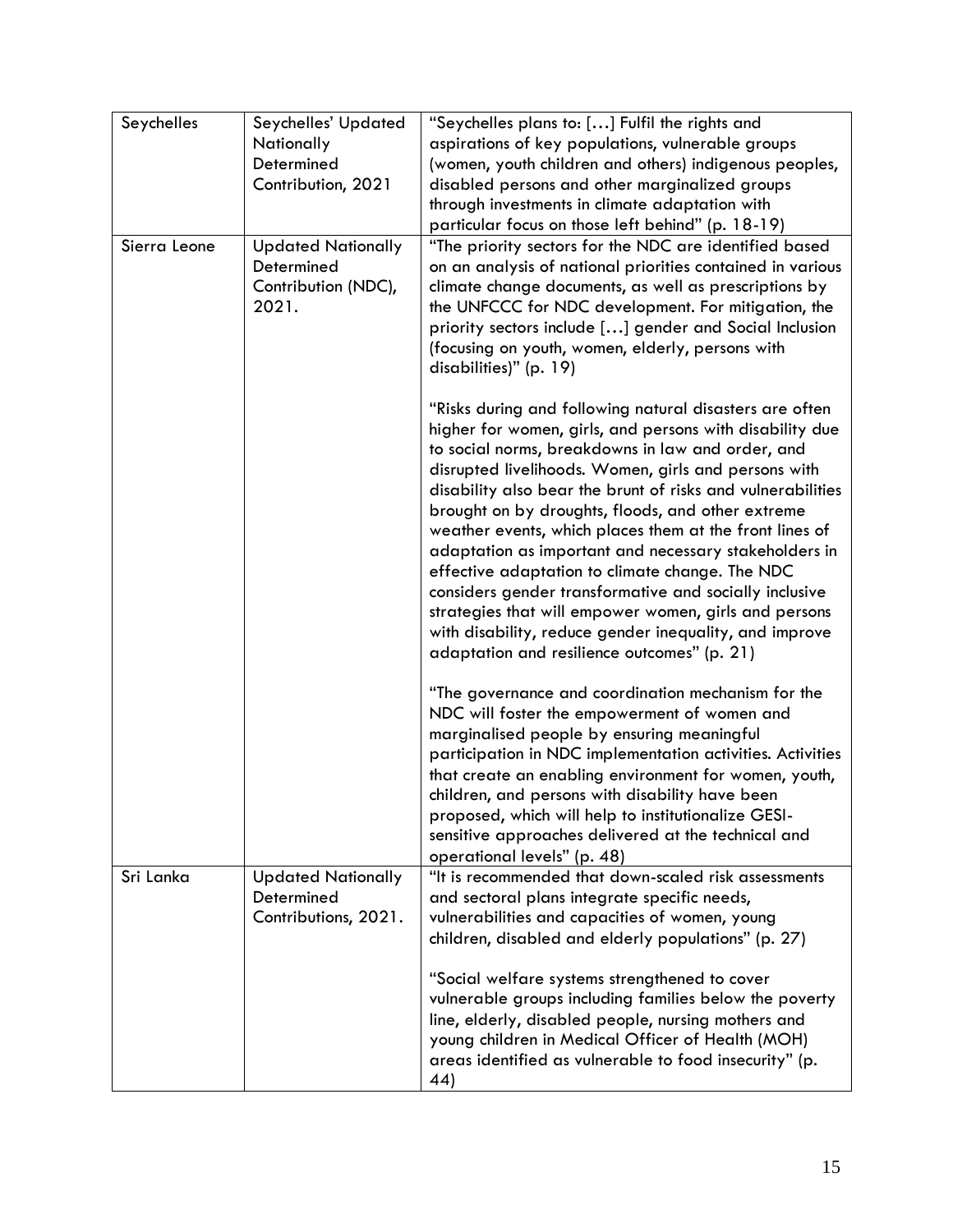| State of   | The State of                          | "Palestine's technology roadmap is designed to be                                                            |
|------------|---------------------------------------|--------------------------------------------------------------------------------------------------------------|
| Palestine  | <b>Palestine's First</b>              | gender responsive and makes recommendations                                                                  |
|            | Nationally                            | throughout to ensure that the differing needs of women                                                       |
|            | Determined                            | and men (along with other groups, including youth,                                                           |
|            | <b>Contributions (NDCs)</b>           | persons with disabilities, and refugees) are met" (p. 31)                                                    |
|            | "Updated                              |                                                                                                              |
|            | Submission", 2021                     |                                                                                                              |
| Tanzania   | Nationally                            | "Promoting measures to address negative impacts of                                                           |
|            | Determined                            | climate change on young people, women, old and other                                                         |
|            | Contribution, 2021.                   | groups facing inequality, including people with                                                              |
|            |                                       | disabilities" (p. 12)                                                                                        |
| Togo       | Contributions                         | "Cependant, la simulation montre que dans le futur, le                                                       |
|            | Déterminées au                        | risque de ses maladies pourrait s'étendre vers le sud                                                        |
|            | niveau National                       | avec une aggravation dans les régions septentrionales.                                                       |
|            | (CDN) Revisées,                       | Le taux de mortalité serait en augmentation et la                                                            |
|            | 2021.                                 | vulnérabilité des personnes âgées, des femmes                                                                |
|            |                                       | enceintes, des personnes handicapées, des personnes                                                          |
|            |                                       | vivant avec le VIH-SIDA et des enfants deviendra de                                                          |
|            |                                       | plus en plus forte" (p. 39)                                                                                  |
| Tunisia    | Contribution                          | "Par ailleurs, davantage d'efforts seront faits en                                                           |
|            | Déterminée au                         | matière de mise en réseau des femmes, des jeunes et                                                          |
|            | niveau National                       | des autres groupes vulnérables (personnes âgées,                                                             |
|            | (CDN) actualisée,                     | personnes en situation de handicap, personnes fragiles,                                                      |
|            | 2021.                                 | etc.) afin qu'ils bénéficient des expériences des uns et                                                     |
|            |                                       | des autres et renforcent leur pouvoir de négociation et                                                      |
|            |                                       | de décision mais aussi leur contribution aux                                                                 |
|            |                                       | programmes visant à la fois la transition bas-carbone                                                        |
|            |                                       | et l'adaptation" (p. 48)                                                                                     |
| Uzbekistan | <b>First Nationally</b>               | "To make available, by 2025, georeferenced<br>information of social vulnerabilities associated to            |
|            | Determined                            |                                                                                                              |
|            | Contribution to the                   | adverse climatic events, adopting human rights and                                                           |
|            | <b>Paris Agreement</b><br>(Unofficial | gender perspectives and looking at childhood,                                                                |
|            |                                       | population below the poverty line and/or indigence,                                                          |
|            | translation), 2017.                   | homeless people, older adults, disabled people, afro-<br>descendants, migrants and rural population" (p. 19) |
| Vietnam    | <b>Updated Nationally</b>             | "In poor families, female-headed households, and                                                             |
|            | Determined                            | households with children with disabilities and/or fatal                                                      |
|            | Contribution, 2020.                   | diseases, negative impacts of climate change may                                                             |
|            |                                       | force children to drop out of school in order to work to                                                     |
|            |                                       | support their parents financially" (p. 15)                                                                   |
| Zimbabwe   | Zimbabwe Revised                      | "Intersectionality of gender, disability, poverty and                                                        |
|            | Nationally                            | child-headed households compounds climate change                                                             |
|            | Determined                            | vulnerabilities and is of importance in relation to the                                                      |
|            | Contribution, 2021.                   | principle of "leaving no one behind" (p. 6)                                                                  |
|            |                                       |                                                                                                              |

## **2. References to Disability in Intended Nationally Determined Contributions, which do not appear in the updated Nationally Determined Contribution**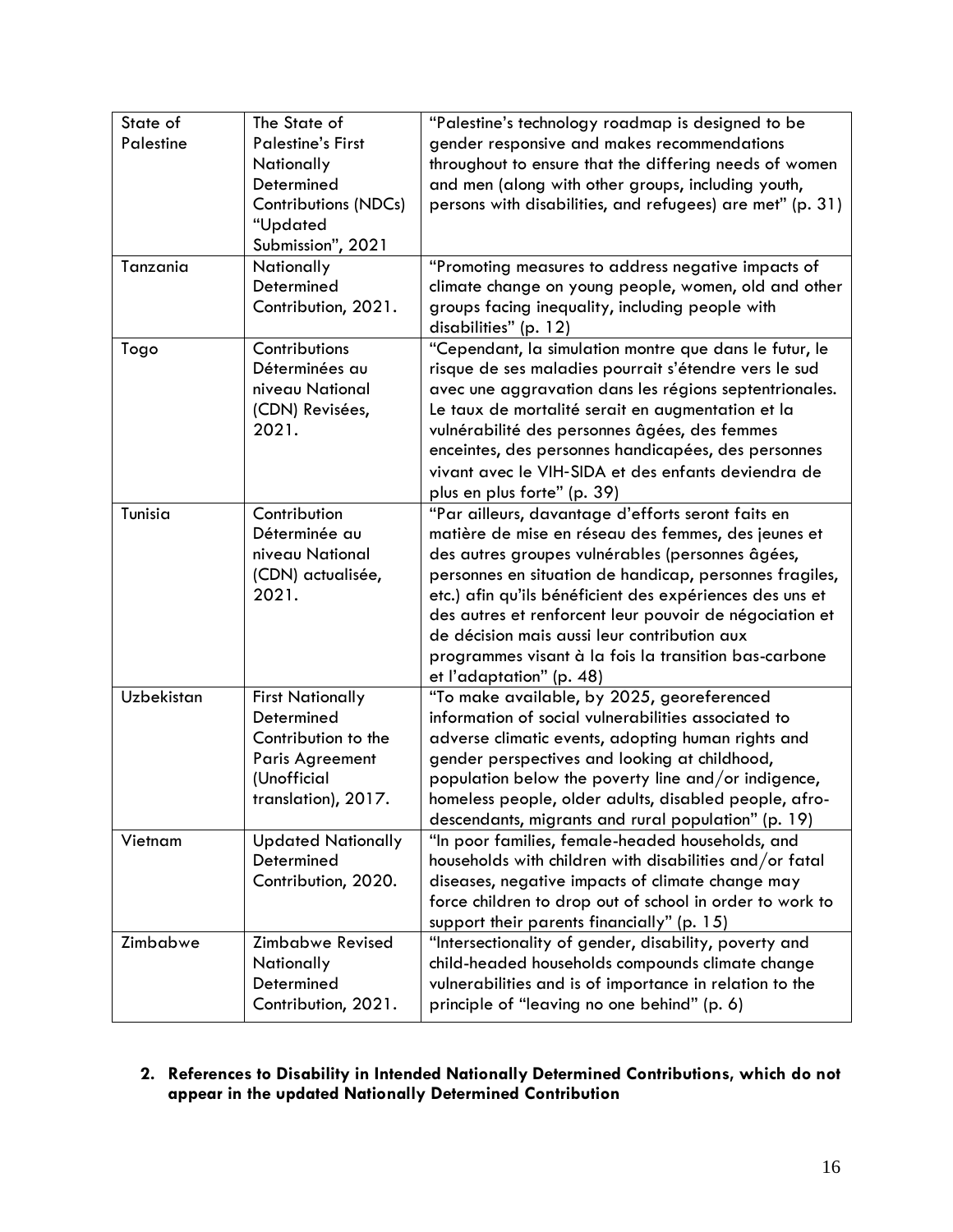| <b>State</b> | Document & Date                                                                                                                | <b>References to Disability</b>                                                                                                                                                                                                                                                                                                                                                      |
|--------------|--------------------------------------------------------------------------------------------------------------------------------|--------------------------------------------------------------------------------------------------------------------------------------------------------------------------------------------------------------------------------------------------------------------------------------------------------------------------------------------------------------------------------------|
| Ethiopia     | <b>Intended Nationally</b><br>Determined<br>Contribution (INDC) of<br>the Federal<br>Democratic Republic<br>of Ethiopia, 2017. | "Measures to address climate change will be planned<br>and implemented in a manner that addresses the<br>wellbeing of the elderly, persons with disabilities and<br>environmental refugees" (p. 4)                                                                                                                                                                                   |
| Uganda       | Uganda's Intended<br><b>Nationally Determined</b><br>Contribution, 2015                                                        | "The rural poor and those living in slums are especially<br>vulnerable as they have lower capacity to cope with<br>and adapt to the impacts of climate change. Women<br>are especially vulnerable in terms of food insecurity,<br>water shortage and fuel wood scarcity. Children, the<br>elderly, and persons with disabilities or sick are also<br>particularly vulnerable" (p. 4) |

## **3. References to disability in National Climate Adaptation Policies**

| <b>State</b> | Document & Date       | <b>References to Disability</b>                                                                                |
|--------------|-----------------------|----------------------------------------------------------------------------------------------------------------|
| Austria      | National Adaptation   | "In addition, research should examine which sectors and                                                        |
|              | Plan (NAP)            | regions in Austria are particularly affected by the                                                            |
|              |                       | social consequences of climate change, which                                                                   |
|              |                       | population groups (the elderly, the disabled, low-                                                             |
|              |                       | income households) are more likely to feel the effects                                                         |
|              |                       | of climate change, which measures (under regimes of                                                            |
|              |                       | both climate change mitigation and adaptation) entail                                                          |
|              |                       | social and economic benefits, how the resilience of                                                            |
|              |                       | health and social policies can be improved, and how                                                            |
|              |                       | adaptation measures in all policy areas can be                                                                 |
|              |                       | sensitized to the social dimension"                                                                            |
|              |                       |                                                                                                                |
|              |                       | "Heat can lead to dehydration, make various illnesses<br>worse, and also cause heat cramps, sunstroke and heat |
|              |                       | stroke. The risk is high for older people, people with                                                         |
|              |                       | relevant underlying diseases (cardiovascular diseases,                                                         |
|              |                       | respiratory diseases, metabolic disorders etc.) and for                                                        |
|              |                       | babies and children. In addition, performance can be                                                           |
|              |                       | impaired. In particular, people who work outdoors or                                                           |
|              |                       | at hot working places are affected"                                                                            |
| Central      | Programme d'action    | "Les effets néfastes du changement climatique sur la                                                           |
| African      | national d'adaptation | population existent. Il serait souhaitable que                                                                 |
| Republic     |                       | des études spécifiques soient menées dans un bref                                                              |
|              |                       | délai pour rendre plus parlant et convainquant.                                                                |
|              |                       | Les rapports qui parviennent au SNIS montrent bien                                                             |
|              |                       | certaines périodes de flambées des maladies                                                                    |
|              |                       | qui cadrent au phénomène du changement climatique.                                                             |
|              |                       | La population centrafricaine vulnérable est                                                                    |
|              |                       | essentiellement constituée de femmes, d'enfants et de                                                          |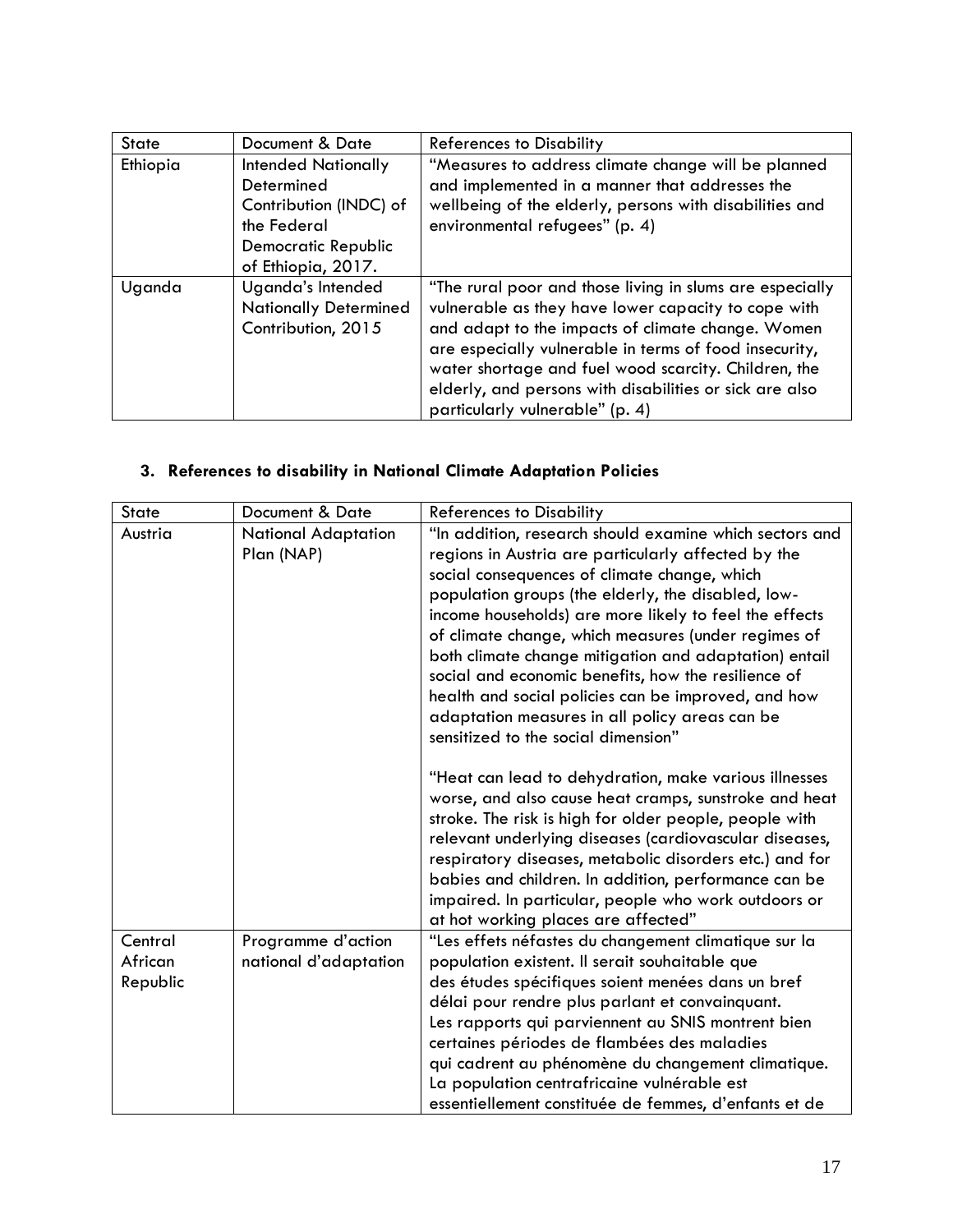|              |                               | quelques vieillards. Il existe également des albinos, des |
|--------------|-------------------------------|-----------------------------------------------------------|
|              |                               | personnes immunodéprimées, des malades de                 |
|              |                               | drépanocytose, des obèses et quelques grands              |
|              |                               | malades non catégorisés comme les malades de              |
|              |                               | rhumatisme. La population la plus vulnérable serait       |
|              |                               | majoritairement représentée par les enfants de moins      |
|              |                               | de 5 ans et les femmes enceintes"                         |
| Chile        | <b>National Action Plan</b>   | "Todas las poblaciones son vulnerables, pero algunas      |
|              | for Climate Change            | más que otras. Todas las poblaciones se verán             |
|              |                               | afectadas por el cambio climático, pero los riesgos       |
|              |                               | sanitarios iniciales dependen mucho del lugar de          |
|              |                               | residencia y del modo de vida de la gente. Los            |
|              |                               | habitantes de pequeños estados insulares en desarrollo    |
|              |                               | y otras regiones costeras, megalópolis y regiones         |
|              |                               | montañosas o polares son todos ellos particularmente      |
|              |                               | vulnerables, pero de distinto modo. Se prevé que los      |
|              |                               | efectos en la salud serán más graves en las personas      |
|              |                               | de edad, los enfermos o los ya afectados por algún        |
|              |                               | problema de salud. Probablemente la mayor parte de        |
|              |                               | la carga de morbilidad adicional recaerá en los niños     |
|              |                               | y los pobres, en especial las mujeres. Las principales    |
|              |                               | enfermedades más sensibles al cambio climático : la       |
|              |                               | diarrea, enfermedades de transmission vectorial como      |
|              |                               | la malaria e infecciones asociadas a la desnutrición,     |
|              |                               | son más graves en los niños que viven en condiciones      |
|              |                               | de pobreza."                                              |
| Cook Islands | <b>Joint National Action</b>  | "TABLE 2: Cross-cutting socio-economic considerations-    |
|              | <b>Plan for Disaster Risk</b> | TEMPERATURE RISE: Key economic sector losses              |
|              | Management and                | increasing poverty. Increasing energy demand              |
|              | <b>Climate Change</b>         | (cooling). Particularly of concern for already vulnerable |
|              | <b>Adaptation (JNAP</b>       | groups the disabled, youth and women EXTREME              |
|              | DRM CCA)                      | WEATHER EVENTS: Damages to critical infrastructure,       |
|              |                               | relocation of people, pollution, disruption of education  |
|              |                               | and social services, affecting already vulnerable         |
|              |                               | groups like disabled, youth, and women"                   |
| Czechia      | The Strategy on               | "Furthermore, negative effects on the health of           |
|              | <b>Adaptation to Climate</b>  | particularly vulnerable groups can be expected with a     |
|              | Change in the Czech           | reduced ability to thermoregulate (especially the         |
|              | Republic                      | elderly, the sick and very young children), ie an         |
|              |                               | increased risk of overheating or dehydration of the       |
|              |                               | organism (for more details see Chapter 3.6. Health and    |
|              |                               | hygiene)"                                                 |
|              |                               |                                                           |
|              |                               | "Create air-conditioned shelters (spaces with a suitable  |
|              |                               | microclimate) for vulnerable and sensitive people and     |
|              |                               | children with chronic respiratory diseases in hospitals   |
|              |                               | and social centers"                                       |
|              |                               |                                                           |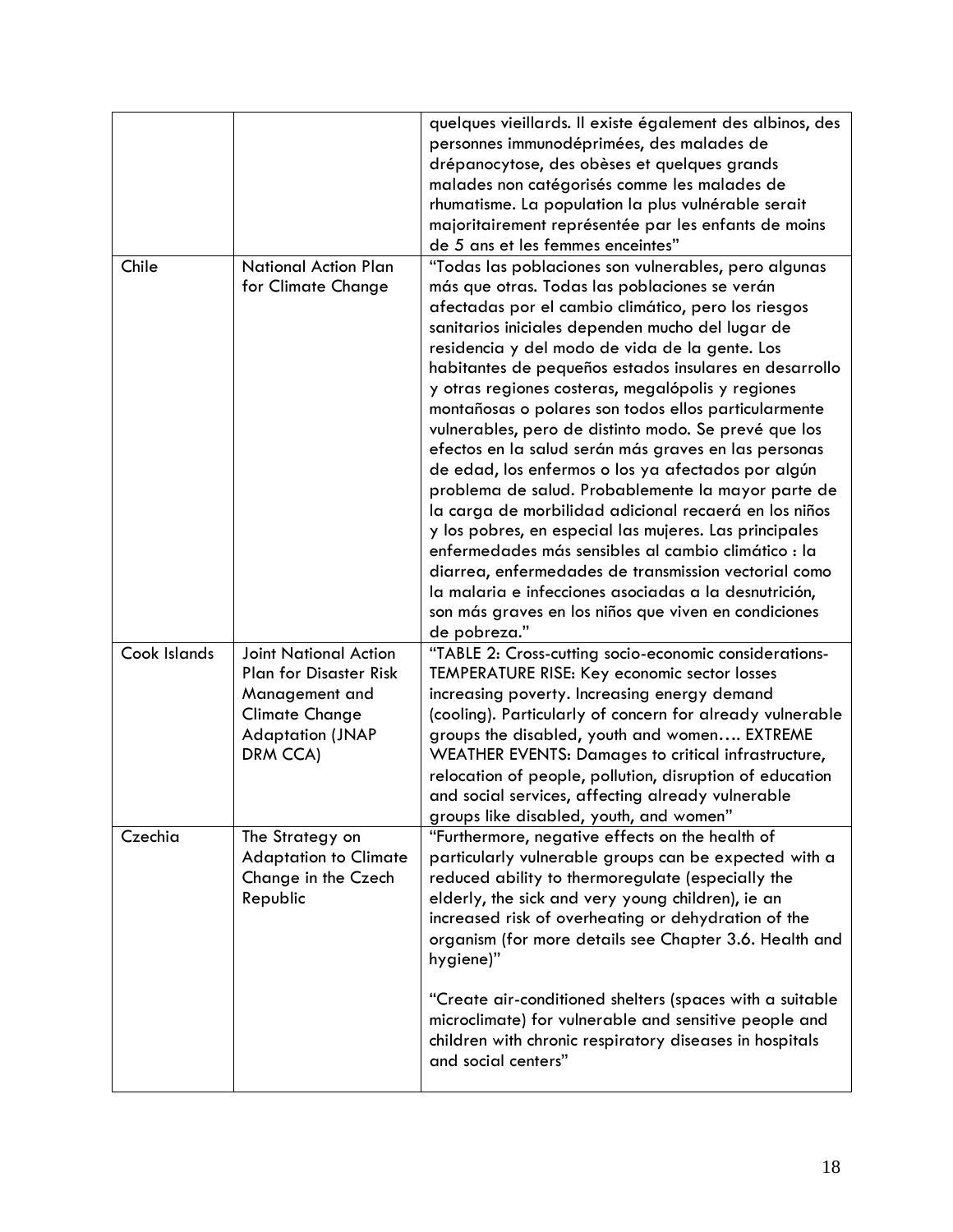|         |                                                                          | "An increase in the number of days with temperatures<br>higher than 30 ° C will lead to an increased risk of<br>overheating, sunburn, dehydration and the occurrence<br>of health problems (or an increase in mortality)<br>especially in high-risk groups of the population with<br>impaired thermoregulation ability (old, sick and small<br>children) and cardiovascular, renal, respiratory and<br>metabolic disorders"                                                                                                                                                                                                           |
|---------|--------------------------------------------------------------------------|---------------------------------------------------------------------------------------------------------------------------------------------------------------------------------------------------------------------------------------------------------------------------------------------------------------------------------------------------------------------------------------------------------------------------------------------------------------------------------------------------------------------------------------------------------------------------------------------------------------------------------------|
|         |                                                                          | "Create air-conditioned shelters (spaces with a suitable<br>microclimate) for vulnerable and sensitive people and<br>children with chronic respiratory diseases in hospitals<br>and social centers"                                                                                                                                                                                                                                                                                                                                                                                                                                   |
| Czechia | <b>National Action Plan</b><br>on Adaptation to<br><b>Climate Change</b> | "Within each type of receptor exposure is then<br>there may be particularly sensitive elements that<br>further increase the severity of the impact on the<br>subject system, and thus its overall vulnerability.<br>Examples are particularly vulnerable groups<br>populations during heat waves, such as the elderly or<br>sick"                                                                                                                                                                                                                                                                                                     |
|         |                                                                          | "However, mortality rates vary from country to country<br>position. In addition, the deterioration of air quality<br>(ozone, PM). The current definition is thus not the best<br>guide for proposing adaptation measures for situations<br>for example: [] The emergence or worsening of the<br>health problems of the population, especially children,<br>the elderly and people suffering<br>cardiovascular and respiratory diseases treated with<br>certain drugs (e.g. depression, insomnia, thyroid<br>disease), pregnant and lactating women, socially<br>isolated people, with reduced mobility, with mental<br>disabilities," |
|         |                                                                          | "Rapid temperature fluctuations or extreme ones can<br>also have serious effects on human health in particular<br>temperatures compared to the average temperatures<br>in a given period (e.g. high temperatures in winter). In<br>this area, a functioning early warning system targeting<br>vulnerable groups is essential<br>population (e.g. children, the elderly, the disabled)"                                                                                                                                                                                                                                                |
|         |                                                                          | "Urban landscape and health and hygiene - In urban<br>areas with high density extremely high temperatures<br>are the greatest risk to the population. In addition, they<br>are often amplified here effect of the so-called urban<br>heat island. There is a deterioration in the health of<br>sensitive population groups (especially the long-term<br>sick, young children, the elderly, and others)"                                                                                                                                                                                                                               |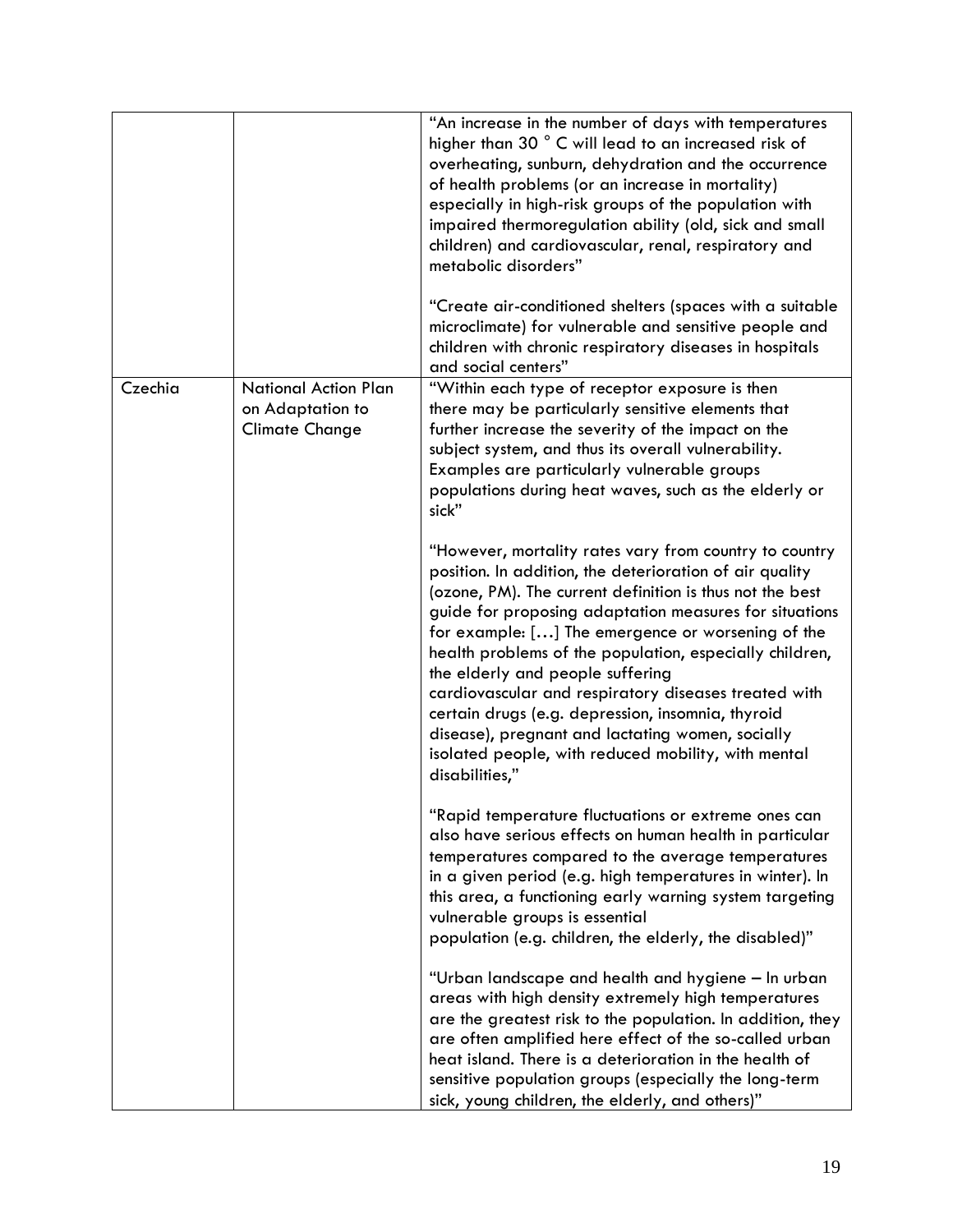| Ecuador | National Strategy for<br><b>Climate Change</b>                                                               | "To face the impacts of climate change it is necessary<br>to include variables to consider, for example, the<br>dimension<br>human through criteria such as "groups of priority<br>attention" due to age situations, gender, poverty,<br>marginalization, among others. This does that even<br>though the IPCC has also defined "Sectors" for<br>adaptation to change climate, the definition of work<br>areas for adaptation to climate change does not<br>correspond necessarily with the "sectors" of the<br>traditionally known economy"                                                                                                                                                                                                                                                                                                                                                                                                          |
|---------|--------------------------------------------------------------------------------------------------------------|-------------------------------------------------------------------------------------------------------------------------------------------------------------------------------------------------------------------------------------------------------------------------------------------------------------------------------------------------------------------------------------------------------------------------------------------------------------------------------------------------------------------------------------------------------------------------------------------------------------------------------------------------------------------------------------------------------------------------------------------------------------------------------------------------------------------------------------------------------------------------------------------------------------------------------------------------------|
|         |                                                                                                              | The possible impacts caused by the changes<br>in the climate they have a greater potential for<br>damage for certain sectors of society, mainly in those<br>who are at risk and have greater difficulty to recover.<br>The Constitution of Ecuador of 2008, points out within<br>this group to older adults, girls, boys and teenagers,<br>pregnant women, people with disabilities, people<br>deprived of freedom and those who suffer from<br>diseases catastrophic or highly complex, people at risk,<br>victims of violence domestic and sexual, child abuse,<br>disasters natural or anthropogenic added to people<br>with lower levels of income and coverage limited<br>services, such as the most vulnerable to the impacts<br>derived from the climate not have the necessary<br>conditions, be these physical, economic, social or<br>location them to recover to the events produced due to<br>the effects of climate change"              |
| Egypt   | National Strategy for<br><b>Adaptation to Climate</b><br><b>Change and Disaster</b><br><b>Risk Reduction</b> | "The health impact that is expected to come about as a<br>consequence to climate change will therefore increase<br>due to the vulnerability of the social, economic and<br>environmental characteristics of the Egyptian<br>population. Health effects resulting from climate<br>change are expected to affect children, the elderly, the<br>poor, and people inhabiting rural areas the most"<br>"It is known that hot weather - particularly if it comes in<br>unexpected waves - increases illnesses and contributes<br>directly to deaths from cardiovascular and respiratory<br>diseases, particularly among the elderly"<br>"Climate change leads to noticeable changes in the<br>quantity and quality of water available for drinking<br>and general use [] elderly people and children<br>below the age of five are the most susceptible to<br>infection and complications, particularly dehydration,<br>which potentially may lead to death" |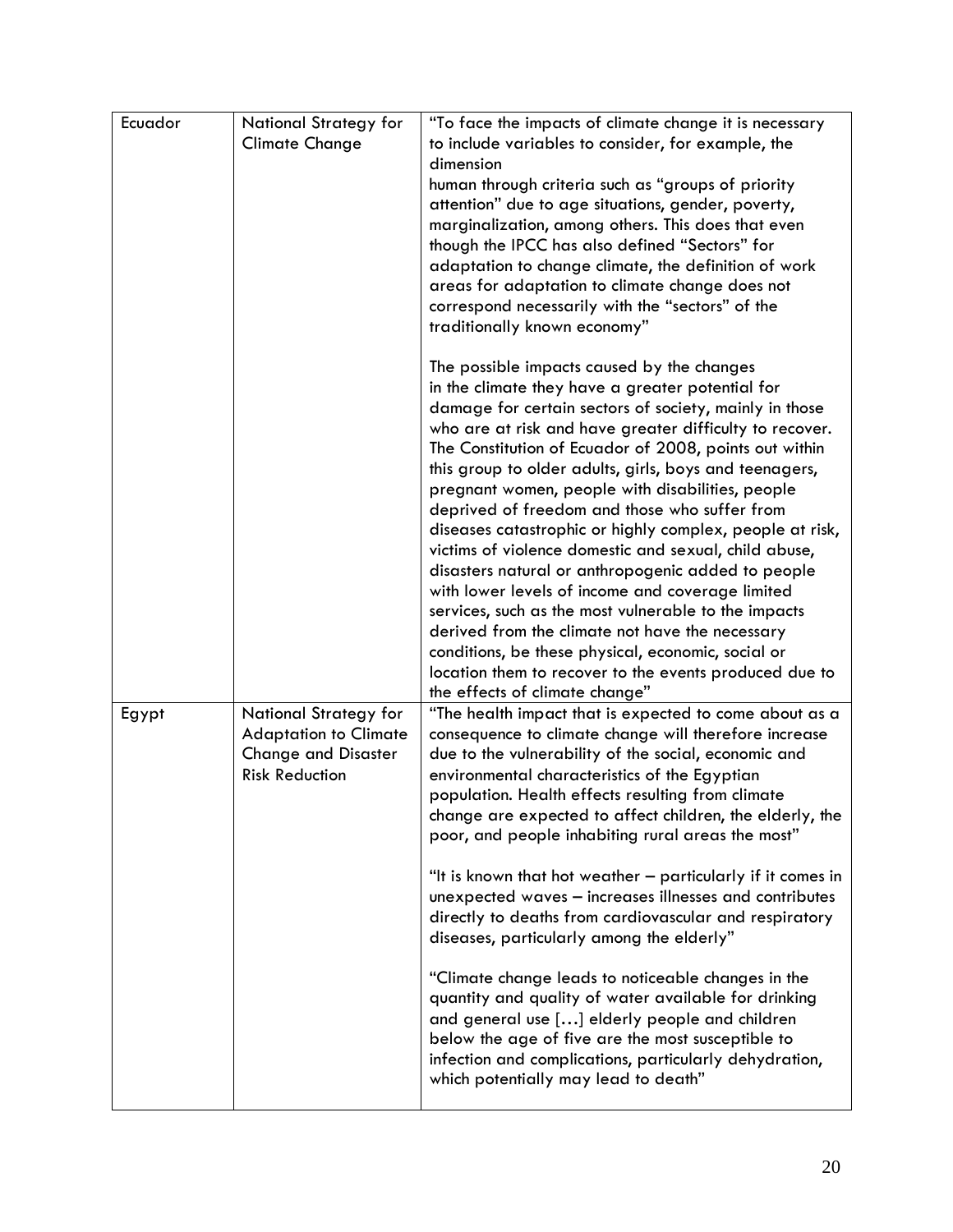|         |                                                                         | "Climate change creates a vicious circle of infectious<br>diseases and malnutrition. [] It is worth mentioning<br>that malnutrition also causes damage to other groups,<br>such as older school children, pregnant women, and the<br>elderly"                                                                                                                                                                                                                                                                                                                |
|---------|-------------------------------------------------------------------------|--------------------------------------------------------------------------------------------------------------------------------------------------------------------------------------------------------------------------------------------------------------------------------------------------------------------------------------------------------------------------------------------------------------------------------------------------------------------------------------------------------------------------------------------------------------|
|         |                                                                         | "Public health, increased risk of deaths and infection as<br>a result of the spread of waterborne and nutrition<br>diseases, drowning and other health effects due to<br>flooding, negative effects of migration, the increased<br>risk of mortality among the elderly, the chronically ill<br>and children (due to high temperatures), an increasing<br>risk of death from infectious diseases, and respiratory<br>and skin diseases caused by food shortages and<br>malnutrition"                                                                          |
| Estonia | <b>Climate Change</b><br>Adaptation<br>Development Plan until<br>2030   | "Heat waves are one of the main future climate risks,<br>having already occurred in Estonia in the summers of<br>the past decade. From the middle of the present<br>century, the frequency of heat waves will increase<br>considerably. The impact of heat waves amplify in<br>towns as the heat island effect, affecting especially the<br>chronically ill, small children and the elderly, among<br>whom the risk of illness and mortality increases"                                                                                                      |
|         |                                                                         | "The less privileged people are most threatened by<br>climate - people in a disadvantaged socio-economic<br>situation and with smaller social capital who may not<br>have the means and the network for buffering the<br>immediate climate change they are exposed to or for<br>mitigating climate risks. Health effects are primarily<br>manifested in children, the elderly and people with<br>chronic illnesses or those with several simultaneous<br>health problems. Therefore, extreme weather conditions<br>may deepen the inequality in the society" |
|         |                                                                         | "The impact of climate change is also expected to be<br>higher on certain groups of the society, e.g. the elderly,<br>people with special needs or small social and economic<br>capital"                                                                                                                                                                                                                                                                                                                                                                     |
| Finland | <b>National Climate</b><br><b>Change Adaptation</b><br><b>Plan 2022</b> | "The magnitude of the adverse impacts of climate<br>change should also be considered from the perspective<br>of regions and population groups. Among the latter the<br>groups very much exposed to the weather-related<br>impacts are the elderly, small children and sick people"<br>(p. 9)                                                                                                                                                                                                                                                                 |
| Germany | German Strategy for<br><b>Adaptation to Climate</b><br>Change           | "In order to take measures against the effects of<br>climate change on non-infectious diseases, especially in<br>vulnerable population groups (e.g. children and elderly<br>people, patients suffering from several diseases                                                                                                                                                                                                                                                                                                                                 |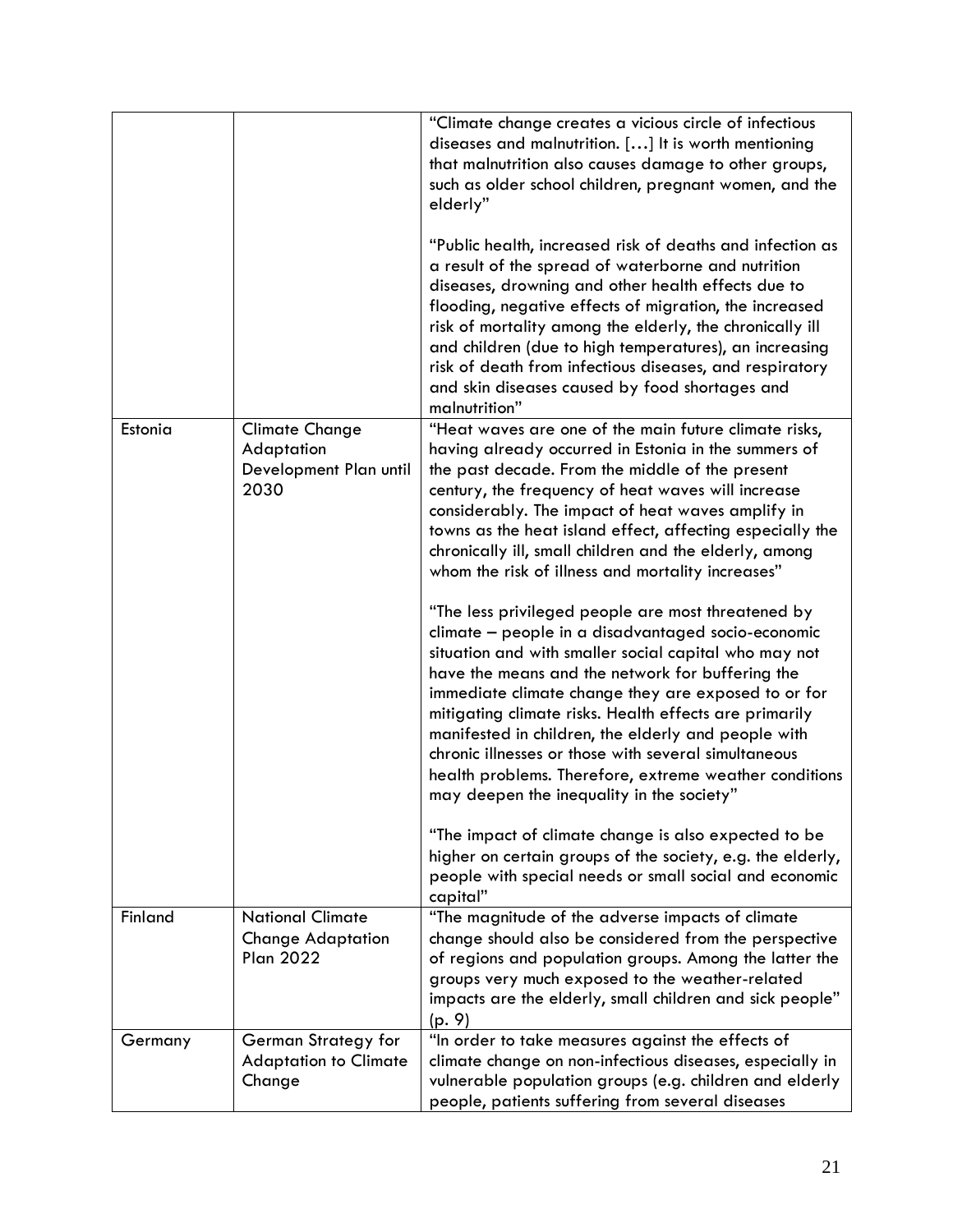|       |                                                 | simultaneously), it is necessary to take a large number<br>of additional factors into account, for example changes<br>in living, housing and environmental conditions, changes<br>in health habits and medical care"<br>"Since there is an increasing probability that southern<br>Europe will experience daily maximum air<br>temperatures of $40^{\circ}$ C or more during the peak season,<br>travellers can expected to suffer increased heat stress,<br>which can have unfavourable effects on the well-being<br>of older persons and children in particular"                                                                                         |
|-------|-------------------------------------------------|------------------------------------------------------------------------------------------------------------------------------------------------------------------------------------------------------------------------------------------------------------------------------------------------------------------------------------------------------------------------------------------------------------------------------------------------------------------------------------------------------------------------------------------------------------------------------------------------------------------------------------------------------------|
| Ghana | <b>National Climate</b><br><b>Change Policy</b> | "Climate change intensifies the risk of climate-related<br>disasters and leads to increased loss of lives,<br>livelihoods and assets, which also interferes with the<br>economic and social development of the country.<br>Vulnerable groups, such as the disabled, the aged,<br>children, youth and women, are particularly affected<br>as they have poorer coping mechanisms. Disaster risk<br>strategies increase the resilience of social systems by<br>minimizing the risk of exposure to future hazards, and<br>reducing the vulnerability of communities and their<br>property" (p. 66)<br>"Increase the resilience of vulnerable groups, including |
|       |                                                 | women and children, through the development of<br>community-led adaptation, livelihood diversification,<br>better access to basic services and social protection<br>(safety nets, insurance)"                                                                                                                                                                                                                                                                                                                                                                                                                                                              |
|       |                                                 | "The capability of social groups to adapt to and<br>mitigate climate change depends on physical, socio-<br>economic, gender and technological factors. Climate<br>change increases the vulnerability of the poor in the<br>areas of water supply, exposure to disease, increasing<br>sensitivity of livelihood activities. Marginalised groups<br>such as poor women, the aged, the physically<br>challenged and children are at risk of being most<br>affected by climate change and variability due to<br>insufficient access to basic resources such as land,<br>water, basic services and knowledge"                                                   |
|       |                                                 | "The NCCP recognizes that the human impact of climate<br>change falls, for the most part, on the poor, and $-$ very<br>often - on women and children, the aged and the<br>physically challenged. As such, social protection and<br>social safety nets to smooth out inequities and building<br>a more cohesive society are vital for climate resilience<br>and national development"                                                                                                                                                                                                                                                                       |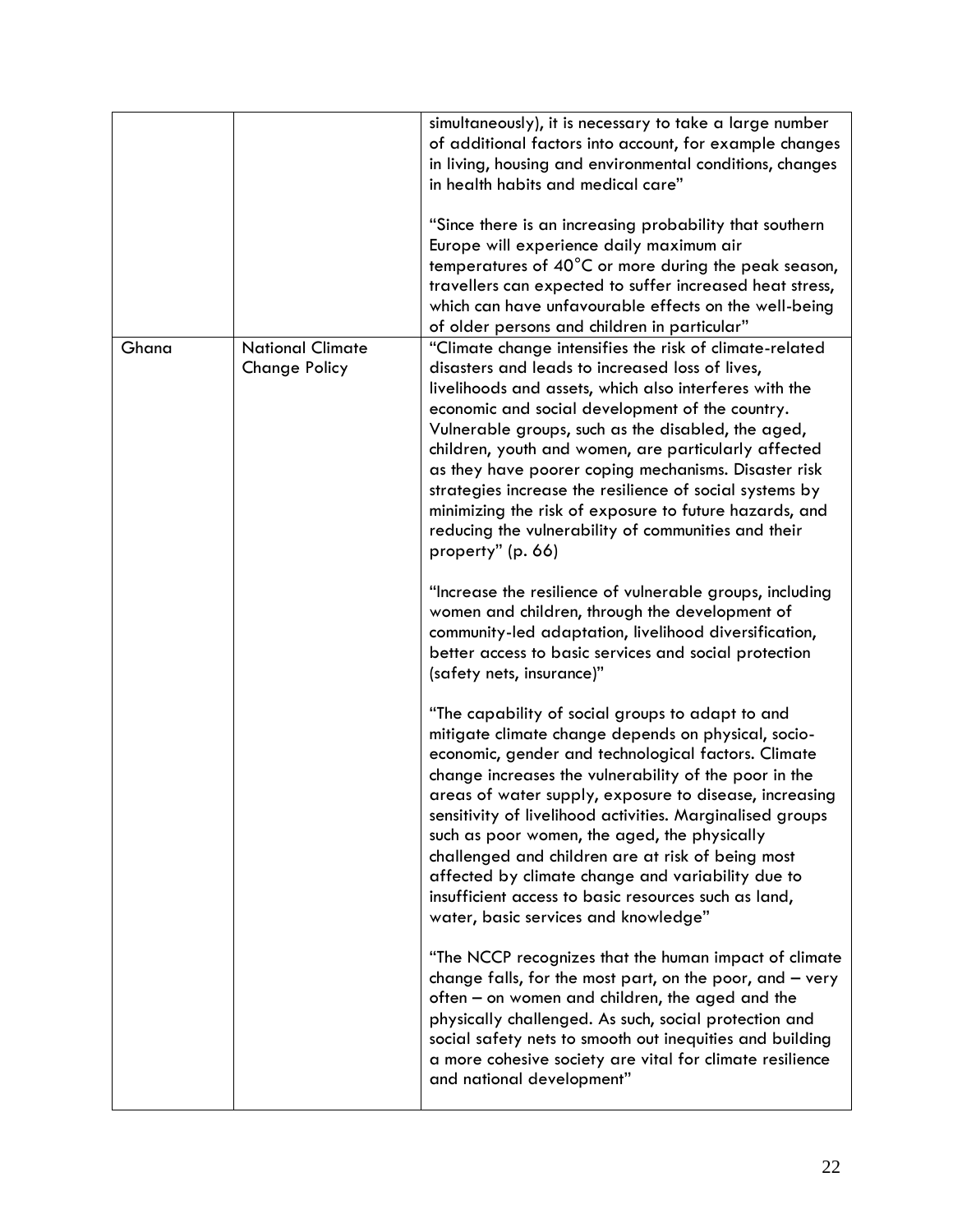|           |                                                                       | "The human impact of climate change falls, for the most<br>part, on the poorest: the urban poor who live in low-<br>lying and flood-prone areas and the rural poor who<br>rely on groundwater for their water supply, and - very<br>often – women and children, the aged and the<br>physically challenged. It is clear that, whatever the<br>eventual shape of climate change, it can only magnify<br>existing social pressures, such as the pressure to leave<br>rural areas and migrate to towns and cities"                                                                                 |
|-----------|-----------------------------------------------------------------------|------------------------------------------------------------------------------------------------------------------------------------------------------------------------------------------------------------------------------------------------------------------------------------------------------------------------------------------------------------------------------------------------------------------------------------------------------------------------------------------------------------------------------------------------------------------------------------------------|
|           |                                                                       | "Due to existing gender inequalities and discriminatory<br>practices, climate change does not affect women and<br>men in the same way. Thus there are gender-<br>differentiated impacts on society that vary between<br>regions, generations, ages, classes, income groups,<br>occupations and along gender lines [] Particularly at<br>risk are poor urban and rural women who live in<br>densely populated coastal and low-lying areas,<br>drylands and high mountainous areas. Vulnerable<br>groups, such as older women, the physically challenged,<br>and children, are also of concern." |
| Greece    | <b>National Climate</b><br><b>Change Adaptation</b><br>Strategy (NAS) | "The identification of the sensitive groups of the<br>population that show the mega-greater vulnerability to<br>the effects of climate change, such as the elderly and<br>people who already have respiratory and<br>cardiovascular diseases are an important condition for<br>the proper treatment of these effects"                                                                                                                                                                                                                                                                          |
| Guatemala | National Adaptation<br>Program of Action                              | "The PANCC argues that, by adopting measures to<br>face climate change, human rights, the right to health,<br>the rights of indigenous peoples, local communities,<br>migrants, children, and women are respected. people<br>with disabilities and people in vulnerable situations, as<br>well as gender equality, the empowerment of women<br>and inter-generational equity"                                                                                                                                                                                                                  |
| Hungary   | <b>National Climate</b><br><b>Change Strategy</b>                     | "The 2006 Report of the World Health Organisation<br>stated, and national studies also confirmed that the<br>most sensitive populations include children below 4<br>years of age, elderly people above 65, overweight<br>individuals and bedridden patients"                                                                                                                                                                                                                                                                                                                                   |
| Ireland   | National Adaptation<br>Framework                                      | "This hot and dry summer was associated with<br>increased mortality (especially among the elderly and<br>infirm) ------ Climate change will amplify existing risks<br>and create new risks for natural and human systems.<br>Risks are unevenly distributed and are generally<br>greater for disadvantaged people and communities in<br>countries at all levels of development"                                                                                                                                                                                                                |
| Kenya     | <b>National Adaptation</b><br>Plan (2015-2030)                        | "Action: Strengthen the adaptive capacity of<br>vulnerable groups (women, orphans and vulnerable<br>children, the elderly, and persons with disability"                                                                                                                                                                                                                                                                                                                                                                                                                                        |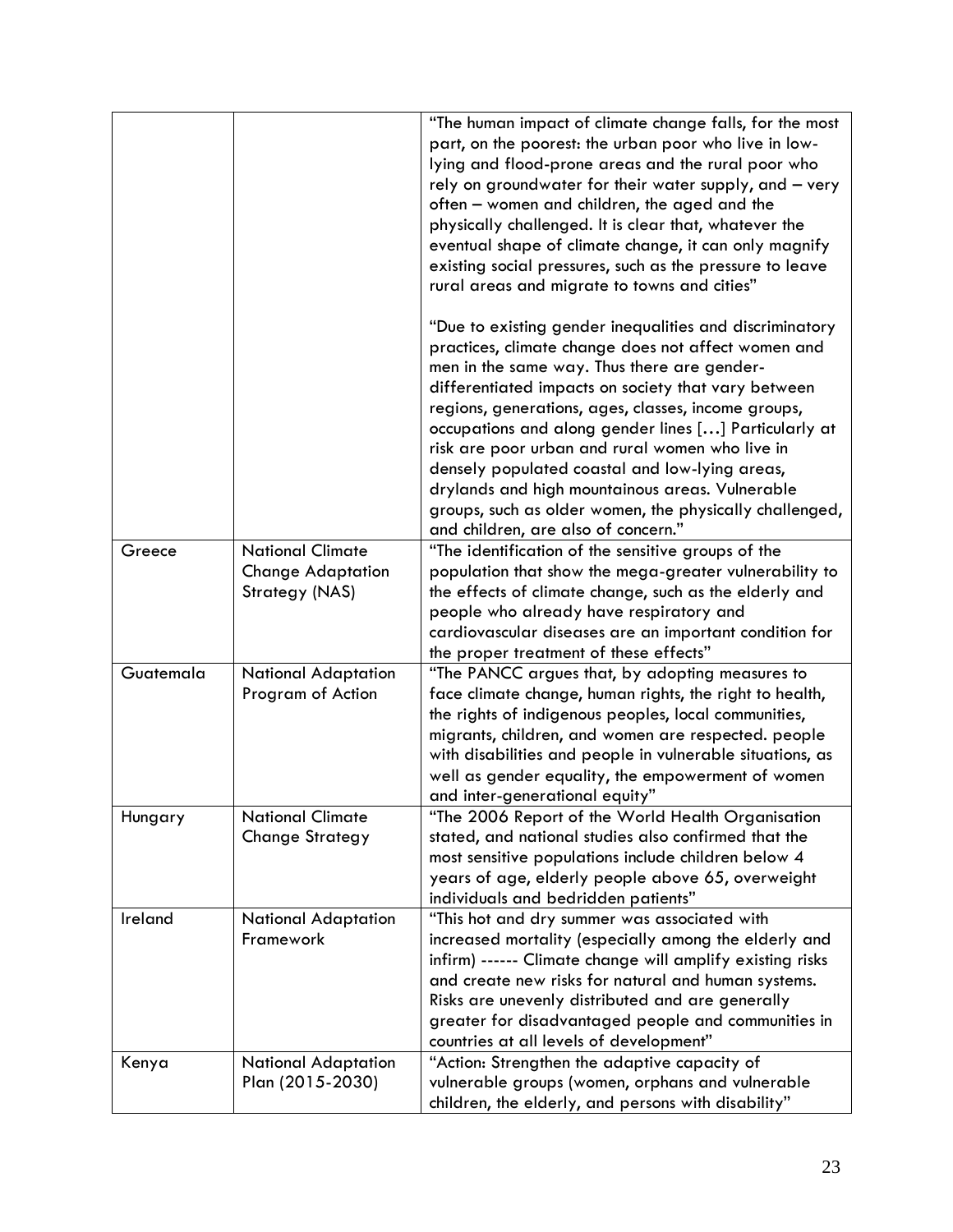|          |                                                                                                                               | "Through a focus on Gender, Vulnerable Groups and<br>Youth, the Government is committed to achieving<br>gender equity in all aspects of society, provide children<br>with basic rights, have a labour force inclusive of young<br>people at all levels (15-35 year olds), alleviate the<br>condition of vulnerable persons (including orphans and<br>vulnerable children, persons with disabilities, the aged,<br>widows, widowers, internally and externally displaced<br>persons, marginalised persons and pastoralists living in<br>ASALs) and enable the vulnerable to have equitable<br>opportunities to participate in socio-economic activities.<br>These groups are particularly vulnerable to a variable<br>and changing climate and often have least access to<br>and control of resources, (such as capital, credit, and<br>land), live in areas exposed to a variable/changing<br>climate (such as arid lands and urban poor areas) and<br>are less able to cope with climate shocks and stresses" |
|----------|-------------------------------------------------------------------------------------------------------------------------------|----------------------------------------------------------------------------------------------------------------------------------------------------------------------------------------------------------------------------------------------------------------------------------------------------------------------------------------------------------------------------------------------------------------------------------------------------------------------------------------------------------------------------------------------------------------------------------------------------------------------------------------------------------------------------------------------------------------------------------------------------------------------------------------------------------------------------------------------------------------------------------------------------------------------------------------------------------------------------------------------------------------|
| Kiribati | Joint Implementation<br><b>Plan for Climate</b><br><b>Change and Disaster</b><br><b>Risk Management</b><br>(2019-2028), 2019. | "The effects of climate variability and change are felt<br>first and most acutely by vulnerable and marginalised<br>populations, including women, children, youth, people<br>with disabilities, minorities, the elderly and the urban<br>poor" (p. 45)                                                                                                                                                                                                                                                                                                                                                                                                                                                                                                                                                                                                                                                                                                                                                         |
|          |                                                                                                                               | "Lack of disability-friendly resources on climate change<br>and natural hazards and a lack of capacity to cope<br>with and reduce risks among people with disabilities"<br>(p. 59)                                                                                                                                                                                                                                                                                                                                                                                                                                                                                                                                                                                                                                                                                                                                                                                                                             |
|          |                                                                                                                               | "The potential loss of life and damage due to lack of<br>early warning systems and limited capacity to cope,<br>especially for vulnerable groups (such as children,<br>people with disabilities and women)" (p. 59)                                                                                                                                                                                                                                                                                                                                                                                                                                                                                                                                                                                                                                                                                                                                                                                            |
|          |                                                                                                                               | "In all strategies of the KJIP, various actions and sub-<br>actions include considerations regarding gender, youth<br>and children, the elderly, people with disabilities and<br>other vulnerable groups" (p. 68)                                                                                                                                                                                                                                                                                                                                                                                                                                                                                                                                                                                                                                                                                                                                                                                              |
|          |                                                                                                                               | "Develop and implement a climate change and climate<br>risks communications plan [] Consult with women's<br>groups, young people and representatives for people<br>with a disability in ensuring communications plans and<br>communications approaches are inclusive, culturally<br>responsive, and reflect known barriers for<br>communication for key population groups" (p. 104)                                                                                                                                                                                                                                                                                                                                                                                                                                                                                                                                                                                                                            |
|          |                                                                                                                               | "Develop and provide communities with health<br>information necessary to address health risks of climate                                                                                                                                                                                                                                                                                                                                                                                                                                                                                                                                                                                                                                                                                                                                                                                                                                                                                                       |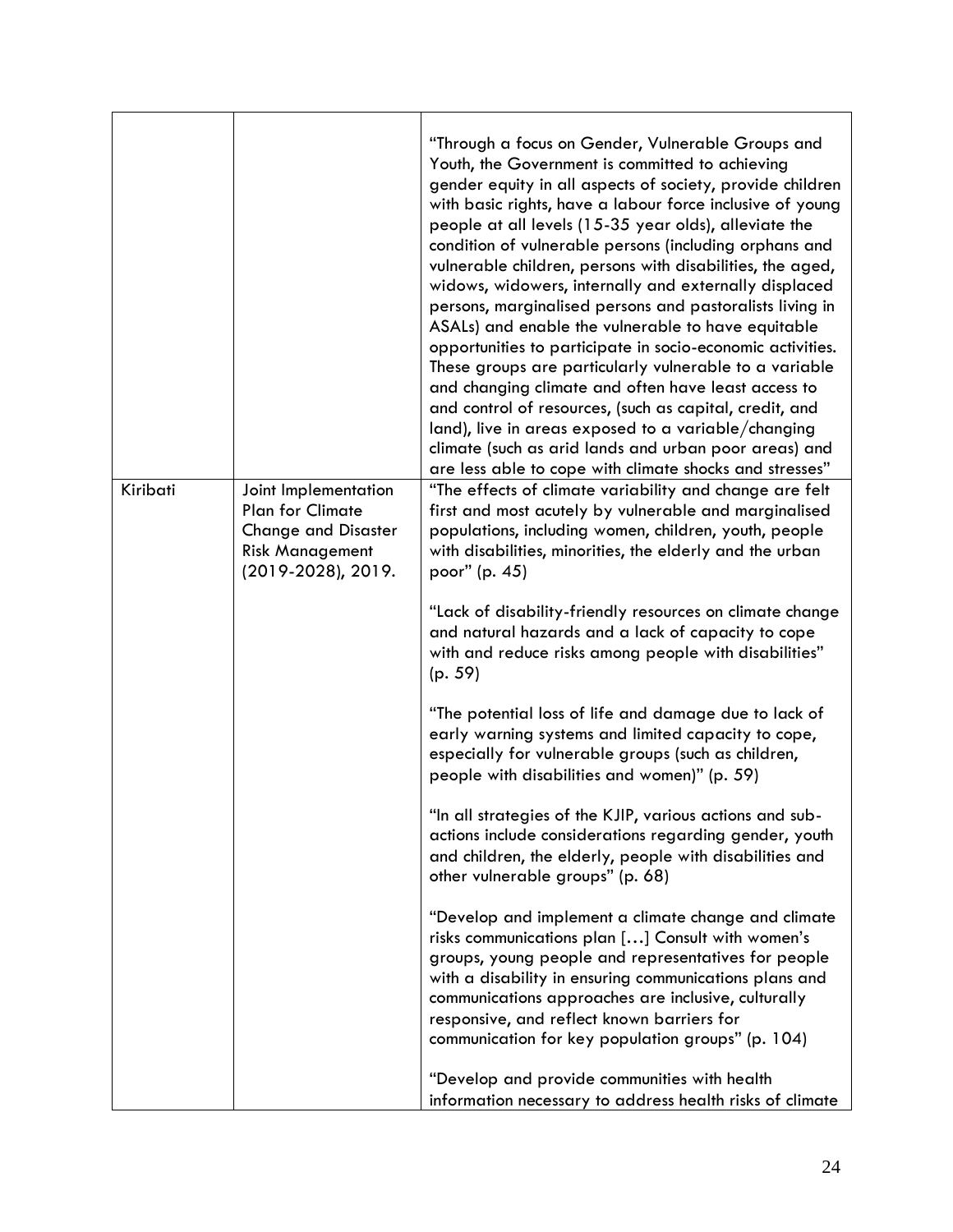|               |                                                                                    | change (including specific information targeting young<br>people, people with disabilities, women and men)" (p.<br>130)<br>"Promote the equal participation and influence of<br>women and men in climate change and DRM initiatives<br>[] deliver targeted and ongoing awareness-raising<br>activities for and with people with a disability; support<br>and resource people with disabilities to initiate and run<br>adaptation projects" (p. 171)<br>"Increase knowledge and awareness of climate change<br>and DRM among people with disabilities in CC and<br>DRM initiatives: (a) Deliver disaster preparedness |
|---------------|------------------------------------------------------------------------------------|----------------------------------------------------------------------------------------------------------------------------------------------------------------------------------------------------------------------------------------------------------------------------------------------------------------------------------------------------------------------------------------------------------------------------------------------------------------------------------------------------------------------------------------------------------------------------------------------------------------------|
|               |                                                                                    | training for people with disabilities and those that are<br>supporting them" (p. 171)                                                                                                                                                                                                                                                                                                                                                                                                                                                                                                                                |
| Latvia        | Latvia's adaptation to<br>climate change plan<br>time for the period up<br>to 2030 | "In Latvia, climate change will potentially affect the<br>most vulnerable groups of society (families with young<br>children, the elderly, people with chronic illnesses<br>(including physical and mental people with disabilities,<br>the poor and disadvantaged, people economically<br>active regional centers, etc.)"                                                                                                                                                                                                                                                                                           |
|               |                                                                                    | Table 1: Latvia's climate change impact indicators []<br>5. Number of persons with disabilities due to<br>respiration systemic diseases ------ The damage caused<br>to the home due to extreme weather conditions<br>increases socio-economic stability of households,<br>economically active productivity of household members;<br>Population groups that are at risk of poverty and social<br>exclusion, difficulties in securing their own adaptation<br>of housing (house $/$ apartment) to the effects of climate<br>change.                                                                                    |
| Liechtenstein | <b>National Climate</b><br><b>Change Adaptation</b><br>Strategy                    | "Increased ozone pollution: During hot periods,<br>combined with intense solar radiation, increased<br>formation of ground-level ozone can be expected.<br>Ozone is an irritant gas and, in high concentrations,<br>causes various complaints, especially in sensitive<br>population groups such as children, sick or elderly<br>people (e.g. irritation of the mucous membranes,<br>burning eyes, difficulty breathing and impaired lung<br>function)"<br>"More frequent, more intense and longer lasting heat                                                                                                      |
|               |                                                                                    | waves are a health burden especially for the elderly,<br>sick and in need of care as well as infants"                                                                                                                                                                                                                                                                                                                                                                                                                                                                                                                |
| Luxembourg    | National Adaptation<br><b>Strategy on Climate</b><br>Change                        | 4.8.1: Impact of climate change on the sector<br>The increasing thermal stress caused by climate change<br>leads to an impairment of human health. This affects                                                                                                                                                                                                                                                                                                                                                                                                                                                      |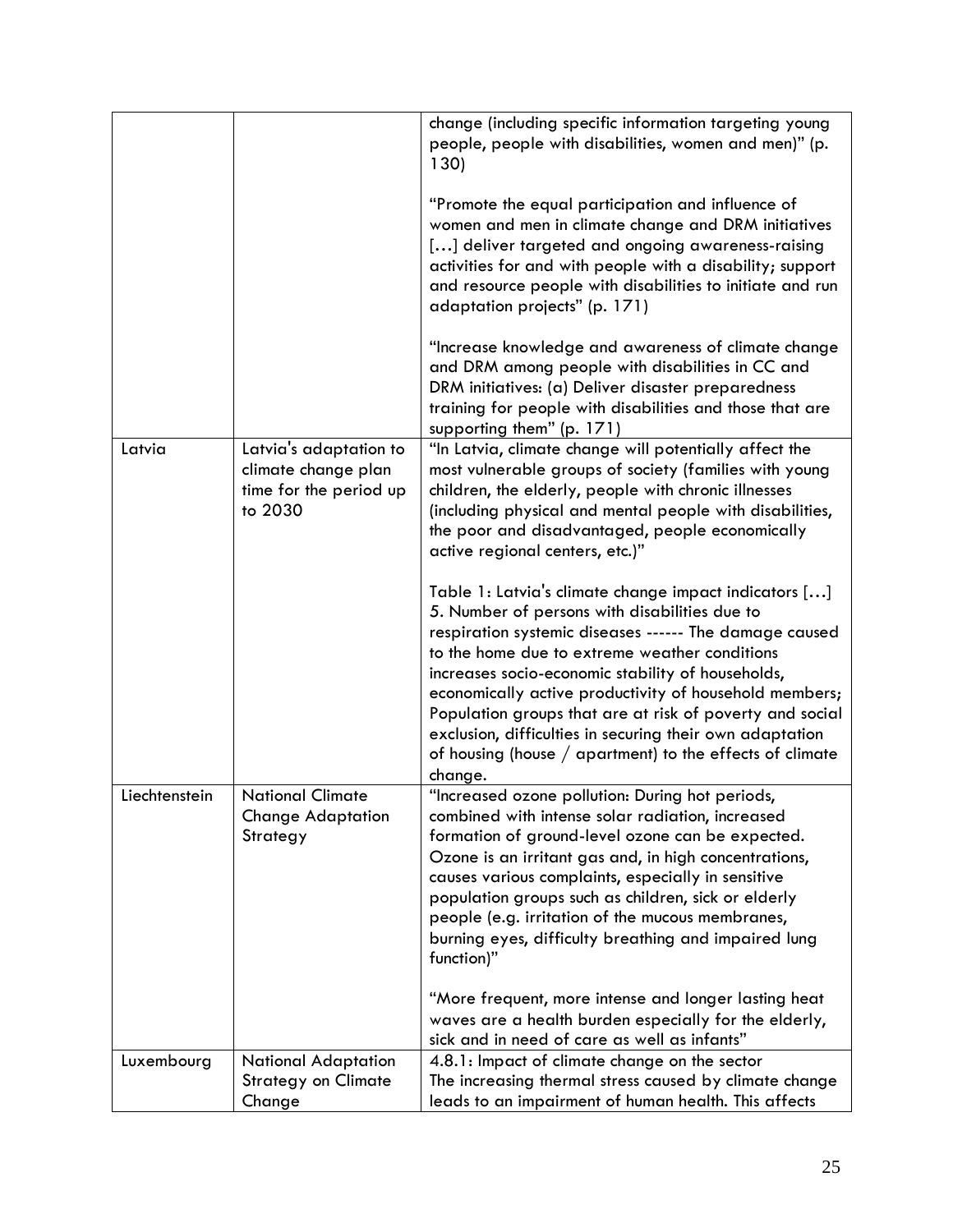|                            |                                         | above all old people, small children and chronically ill                                                           |
|----------------------------|-----------------------------------------|--------------------------------------------------------------------------------------------------------------------|
|                            |                                         | people in metropolitan areas in which the number of                                                                |
|                            |                                         | tropical nights is also increasing and which also strain                                                           |
|                            |                                         | the organism at night                                                                                              |
| Malawi                     | <b>National Programmes</b>              | "The most vulnerable groups are rural communities,                                                                 |
|                            | of Action (NAPA)                        | especially women, children, female-headed households                                                               |
|                            |                                         | and the elderly.                                                                                                   |
|                            |                                         | Thus, based on the above policy frameworks, several                                                                |
|                            |                                         | strategic goals and objectives were used to guide in                                                               |
|                            |                                         | the preparation of the NAPA report, which include: (i)                                                             |
|                            |                                         | achieving food security, (ii) reducing poverty, (iii)                                                              |
|                            |                                         | attaining and maintaining positive economic growth, (iii)                                                          |
|                            |                                         | improving the welfare of women, the elderly, children                                                              |
|                            |                                         | and the physically challenged, and their access to                                                                 |
|                            |                                         | production resources, (iv) addressing the special needs                                                            |
|                            |                                         | of orphans, and recognizing the role of women,                                                                     |
|                            |                                         | female- and children-headed households"                                                                            |
| Marshall<br><b>Islands</b> | <b>Joint National Action</b>            | "Objective: Strengthen preparedness and response                                                                   |
|                            | Plan (JNAP) for                         | capacity amongst relevant ministries and agencies at                                                               |
|                            | <b>Climate Change</b><br>Adaptation and | national and local levels to ensure in particular a focus<br>on addressing the needs of the most vulnerable groups |
|                            | <b>Disaster Risk</b>                    | such as women, children, the elderly and those with                                                                |
|                            | Management                              | special needs"                                                                                                     |
|                            |                                         | "Local Government and Traditional Leaders: Each                                                                    |
|                            |                                         | inhabited island has a local council headed by a                                                                   |
|                            |                                         | mayor. The Marshall Islands Mayors Association (MIMA)                                                              |
|                            |                                         | is an important association in which local issues are                                                              |
|                            |                                         | raised and reported to the Ministry of Internal Affairs.                                                           |
|                            |                                         | Mayors and Traditional Leaders will therefore be a                                                                 |
|                            |                                         | crucial link between national government and                                                                       |
|                            |                                         | communities in supporting JNAP implementation"                                                                     |
| Mexico                     | Estrategia nacional de                  | "Consider in the design of all climate change policies                                                             |
|                            | cambio climático                        | aspects of gender, ethnicity, disability, inequality,                                                              |
|                            | Visión                                  | health status and inequity in access to services public                                                            |
|                            |                                         | and involve in its implementation the different sectors                                                            |
|                            |                                         | of society. Where appropriate, enter the principle of                                                              |
|                            |                                         | "free prior and informed consent"                                                                                  |
|                            |                                         | "Design and implement a communication strategy                                                                     |
|                            |                                         | effective in all sectors of society, taking into account the                                                       |
|                            |                                         | diversity of contexts (cultural, economic, political, ethnic,                                                      |
|                            |                                         | gender and others)"                                                                                                |
| Mexico                     | Programa especial de                    | 4.3.7: Take affirmative actions so that women victims of                                                           |
|                            | cambio climático                        | disasters, reinserted, disabled, or older adults can re-                                                           |
|                            |                                         | inhabit, regularize or acquire housing                                                                             |
| Mexico                     | Ley General de                          | Article 71: The State programs will be developed at                                                                |
|                            | Cambio Climático                        | the start of each administration, and                                                                              |
|                            |                                         | will always endeavor to maintain gender equity and                                                                 |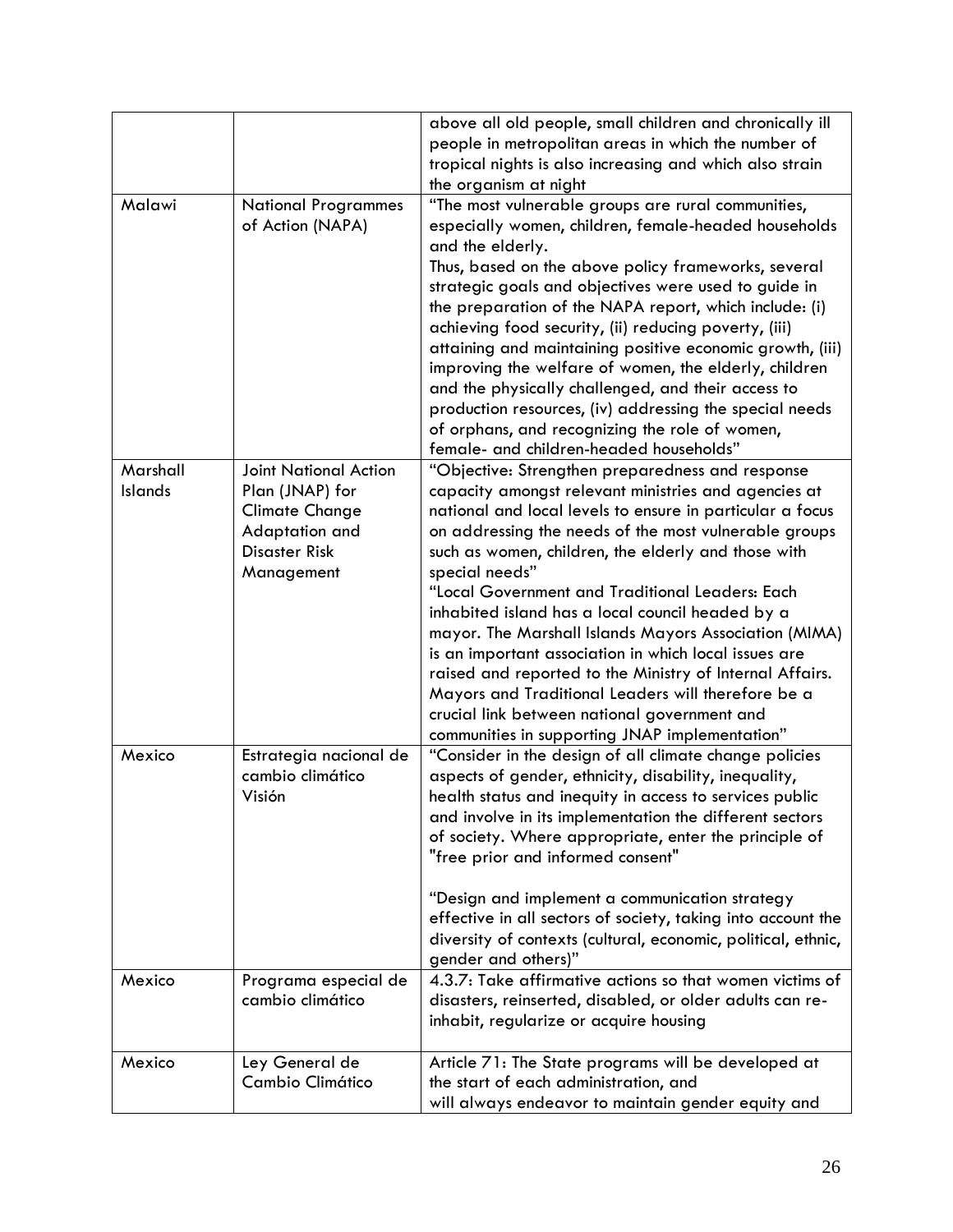|         |                                | representation from the most                                 |
|---------|--------------------------------|--------------------------------------------------------------|
|         |                                | vulnerable populations to climate change, indigenous         |
|         |                                | peoples, people with disabilities,                           |
|         |                                | academics, and researchers                                   |
| Moldova | <b>Climate Change</b>          | 48. Risks and opportunities of climate change impact on      |
|         | <b>Adaptation Strategy</b>     | the Health Sector. Subpopulations                            |
|         | of the Republic of             | that are most vulnerable to the health impacts of            |
|         | Moldova                        | climate change depend on the                                 |
|         |                                | region, the health outcome, and population                   |
|         |                                | characteristics, including human, institutional,             |
|         |                                | social, and economic capacity. Individual vulnerability      |
|         |                                | depends on genetic, developmental,                           |
|         |                                | acquired, and socio-economic factors.                        |
|         |                                | In general, the most vulnerable include children, older      |
|         |                                | adults, individuals with chronic                             |
|         |                                | medical conditions, disadvantaged groups, and                |
|         |                                | populations highly dependent on natural                      |
|         |                                | resources.                                                   |
|         |                                |                                                              |
|         |                                | Table 11 summarises vulnerable populations by health         |
|         |                                | outcome.                                                     |
| Namibia | National Policy on             | "Climate change is expected to disproportionately            |
|         | <b>Climate Change</b>          | affect vulnerable groups such as the poor, people            |
|         |                                | living with disability, people living with HIV, the elderly, |
|         |                                | OVC, and marginalised communities"                           |
| Nauru   | Republic of Nauru              | "The perspectives of the most vulnerable people should       |
|         | Framework for                  | be incorporated into planning and priority setting. This     |
|         | <b>Climate Change</b>          | includes understanding the way vulnerability might be        |
|         | Adaptation and                 | influenced by variables such as gender, age, marital         |
|         | <b>Disaster Risk Reduction</b> | status, physical health and mobility, income levels,         |
|         |                                | housing location, religion, and educational background,      |
|         |                                | amongst others. It also means enabling women and             |
|         |                                | children, as well as other potentially vulnerable groups,    |
|         |                                | to meaningfully contribute to CCA and DRR planning"          |
| Panama  | <b>Estrategia Nacional</b>     | "Most vulnerable community or subsector [] Older             |
|         | de Cambio Climático            | adults and those with bodily dysfunctions                    |
|         |                                | Children, infants and pregnant women                         |
|         |                                | with high levels of poverty and malnutrition"                |
| Poland  | <b>Strategic Adaptation</b>    | 3.3.11. Health: Climate change can indirectly affect         |
|         | Plan for sectors and           | health by creating conditions for an increase in air         |
|         | areas sensitive to             | (secondary dusting and ozone) and water pollution, the       |
|         | climate change (SPA            | development of bacteria that cause foodborne                 |
|         | 2020)                          | infections, as well as infectious diseases transmitted by    |
|         |                                | insects. Climate change affects society as a whole, but      |
|         |                                | vulnerable groups are particularly vulnerable to             |
|         |                                | climate-related diseases, such as the elderly, the sick,     |
|         |                                | the disabled, the homeless and the poor, and children.       |
|         |                                | In the area of health protection, climate change may         |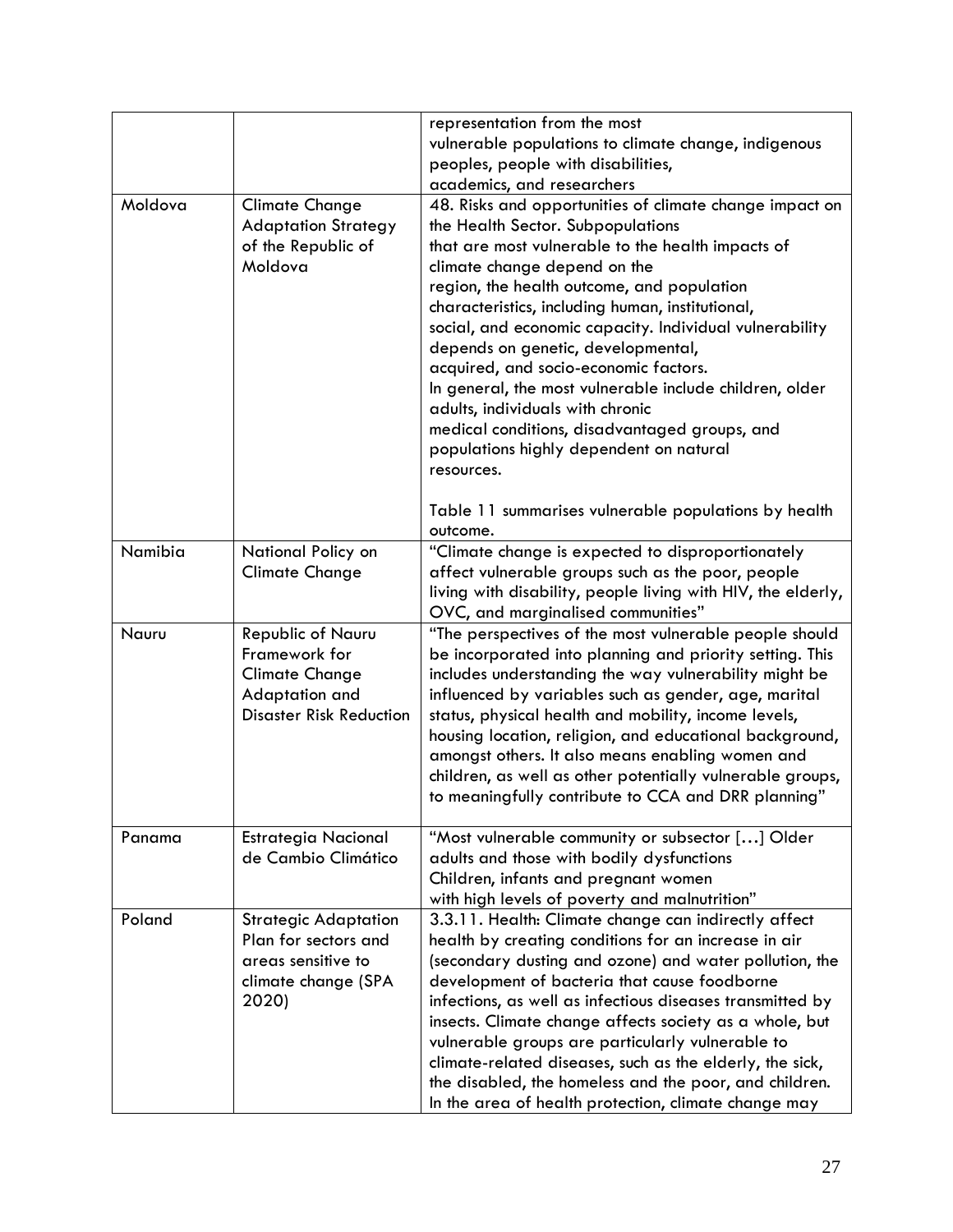|             |                                                                                                                | most strongly manifest itself in the form of increased<br>incidence of skin cancer and deaths of melanoma as<br>well as deaths related to cardiovascular and<br>respiratory diseases. A positive effect of the<br>progressive warming of the winter periods is a<br>reduction in the number of deaths caused by the body's<br>cooling down                                                                                                                                                                                                                                                                                                                                                                                 |
|-------------|----------------------------------------------------------------------------------------------------------------|----------------------------------------------------------------------------------------------------------------------------------------------------------------------------------------------------------------------------------------------------------------------------------------------------------------------------------------------------------------------------------------------------------------------------------------------------------------------------------------------------------------------------------------------------------------------------------------------------------------------------------------------------------------------------------------------------------------------------|
| Saint Lucia | <b>Climate Change</b><br><b>Adaptation Policy</b>                                                              | "Conducting appropriate studies to understand the<br>scope and breadth of vulnerabilities of certain groups,<br>including poor children and the elderly, poor women<br>and men in order to design appropriate response<br>strategies" (p. 10)                                                                                                                                                                                                                                                                                                                                                                                                                                                                              |
|             |                                                                                                                | "This includes people's differential access to, and<br>control over, resources - land, money, livelihoods,<br>credit, healthy and sound living conditions and personal<br>mobility" (p. 20)                                                                                                                                                                                                                                                                                                                                                                                                                                                                                                                                |
| Slovakia    | <b>Adaptation strategy</b><br>of the Slovenian<br>Republic to the<br>unappealable effects<br>of climate change | "The economic consequences of climate change in<br>settlements, whether urban or rural, can lead to further<br>exacerbate social problems, including poverty and<br>poor quality of life. negative Demographic and socio-<br>economic trends can make it vulnerable to the<br>consequences of climate change increase in the future.<br>The negative effects of climate change will be most<br>pronounced in the most vulnerable population. In our<br>conditions, they are old people, living alone, children,<br>people low-income people with disabilities"<br>"Deterioration of overall health the old and lonely will<br>be most affected over the age of 75, children, the<br>physically and physically handicapped" |
| Slovakia    | <b>Adaptation Strategy</b><br>of the Republic of<br>Slovenia for Climate<br>Change                             | "Create measures in the social field, focusing on the<br>most vulnerable part of the population (children, the<br>sick, the elderly), including the creation of an alert<br>system, the provision of assistance, the introduction of<br>communication with the population"<br>"Vulnerable groups are mainly the elderly, children, the<br>chronically ill and the socially isolated people. Older<br>people suffer from more chronic diseases, poverty, are<br>isolated, mobile restrictions and do not have sufficient<br>access to means of transport and medical devices.<br>Children are particularly vulnerable because of their<br>immature physiological conditions and cognitive<br>abilities"                     |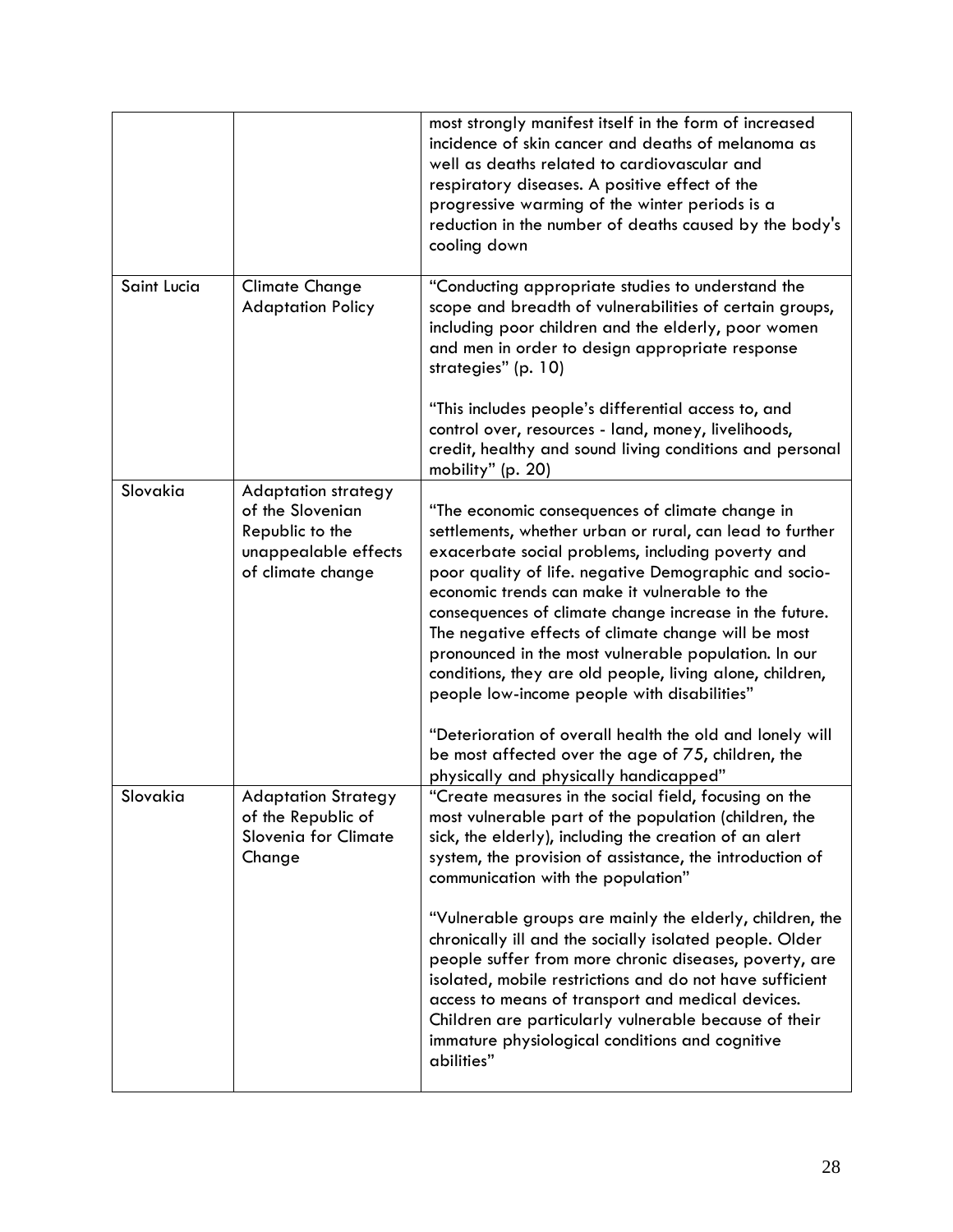|  | "Deterioration of thermal comfort due to the<br>intensification of the urban heat island effect ("Heat<br>Island effect"). Increased mortality and heat-related<br>morbidity, especially in the elderly, chronically ill, very<br>young and socially isolated people. Increased risk of<br>dehydration. Deterioration of the overall health<br>condition, the most affected will be the elderly and<br>lonely over the age of 75, children, the physically and<br>physically handicapped. Deterioration of the health<br>status of people with cardiovascular or respiratory<br>diseases"                                                                                                                                                                                                                                                                                                                                                                                         |
|--|-----------------------------------------------------------------------------------------------------------------------------------------------------------------------------------------------------------------------------------------------------------------------------------------------------------------------------------------------------------------------------------------------------------------------------------------------------------------------------------------------------------------------------------------------------------------------------------------------------------------------------------------------------------------------------------------------------------------------------------------------------------------------------------------------------------------------------------------------------------------------------------------------------------------------------------------------------------------------------------|
|  | "The economic consequences of climate change in<br>settlements, whether urban or rural, may lead to a<br>further exacerbation of social problems, including<br>poverty and poor quality of life. Negative<br>demographic and socio-economic trends may increase<br>vulnerability to the consequences of climate change in<br>the future. The most significant consequences of climate<br>change will be felt in the most vulnerable population. In<br>our conditions, it is the elderly, people living alone,<br>children, people on low incomes and people who suffer<br>from a disability. Socially just adaptation is a set of<br>policies and measures that respond to current climate<br>variability and anticipate future climate change and its<br>consequences, ensuring that neither the consequences of<br>climate change nor the policies and measures<br>themselves exacerbate existing or create new<br>inequalities between different sections of urban<br>society" |
|  | "Social justice is recognized as a key component of<br>urban resilience. If we want to make cities more<br>resilient, we need to eliminate social inequalities, ensure<br>a fairer distribution of more resilient resources and<br>include justice issues in the planning of adaptation<br>measures. Attention should be paid to indicators such as<br>changes in demography, patterns of work habits,<br>lifestyle choices but also technological progress. Social<br>isolation is one of the root causes of increasing<br>vulnerability to the risks associated with climate change.<br>At the same time, the dwellings of people from socially<br>disadvantaged groups are often located in areas that<br>are unsuitable for life and which will be even more<br>dangerous with the consequences of climate change<br>(e.g. areas at risk of landslides or floods). This aspect<br>must therefore also be addressed in spatial planning"                                       |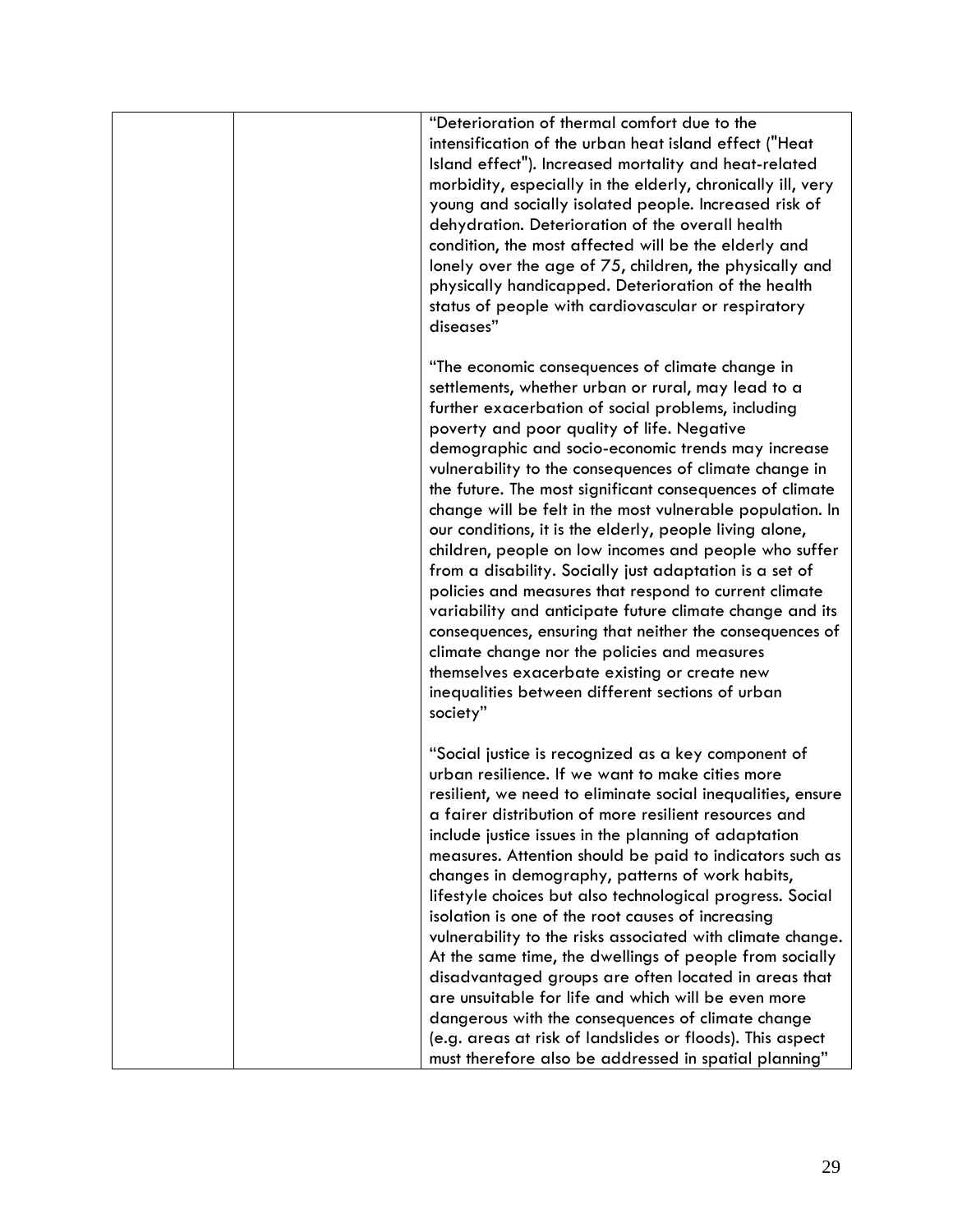| Slovenia           | National<br><b>Environmental Action</b><br>Programme (NEAP)                                                                                                    | "The most susceptible are sick persons, children and<br>older people" (p. 19)                                                                                                                                                                                                                                                                                                                                                                                                                                                                                                                                                                                                                                                                                                                                                                                                                                      |
|--------------------|----------------------------------------------------------------------------------------------------------------------------------------------------------------|--------------------------------------------------------------------------------------------------------------------------------------------------------------------------------------------------------------------------------------------------------------------------------------------------------------------------------------------------------------------------------------------------------------------------------------------------------------------------------------------------------------------------------------------------------------------------------------------------------------------------------------------------------------------------------------------------------------------------------------------------------------------------------------------------------------------------------------------------------------------------------------------------------------------|
| Solomon<br>Islands | <b>National Climate</b><br>Change Policy 2012-<br>2017                                                                                                         | "Climate change impacts will affect everyone in<br>Solomon Islands and the future generations. The<br>implementation of this policy shall ensure gender<br>equity, and the involvement of men, women, youth,<br>children and people with special needs" (p. 15)                                                                                                                                                                                                                                                                                                                                                                                                                                                                                                                                                                                                                                                    |
| South Africa       | <b>National Climate</b><br>Change Policy 2012-<br>2017                                                                                                         | "Special needs and circumstances: Considering the<br>special needs and circumstances of localities and<br>people that are particularly vulnerable to the adverse<br>effects of climate change, including vulnerable groups<br>such as women, and especially poor and/or rural<br>women; children, especially infants and child-headed<br>families; the aged; the sick; and the physically<br>challenged. Uplifting the poor and vulnerable: Climate<br>change policies and measures should address the needs<br>of the poor and vulnerable, and ensure human dignity<br>while endeavouring to attain environmental, social and<br>economic sustainability" (p. 26)<br>"Increased risk of heat-related mortality, especially for<br>the elderly, chronically sick, very young and poor" (p.<br>47)<br>"Those most vulnerable include the elderly and young<br>children; people with pre-existing medical conditions |
|                    |                                                                                                                                                                | such as hypertension, diabetes and cardiovascular<br>conditions; and people without adequate shelter" (p.<br>60)                                                                                                                                                                                                                                                                                                                                                                                                                                                                                                                                                                                                                                                                                                                                                                                                   |
| South Africa       | <b>The National Climate</b><br><b>Change Response</b><br>Policy<br>(NCCRP) [Called<br><b>National Climate</b><br><b>Change Response</b><br><b>White Paper]</b> | "Principles - Special needs and circumstances -<br>considering the special needs and circumstances of<br>localities and people that are particularly vulnerable<br>to the adverse effects of climate change, including<br>vulnerable groups such as women, and especially poor<br>and/or rural women; children, especially infants and<br>childheaded families; the aged; the sick; and the<br>physically challenged. Uplifting the poor and<br>vulnerable - climate change policies and measures<br>should address the needs of the poor and vulnerable<br>and ensure human dignity, whilst endeavouring to<br>attain environmental, social and economic<br>sustainability" (p. 12)                                                                                                                                                                                                                               |
|                    |                                                                                                                                                                | "Furthermore, direct physical temperature stresses pose<br>particular risks for Principles - Special needs and<br>circumstances - considering the special needs and<br>circumstances of localities and people that are                                                                                                                                                                                                                                                                                                                                                                                                                                                                                                                                                                                                                                                                                             |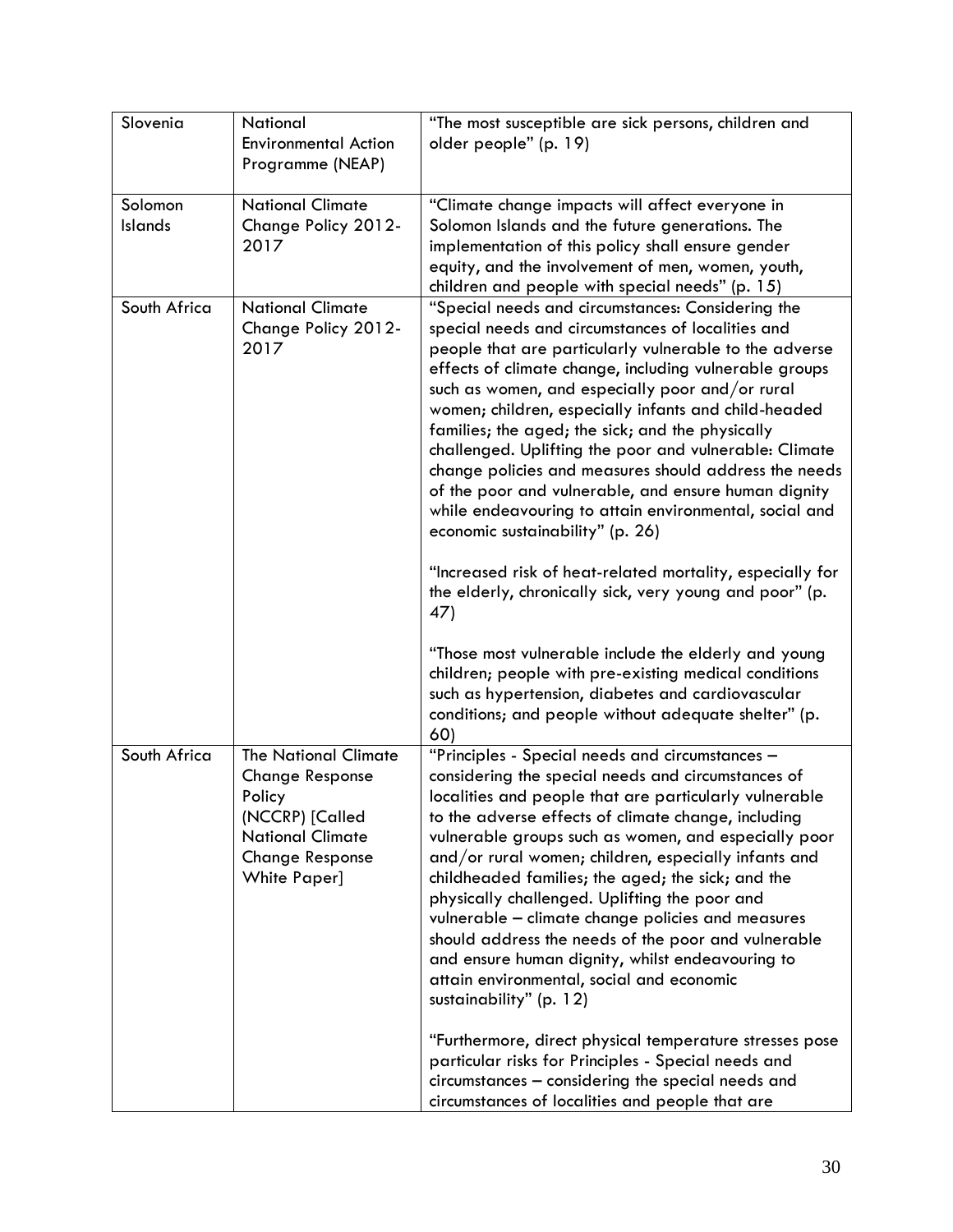|             |                                                                                   | particularly vulnerable to the adverse effects of<br>climate change, including vulnerable groups such as<br>[] the sick; and the physically challenged. Uplifting<br>the poor and vulnerable - climate change policies and<br>measures should address the needs of the poor and<br>vulnerable and ensure human dignity, whilst<br>endeavouring to attain environmental, social and<br>economic sustainability" (p. 12)                                                                              |
|-------------|-----------------------------------------------------------------------------------|-----------------------------------------------------------------------------------------------------------------------------------------------------------------------------------------------------------------------------------------------------------------------------------------------------------------------------------------------------------------------------------------------------------------------------------------------------------------------------------------------------|
|             |                                                                                   | "Furthermore, direct physical temperature stresses pose<br>particular risks for children, the elderly and socio-<br>economically vulnerable communities [] Women, as<br>primary care-givers, are put under additional strain<br>looking after sick and elderly household members whilst<br>maintaining a household. This leaves them less time to<br>earn a livelihood putting cyclical pressure on them as<br>they often neglect their own health in prioritising the<br>health of others" (p. 19) |
| South Korea | <b>Climate Change</b><br><b>Adaptation Measures</b>                               | "Socially vulnerable households (low-income, Missing<br>families, multicultural families, people with disabilities,<br>living environment harmful to the elderly living alone),<br>indoor by factor diagnosis and consulting Environmental<br>improvement support "<br>"Atopy, asthma, allergic rhinitis, etc. About children with<br>environmental diseases Free from specialized<br>environmental health centers diagnosis "                                                                      |
| Spain       | <b>National Climate</b><br><b>Change Adaptation</b><br>Plan (2021-2030),<br>2020. | "The adoption of a participatory approach to<br>adaptation planning and development is supported by<br>the UNFCCC Adaptation Committee, which encourages<br>Parties to "make use of stakeholder input, including<br>from the private sector, civil society, local communities,<br>migrants, children and youth, persons with disabilities<br>and people in vulnerable situations" (p. 55)                                                                                                           |
| Sudan       | <b>National Adaptation</b><br>Plan                                                | "[ at risk of climate events including rainfall, floods,<br>temperature, solar radiation, wind] All populations in<br>poor condition, especially [] (a) Infant; (b) under five;<br>(c) pregnant; (d) preschool children; (e) elder, and<br>people with infirmities or pre-existing medical<br>conditions"                                                                                                                                                                                           |
| Tajikistan  | <b>Strategic Programme</b><br>for Climate Resilience                              | "The adverse effects of climate change will be felt most<br>acutely by those parts of the population that are<br>already vulnerable owing to gender, age and<br>disability"                                                                                                                                                                                                                                                                                                                         |
|             |                                                                                   | "Understanding of climate change and its implications<br>for Tajikistan enhanced amongst a variety of                                                                                                                                                                                                                                                                                                                                                                                               |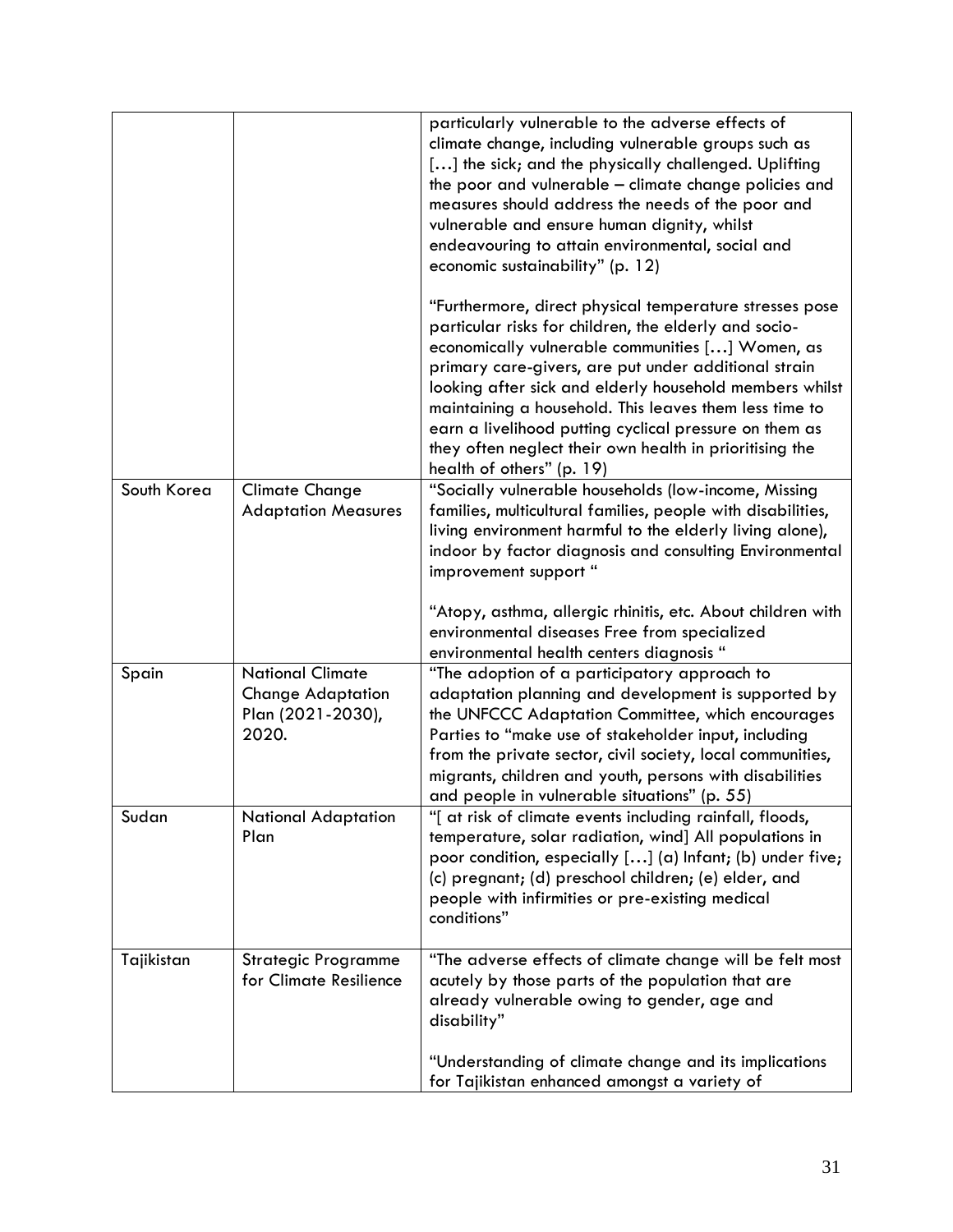|                 |                                                                                | audiences, including vulnerable groups such as women,<br>children, the elderly and the sick"                                                                                                                                                                                                                                                                                                                                                                                                                                                                                                                                                                                                                                                                                                                                                                                                                                                                                                                                                                              |
|-----------------|--------------------------------------------------------------------------------|---------------------------------------------------------------------------------------------------------------------------------------------------------------------------------------------------------------------------------------------------------------------------------------------------------------------------------------------------------------------------------------------------------------------------------------------------------------------------------------------------------------------------------------------------------------------------------------------------------------------------------------------------------------------------------------------------------------------------------------------------------------------------------------------------------------------------------------------------------------------------------------------------------------------------------------------------------------------------------------------------------------------------------------------------------------------------|
| <b>Thailand</b> | Master Plan to<br><b>Support Climate</b><br>Change                             | "Climate change can reduce the number of deaths<br>resulting from cold weather, but on the other hand, it<br>could also increase the number of deaths related to hot<br>weather, especially among populations that are<br>sensitive to changes in climate, e.g. newborns, senior<br>citizens, patients suffering from chronic symptoms, and<br>the socially abandoned"                                                                                                                                                                                                                                                                                                                                                                                                                                                                                                                                                                                                                                                                                                    |
|                 |                                                                                | "Infrastructure development and services to support the<br>elderly population in both domestic and overseas.<br>However, the elderly are highly sensitive to climate<br>factors such as higher temperatures, sudden<br>temperature fluctuations, occurrence of various natural<br>disasters etc"                                                                                                                                                                                                                                                                                                                                                                                                                                                                                                                                                                                                                                                                                                                                                                          |
| Togo            | <b>Plan National</b><br>d'Adaptation aux<br>Changements<br>Climatiques du Togo | "Les sécheresses et les fortes chaleurs accentueront la<br>prévalence des maladies telles la méningite, affections<br>cardiovasculaires et cérébro-vasculaires, les maladies<br>respiratoires (bronchite, pneumonie, asthme, etc.) qui<br>affecteront les personnes de tous les âges, et<br>principalement les personnes âgées et les enfants<br>"A cet effet, les actions du PNACC seront menées selon<br>une approche holistique basée sur la gestion intégrée<br>des terroirs, la prise en compte des écosystèmes<br>fragiles et des groupes cibles vulnérables dont les<br>jeunes, les femmes, les personnes âgées, les enfants, les<br>handicapés etc"<br>"Les handicapés qui représentent 2,2% de la<br>population souffrent également de pratiques<br>discriminatoires dans différents domaines, tandis que<br>les personnes âgées ne bénéficient pas souvent de<br>prises en charges spécifiques"<br>"D'un autre côté, avec les fortes sécheresses et la<br>chaleur, les conditions de vie seront plus difficiles pour<br>les populations pauvres et vulnérables" |
| Tonga           | <b>National Climate</b><br><b>Change Policy</b>                                | 'Policy Guiding Principles [] 6. Equity and fairness -<br>Initiatives, programmes and projects will ensure the<br>equitable accessibility and distribution of all benefits,<br>information and support to marginal and<br>disadvantaged groups, recognising their differing<br>vulnerabilities to climate change"                                                                                                                                                                                                                                                                                                                                                                                                                                                                                                                                                                                                                                                                                                                                                         |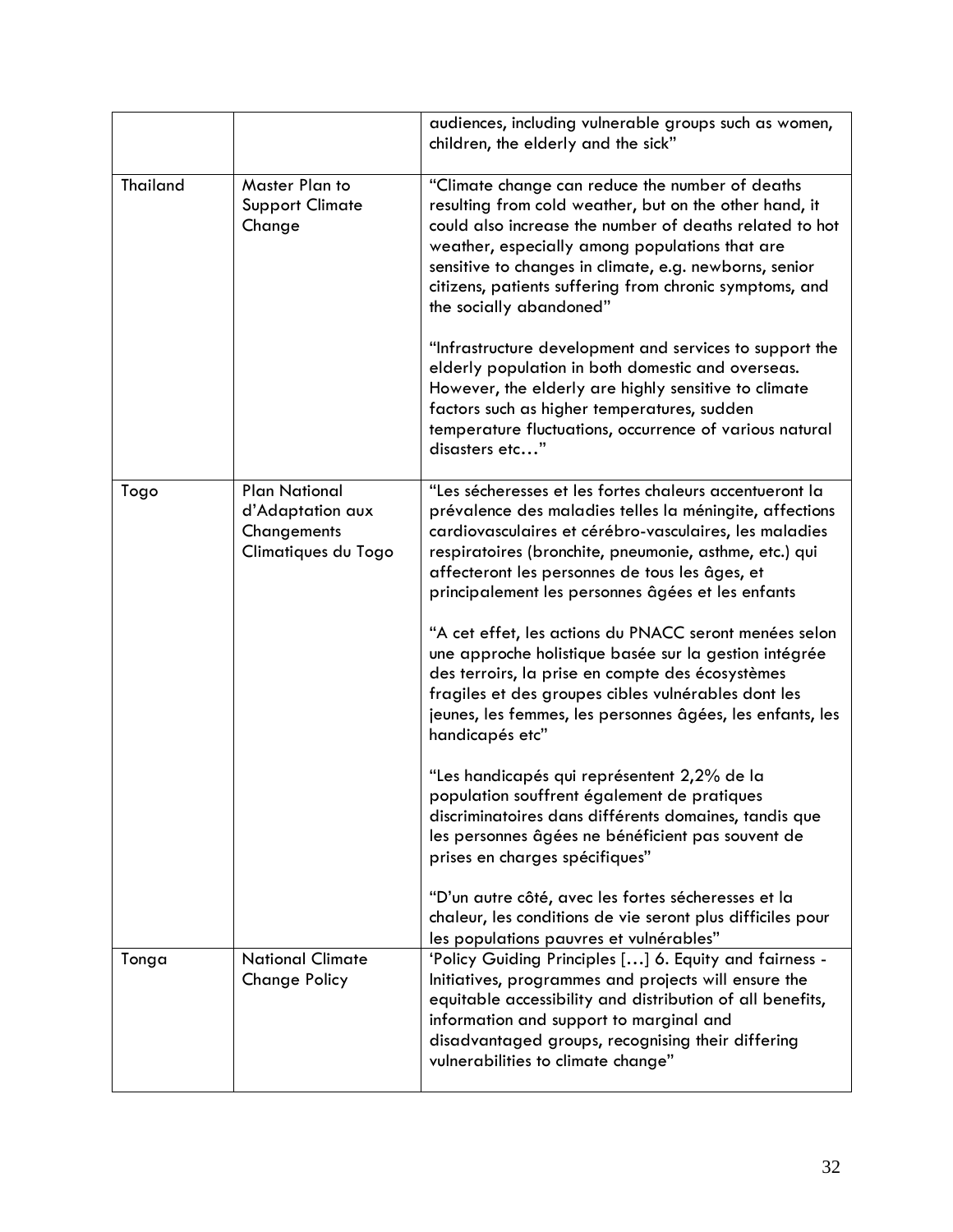| Turkey  | <b>Turkey's National</b>                                 | "Awareness raising and training: This should include the                                                                                                                                                                                                                                                                                                                                                                          |
|---------|----------------------------------------------------------|-----------------------------------------------------------------------------------------------------------------------------------------------------------------------------------------------------------------------------------------------------------------------------------------------------------------------------------------------------------------------------------------------------------------------------------|
|         | <b>Climate Change</b>                                    | development of public awareness campaigns to inform                                                                                                                                                                                                                                                                                                                                                                               |
|         | <b>Adaptation Strategy</b>                               | citizens on measures that should be taken, particularly                                                                                                                                                                                                                                                                                                                                                                           |
|         | and Action Plan                                          | public health related. It also involved the strengthening                                                                                                                                                                                                                                                                                                                                                                         |
|         |                                                          | capacity of vulnerable groups (poor, women, children,                                                                                                                                                                                                                                                                                                                                                                             |
|         |                                                          | youth, elderly, disabled) to take advantage of new                                                                                                                                                                                                                                                                                                                                                                                |
|         |                                                          | adaptation strategies (e.g., insurance)"                                                                                                                                                                                                                                                                                                                                                                                          |
| Uganda  | <b>Uganda's National</b><br><b>Climate Change Policy</b> | "Vulnerable groups include the poor, people living with<br>disability, youth, people living with HIV/AIDS, older<br>persons, the elderly, orphans and children, refugees,<br>and marginalised communities due to their limited<br>adaptive capacity" (p. 28)                                                                                                                                                                      |
|         |                                                          | "Vulnerable populations (mainly the poor and most                                                                                                                                                                                                                                                                                                                                                                                 |
|         |                                                          | marginalised, including children, women, older persons<br>and people with disabilities in developing countries)<br>are particularly poorly equipped to cope with the<br>adverse impacts of climate change"                                                                                                                                                                                                                        |
|         |                                                          | Vulnerable populations (mainly the poor and most<br>marginalised, including children, women and people<br>with disabilities in developing countries) are<br>particularly poorly equipped to cope with the adverse<br>impacts of climate change, because they have a low<br>capacity to respond (i.e., to mitigate or adapt)"                                                                                                      |
|         |                                                          | "Adequate attention must be given to issues such as<br>HIV/AIDS and gender. Notably, the background<br>studies for this policy revealed that the genders are<br>affected differently by climate change. Vulnerable<br>groups are also particularly at risk from climate change<br>impacts and must be given due attention in the policy<br>and its implementation"                                                                |
| Uruguay | <b>National Climate</b><br><b>Change Policy</b>          | "Promote the adaptability and resilience of the<br>population through of actions directed towards<br>children, women, the population under poverty and /<br>or indigence line, homeless people, older adults,<br>people with disabilities and the rural population,<br>considering the characteristics of exposure to climate<br>change and variability of the population, habitat and<br>natural environment in an integral way" |
|         |                                                          | "Increase the capacity of society, particularly the<br>population more vulnerable to knowing the risks of<br>climate change and variability and to properly access<br>and interpret warning systems early"                                                                                                                                                                                                                        |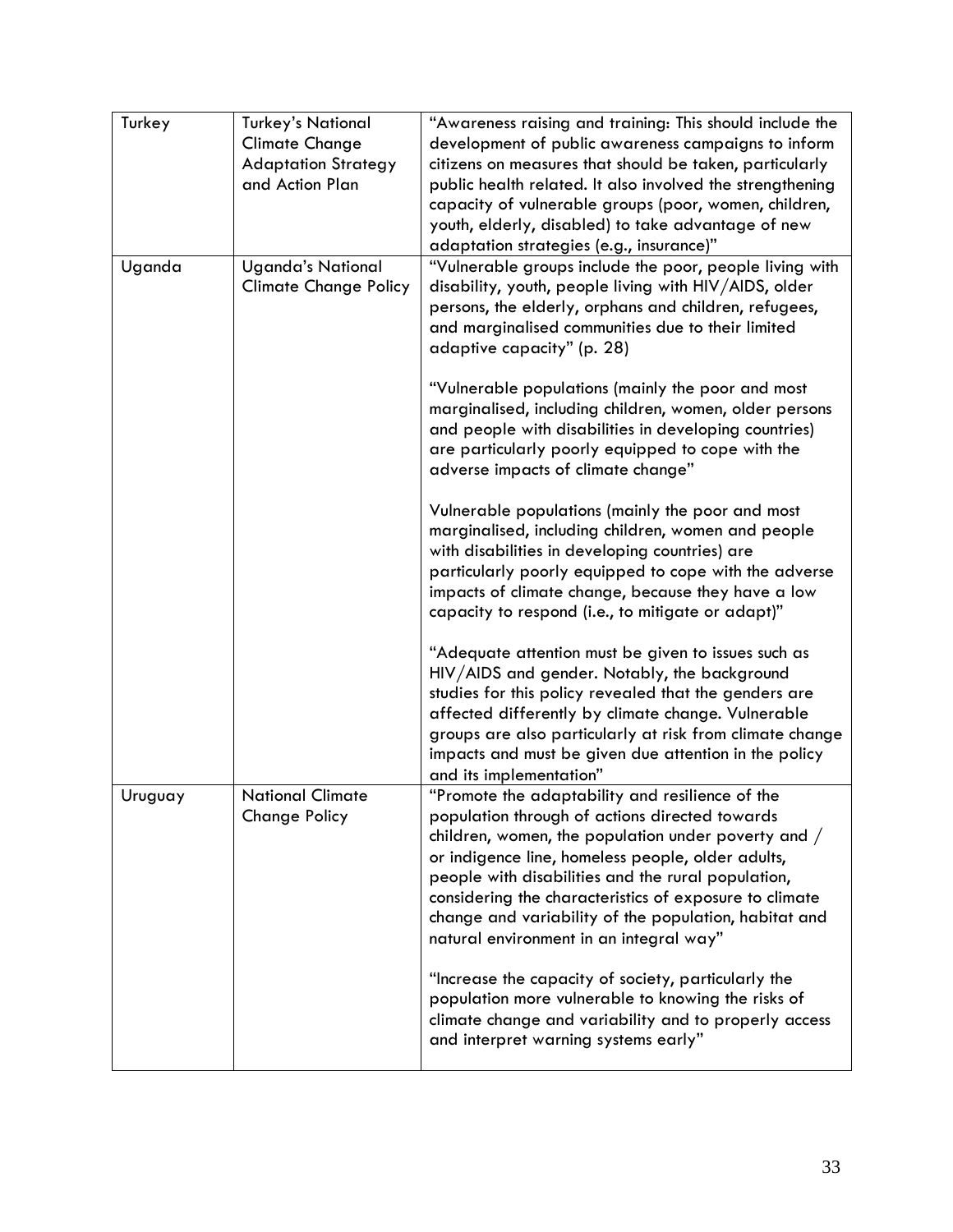| Zambia   | National Policy on<br><b>Climate Change</b>                   | "Promote consideration of gender aspects and the role<br>and needs of youth and persons with disabilities in<br>capacity-building activities" (p. 14)                                                                                                                                                                                                                                                                                                                                                                                                                                                                                                                                                                                     |
|----------|---------------------------------------------------------------|-------------------------------------------------------------------------------------------------------------------------------------------------------------------------------------------------------------------------------------------------------------------------------------------------------------------------------------------------------------------------------------------------------------------------------------------------------------------------------------------------------------------------------------------------------------------------------------------------------------------------------------------------------------------------------------------------------------------------------------------|
| Zimbabwe | <b>National Climate</b><br><b>Change Response</b><br>Strategy | "The inclusion of vulnerable groups (people living with<br>disabilities, children, economically marginalized) in the<br>NAP formulation process right from the start through to<br>the conclusion of the NAP and beyond will be critical to<br>ensure the process 'leaves no one behind."                                                                                                                                                                                                                                                                                                                                                                                                                                                 |
| Zimbabwe | <b>National Climate</b><br>Policy                             | "Mainstream gender, children and youth, people living<br>with HIV and AIDS and other vulnerable groups into all<br>climate change interventions"                                                                                                                                                                                                                                                                                                                                                                                                                                                                                                                                                                                          |
|          |                                                               | "The out of-school youths and vulnerable groups such as<br>women, children and the disabled are not being<br>reached by the formal climate change education"                                                                                                                                                                                                                                                                                                                                                                                                                                                                                                                                                                              |
|          |                                                               | "Gender, HIV and AIDS, and other vulnerabilities<br>coincide. Women are more vulnerable not only to<br>climate change, but also to social problems including<br>poverty, unemployment and HIV and AIDS [] Unequal<br>access, control and ownership of natural resources by<br>women and men, youth, the elderly and other<br>vulnerable groups extends the exclusion of the<br>vulnerable groups from important decision and policy-<br>making institutions that govern the natural resources.<br>Governance and decision-making structures at all levels<br>are still dominated by men. The impacts of climate<br>change will further widen the gaps and amplify the<br>inequities between women and men and other<br>vulnerable groups" |
|          |                                                               | "People Living with Disability have also been excluded<br>from the land reform programme with less than one per<br>cent having benefited from both the land reform<br>programme and the provision of agricultural inputs<br>because they are not regarded as very productive<br>members of society. This makes them more vulnerable<br>to the impacts of climate change"                                                                                                                                                                                                                                                                                                                                                                  |
|          |                                                               | "Build adaptive capacity in vulnerable groups and<br>mainstream these groups in all responses. Ensure<br>equitable access and ownership of resources for<br>climate change adaptation by vulnerable groups.<br>Develop culturally appropriate and gender sensitive<br>labour-saving green technologies. Use integrated<br>adaptation responses that combine indigenous<br>knowledge from the elderly with expert insights"                                                                                                                                                                                                                                                                                                                |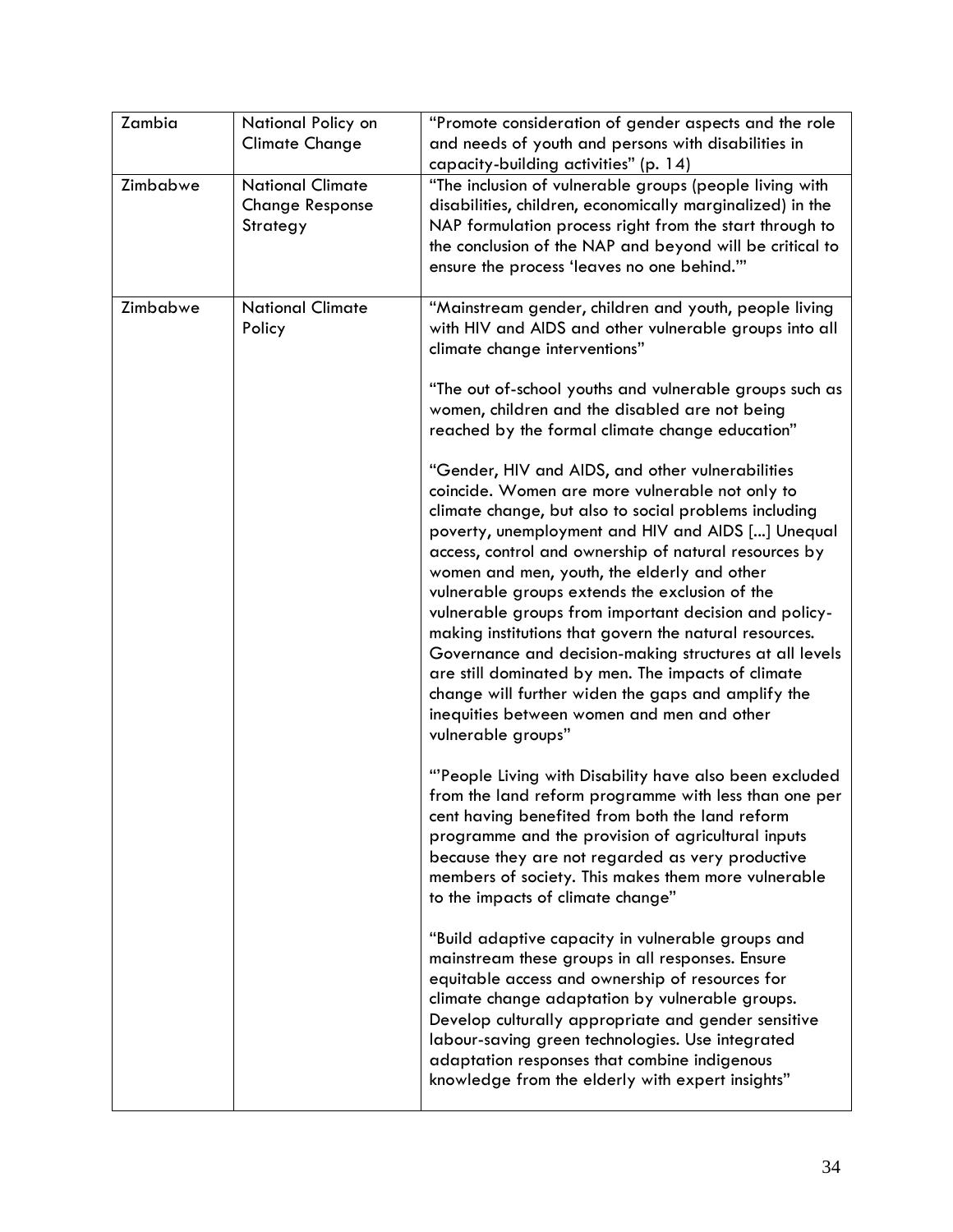|          |                                          | "They are further disadvantaged by old age, disability<br>and HIV status, among other variables, which make<br>them disproportionately vulnerable to the effects of<br>climate change. They experience the greatest impacts<br>of climate change because they are already<br>vulnerable and marginalized, while at the same time,<br>they have the least capacity or opportunity to prepare<br>for its negative effects"                                                                                                                                                                                                                          |
|----------|------------------------------------------|---------------------------------------------------------------------------------------------------------------------------------------------------------------------------------------------------------------------------------------------------------------------------------------------------------------------------------------------------------------------------------------------------------------------------------------------------------------------------------------------------------------------------------------------------------------------------------------------------------------------------------------------------|
|          |                                          | "The 2012 National Census carried out by ZIMSTAT<br>revealed that elderly people (65 years and above)<br>comprise about four per cent of the total population.<br>Elderly people find it difficult to participate in<br>development initiatives because of their advanced age<br>and home confinement. Aged men and women,<br>however, have indigenous knowledge important for<br>adapting to climate change owing to their experience<br>in natural resources management and agriculture. This<br>knowledge includes rainfall predictions using<br>behaviours of certain animals, birds, tree and plant<br>species as well as coping strategies" |
|          |                                          | "Conservation agriculture has been criticized for being<br>too labour intensive for vulnerable groups especially<br>women, the sick, the elderly and the disabled"                                                                                                                                                                                                                                                                                                                                                                                                                                                                                |
| Zimbabwe | <b>National Adaptation</b><br>Plan (NAP) | "In taking action to address climate change, the Paris<br>Agreement urges the need to 'respect, promote and<br>consider obligations on human rights, the right to health,<br>the rights of indigenous peoples, local communities,<br>migrants, children, persons with disabilities and people<br>in vulnerable situations and the right to development,<br>as well as gender equality, empowerment of women<br>and intergenerational equity'. This is also a key<br>element of this policy which is informed by constitutional<br>provisions covering environment, health and human<br>rights issues"                                             |
|          |                                          | 7.4.7. Promote climate smart technologies that are user<br>friendly for children, youths, women, people living with<br>disabilities and vulnerable or disadvantaged groups.                                                                                                                                                                                                                                                                                                                                                                                                                                                                       |
|          |                                          | "Continuously research and work together with<br>community-based organisations and academia to<br>develop adaptation and mitigation strategies that<br>respond directly to the needs and vulnerabilities of<br>children, youths, women and men, as well as people<br>living with disabilities                                                                                                                                                                                                                                                                                                                                                     |